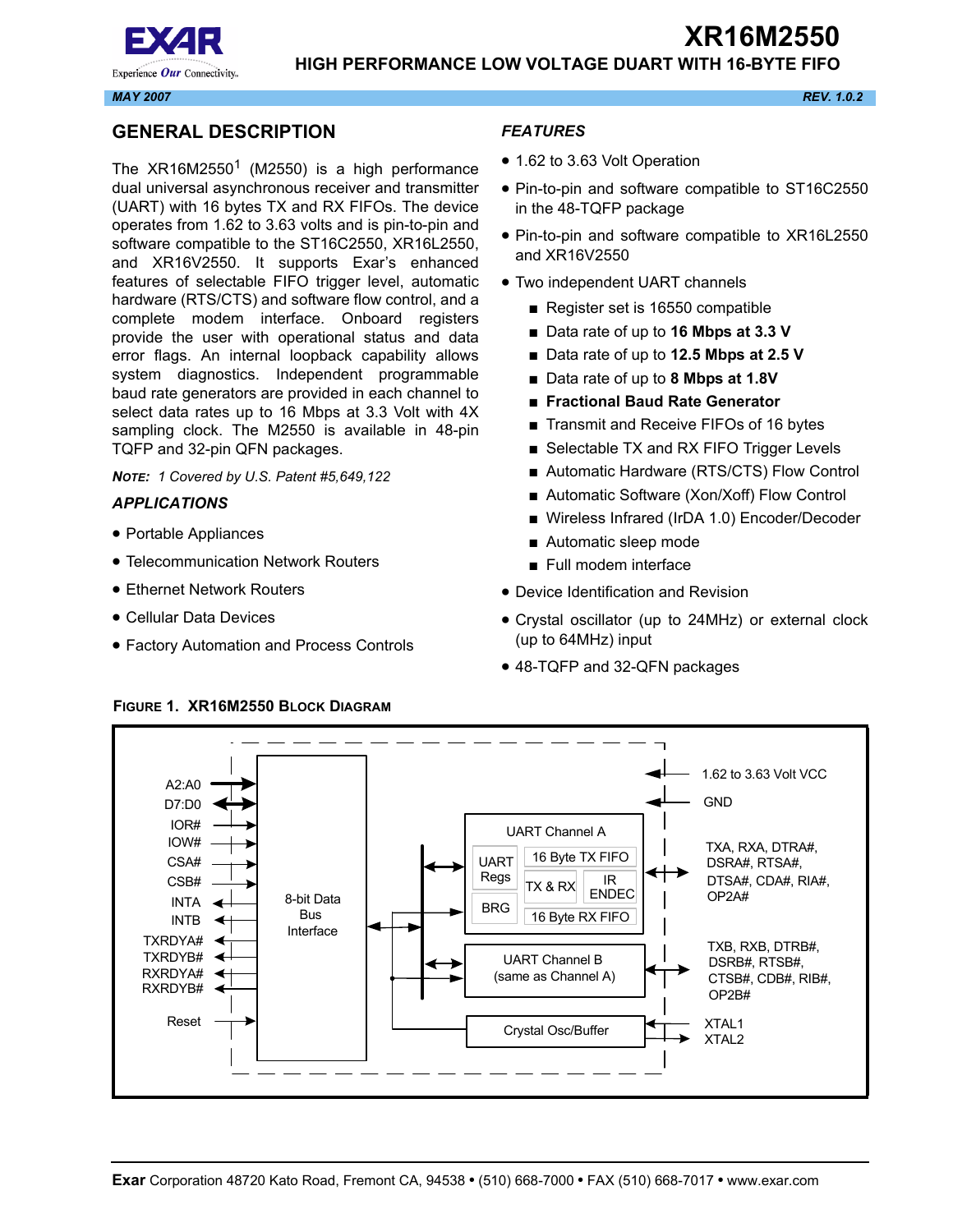# **HIGH PERFORMANCE LOW VOLTAGE DUART WITH 16-BYTE FIFO** *REV. 1.0.2*



#### <span id="page-1-0"></span>**FIGURE 2. PIN OUT ASSIGNMENT**



# <span id="page-1-1"></span>*ORDERING INFORMATION*

| <b>PART NUMBER</b> | <b>PACKAGE</b> | <b>OPERATING TEMPERATURE RANGE</b>   | <b>DEVICE STATUS</b> |
|--------------------|----------------|--------------------------------------|----------------------|
| XR16M2550IL32      | 32-Pin QFN     | -40°C to +85°C                       | Active               |
| XR16M2550IM48      | 48-Lead TQFP   | -40 $^{\circ}$ C to +85 $^{\circ}$ C | Active               |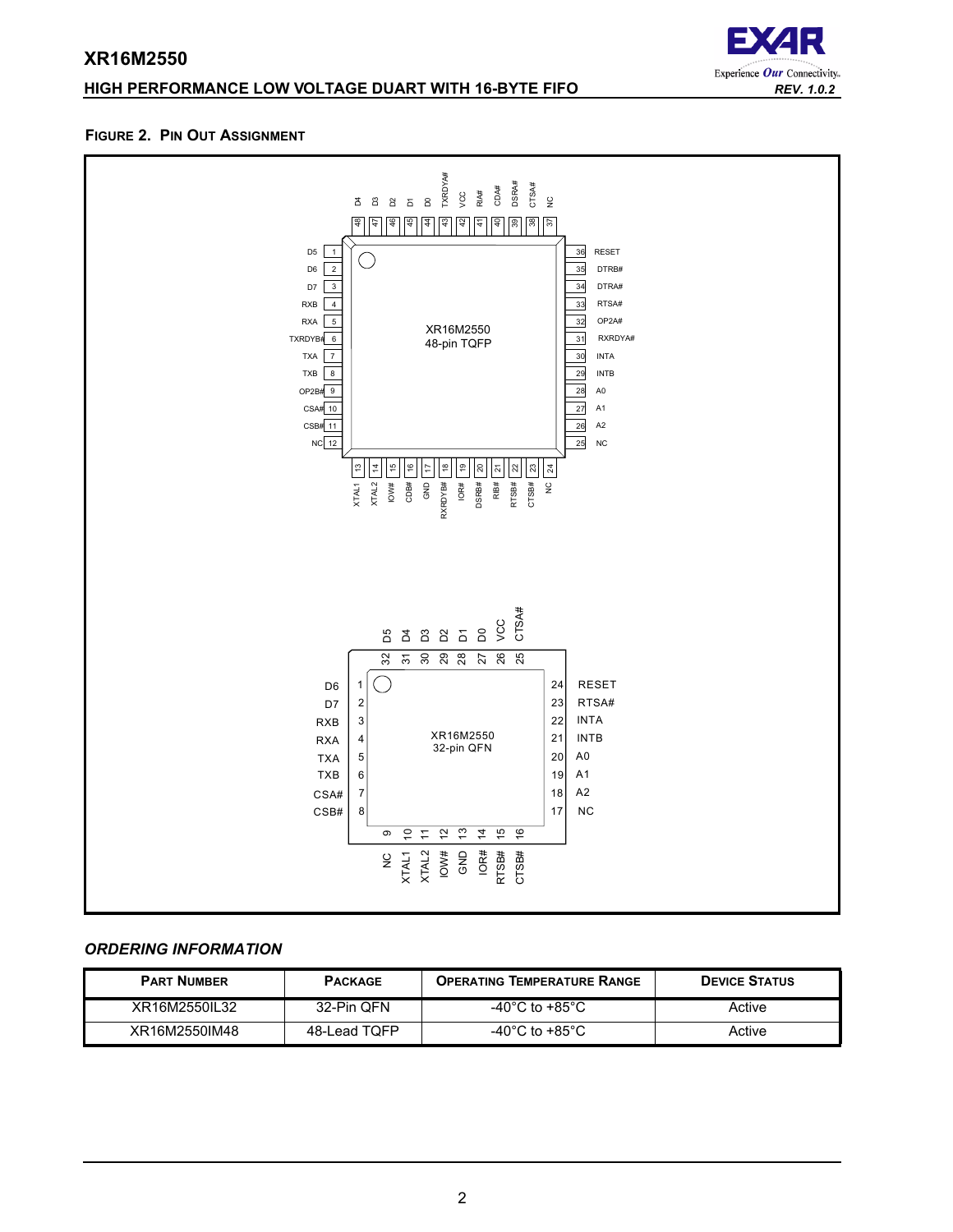

**XR16M2550**

# <span id="page-2-0"></span>**PIN DESCRIPTIONS**

# **Pin Description**

| <b>NAME</b>    | <b>32-QFN</b><br>PIN#     | 48-TQFP<br>PIN# | <b>TYPE</b>  | <b>DESCRIPTION</b>                                                                                                                                                                                                                                                                                                                 |  |  |
|----------------|---------------------------|-----------------|--------------|------------------------------------------------------------------------------------------------------------------------------------------------------------------------------------------------------------------------------------------------------------------------------------------------------------------------------------|--|--|
|                | <b>DATA BUS INTERFACE</b> |                 |              |                                                                                                                                                                                                                                                                                                                                    |  |  |
| A <sub>2</sub> | 18                        | 26              |              | Address data lines [2:0]. These 3 address lines select one of the inter-                                                                                                                                                                                                                                                           |  |  |
| A <sub>1</sub> | 19                        | 27              |              | nal registers in UART channel A/B during a data bus transaction.                                                                                                                                                                                                                                                                   |  |  |
| A <sub>0</sub> | 20                        | 28              |              |                                                                                                                                                                                                                                                                                                                                    |  |  |
| D7             | $\overline{2}$            | 3               | I/O          | Data bus lines [7:0] (bidirectional).                                                                                                                                                                                                                                                                                              |  |  |
| D <sub>6</sub> | 1                         | $\overline{c}$  |              |                                                                                                                                                                                                                                                                                                                                    |  |  |
| D <sub>5</sub> | 32                        | 1               |              |                                                                                                                                                                                                                                                                                                                                    |  |  |
| D <sub>4</sub> | 31                        | 48              |              |                                                                                                                                                                                                                                                                                                                                    |  |  |
| D <sub>3</sub> | 30                        | 47              |              |                                                                                                                                                                                                                                                                                                                                    |  |  |
| D <sub>2</sub> | 29                        | 46              |              |                                                                                                                                                                                                                                                                                                                                    |  |  |
| D <sub>1</sub> | 28                        | 45              |              |                                                                                                                                                                                                                                                                                                                                    |  |  |
| D <sub>0</sub> | 27                        | 44              |              |                                                                                                                                                                                                                                                                                                                                    |  |  |
| IOR#           | 14                        | 19              | T            | Input/Output Read Strobe (active low). The falling edge instigates an<br>internal read cycle and retrieves the data byte from an internal register<br>pointed to by the address lines [A2:A0]. The data byte is placed on the<br>data bus to allow the host processor to read it on the rising edge.                               |  |  |
| IOW#           | 12                        | 15              | $\mathbf{I}$ | Input/Output Write Strobe (active low). The falling edge instigates an<br>internal write cycle and the rising edge transfers the data byte on the<br>data bus to an internal register pointed by the address lines.                                                                                                                |  |  |
| CSA#           | $\overline{7}$            | 10              |              | UART channel A select (active low) to enable UART channel A in the<br>device for data bus operation.                                                                                                                                                                                                                               |  |  |
| CSB#           | 8                         | 11              | J.           | UART channel B select (active low) to enable UART channel B in the<br>device for data bus operation.                                                                                                                                                                                                                               |  |  |
| <b>INTA</b>    | 22                        | 30              | O            | UART channel A Interrupt output. The output state is defined by the<br>user through the software setting of MCR[3]. INTA is set to the active<br>mode and OP2A# output LOW when MCR[3] is set to a logic 1. INTA is<br>set to the three state mode and OP2A# output HIGH when MCR[3] is<br>set to a logic 0 (default). See MCR[3]. |  |  |
| <b>INTB</b>    | 21                        | 29              | O            | UART channel B Interrupt output. The output state is defined by the<br>user through the software setting of MCR[3]. INTB is set to the active<br>mode and OP2B# output LOW when MCR[3] is set to a logic 1. INTB is<br>set to the three state mode and OP2B# output HIGH when MCR[3] is<br>set to a logic 0 (default). See MCR[3]. |  |  |
| TXRDYA#        |                           | 43              | O            | UART channel A Transmitter Ready (active low). The output provides<br>the TX FIFO/THR status for transmit channel A. See Table 2. If it is not<br>used, leave it unconnected.                                                                                                                                                      |  |  |
| RXRDYA#        |                           | 31              | O            | UART channel A Receiver Ready (active low). This output provides the<br>RX FIFO/RHR status for receive channel A. See Table 2. If it is not<br>used, leave it unconnected.                                                                                                                                                         |  |  |
| TXRDYB#        |                           | 6               | O            | UART channel B Transmitter Ready (active low). The output provides<br>the TX FIFO/THR status for transmit channel B. See Table 3. If it is not<br>used, leave it unconnected.                                                                                                                                                      |  |  |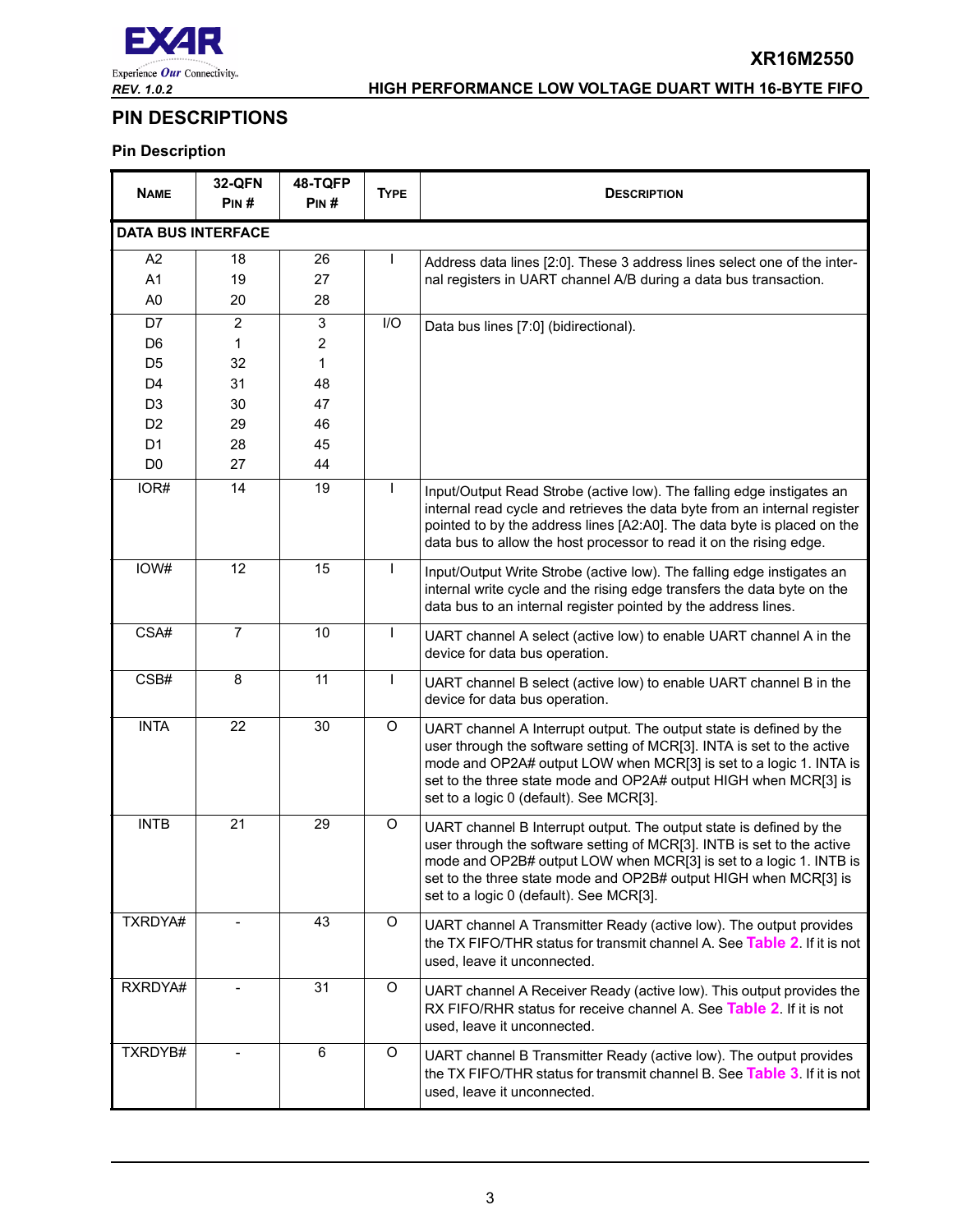# **HIGH PERFORMANCE LOW VOLTAGE DUART WITH 16-BYTE FIFO** *REV. 1.0.2*

# **EXAR** Experience Our Connectivity.

# **Pin Description**

| <b>NAME</b> | <b>32-QFN</b><br>PIN#                | 48-TQFP<br>PIN# | <b>TYPE</b>  | <b>DESCRIPTION</b>                                                                                                                                                                                                                                                                                                                                                                                                                                |  |
|-------------|--------------------------------------|-----------------|--------------|---------------------------------------------------------------------------------------------------------------------------------------------------------------------------------------------------------------------------------------------------------------------------------------------------------------------------------------------------------------------------------------------------------------------------------------------------|--|
| RXRDYB#     |                                      | 18              | O            | UART channel B Receiver Ready (active low). This output provides the<br>RX FIFO/RHR status for receive channel B. See Table 2. If it is not<br>used, leave it unconnected.                                                                                                                                                                                                                                                                        |  |
|             | <b>MODEM OR SERIAL I/O INTERFACE</b> |                 |              |                                                                                                                                                                                                                                                                                                                                                                                                                                                   |  |
| <b>TXA</b>  | 5                                    | 7               | O            | UART channel A Transmit Data or infrared encoder data. Standard<br>transmit and receive interface is enabled when $MCR[6] = 0$ . In this<br>mode, the TX signal will be HIGH during reset or idle (no data). Infrared<br>IrDA transmit and receive interface is enabled when MCR[6] = 1. In the<br>Infrared mode, the inactive state (no data) for the Infrared encoder/<br>decoder interface is LOW. If it is not used, leave it unconnected.    |  |
| <b>RXA</b>  | 4                                    | 5               | I.           | UART channel A Receive Data or infrared receive data. Normal receive<br>data input must idle HIGH. If this pin is not used, tie it to VCC or pull it<br>high via a 100k ohm resistor.                                                                                                                                                                                                                                                             |  |
| RTSA#       | 23                                   | 33              | O            | UART channel A Request-to-Send (active low) or general purpose out-<br>put. This output must be asserted prior to using auto RTS flow control,<br>see EFR[6], MCR[1], and IER[6].                                                                                                                                                                                                                                                                 |  |
| CTSA#       | 25                                   | 38              | L            | UART channel A Clear-to-Send (active low) or general purpose input.<br>It can be used for auto CTS flow control, see EFR[7], and IER[7]. This<br>input should be connected to VCC when not used.                                                                                                                                                                                                                                                  |  |
| DTRA#       |                                      | 34              | $\circ$      | UART channel A Data-Terminal-Ready (active low) or general purpose<br>output. If it is not used, leave it unconnected.                                                                                                                                                                                                                                                                                                                            |  |
| DSRA#       |                                      | 39              | $\mathbf{I}$ | UART channel A Data-Set-Ready (active low) or general purpose input.<br>This input should be connected to VCC when not used. This input has<br>no effect on the UART.                                                                                                                                                                                                                                                                             |  |
| CDA#        |                                      | 40              | ı            | UART channel A Carrier-Detect (active low) or general purpose input.<br>This input should be connected to VCC when not used. This input has<br>no effect on the UART.                                                                                                                                                                                                                                                                             |  |
| RIA#        |                                      | 41              | J.           | UART channel A Ring-Indicator (active low) or general purpose input.<br>This input should be connected to VCC when not used. This input has<br>no effect on the UART.                                                                                                                                                                                                                                                                             |  |
| OP2A#       |                                      | 32              | O            | Output Port 2 Channel A - The output state is defined by the user and<br>through the software setting of MCR[3]. INTA is set to the active mode<br>and OP2A# output LOW when MCR[3] is set to a logic 1. INTA is set to<br>the three state mode and OP2A# output HIGH when MCR[3] is set to a<br>logic 0. See MCR[3]. If INTA is used, this output should not be used as<br>a general output else it will disturb the INTA output functionality.  |  |
| <b>TXB</b>  | 6                                    | 8               | O            | UART channel B Transmit Data or infrared encoder data. Standard<br>transmit and receive interface is enabled when $MCR[6] = 0$ . In this<br>mode, the TX signal will be HIGH during reset or idle (no data). Infrared<br>IrDA transmit and receive interface is enabled when $MCR[6] = 1$ . In the<br>Infrared mode, the inactive state (no data) for the Infrared encoder/<br>decoder interface is LOW. If it is not used, leave it unconnected. |  |
| <b>RXB</b>  | 3                                    | 4               |              | UART channel B Receive Data or infrared receive data. Normal receive<br>data input must idle HIGH. If this pin is not used, tie it to VCC or pull it<br>high via a 100k ohm resistor.                                                                                                                                                                                                                                                             |  |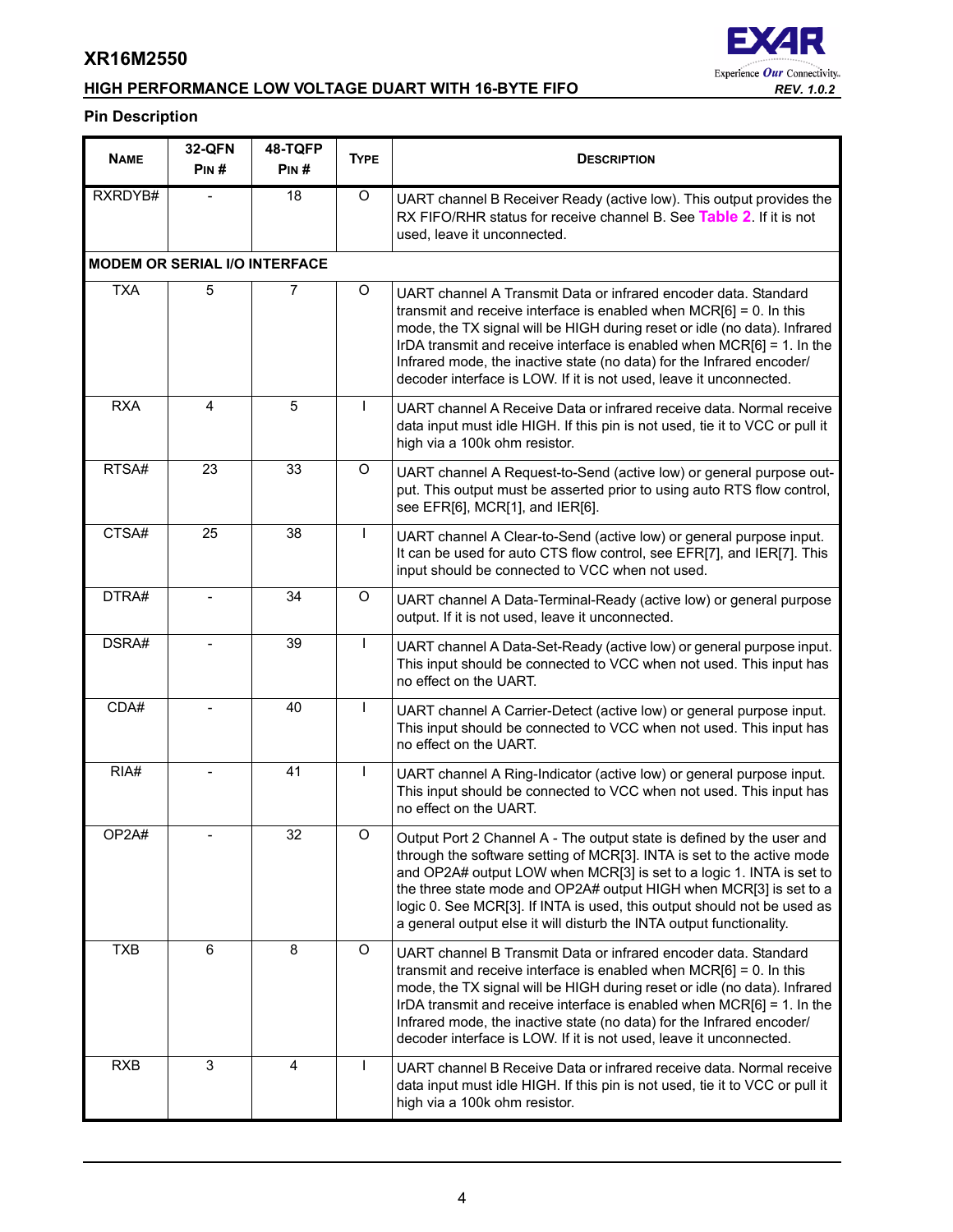

**XR16M2550**

# **Pin Description**

| <b>NAME</b>              | <b>32-QFN</b><br>PIN# | 48-TQFP<br>PIN#   | <b>TYPE</b>  | <b>DESCRIPTION</b>                                                                                                                                                                                                                                                                                                                                                                                                                               |  |
|--------------------------|-----------------------|-------------------|--------------|--------------------------------------------------------------------------------------------------------------------------------------------------------------------------------------------------------------------------------------------------------------------------------------------------------------------------------------------------------------------------------------------------------------------------------------------------|--|
| RTSB#                    | 15                    | 22                | O            | UART channel B Request-to-Send (active low) or general purpose out-<br>put. This port must be asserted prior to using auto RTS flow control,<br>see EFR[6], MCR[1], and IER[6].                                                                                                                                                                                                                                                                  |  |
| CTSB#                    | 16                    | 23                | T            | UART channel B Clear-to-Send (active low) or general purpose input.<br>It can be used for auto CTS flow control, see EFR[7], and IER[7]. This<br>input should be connected to VCC when not used.                                                                                                                                                                                                                                                 |  |
| DTRB#                    |                       | 35                | O            | UART channel B Data-Terminal-Ready (active low) or general purpose<br>output. If it is not used, leave it unconnected.                                                                                                                                                                                                                                                                                                                           |  |
| DSRB#                    |                       | 20                | $\mathbf{I}$ | UART channel B Data-Set-Ready (active low) or general purpose input.<br>This input should be connected to VCC when not used. This input has<br>no effect on the UART.                                                                                                                                                                                                                                                                            |  |
| CDB#                     |                       | 16                | T            | UART channel B Carrier-Detect (active low) or general purpose input.<br>This input should be connected to VCC when not used. This input has<br>no effect on the UART.                                                                                                                                                                                                                                                                            |  |
| RIB#                     |                       | 21                | T            | UART channel B Ring-Indicator (active low) or general purpose input.<br>This input should be connected to VCC when not used. This input has<br>no effect on the UART.                                                                                                                                                                                                                                                                            |  |
| OP2B#                    |                       | 9                 | O            | Output Port 2 Channel B - The output state is defined by the user and<br>through the software setting of MCR[3]. INTB is set to the active mode<br>and OP2B# output LOW when MCR[3] is set to a logic 1. INTB is set to<br>the three state mode and OP2B# output HIGH when MCR[3] is set to a<br>logic 0. See MCR[3]. If INTB is used, this output should not be used as<br>a general output else it will disturb the INTB output functionality. |  |
| <b>ANCILLARY SIGNALS</b> |                       |                   |              |                                                                                                                                                                                                                                                                                                                                                                                                                                                  |  |
| XTAL1                    | 10                    | 13                | T            | Crystal or external clock input.                                                                                                                                                                                                                                                                                                                                                                                                                 |  |
| XTAL <sub>2</sub>        | 11                    | 14                | O            | Crystal or buffered clock output.                                                                                                                                                                                                                                                                                                                                                                                                                |  |
| <b>RESET</b>             | 24                    | 36                | T            | Reset (active high) - A longer than 40 ns HIGH pulse on this pin will<br>reset the internal registers and all outputs. The UART transmitter output<br>will be held HIGH, the receiver input will be ignored and outputs are<br>reset during reset period (see Table 15).                                                                                                                                                                         |  |
| <b>VCC</b>               | 26                    | 42                | Pwr          | 2.25V to 3.6V power supply.                                                                                                                                                                                                                                                                                                                                                                                                                      |  |
| <b>GND</b>               | 13                    | 17                | Pwr          | Power supply common, ground.                                                                                                                                                                                                                                                                                                                                                                                                                     |  |
| GND                      | Center Pad            | N/A               | Pwr          | The center pad on the backside of the 32-QFN package is metallic and<br>should be connected to GND on the PCB. The thermal pad size on the<br>PCB should be the approximate size of this center pad and should be<br>solder mask defined. The solder mask opening should be at least<br>0.0025" inwards from the edge of the PCB thermal pad.                                                                                                    |  |
| <b>NC</b>                | 9, 17                 | 12, 24, 25,<br>37 |              | No Connection.                                                                                                                                                                                                                                                                                                                                                                                                                                   |  |

**Pin type: I=Input, O=Output, I/O= Input/output, OD=Output Open Drain.**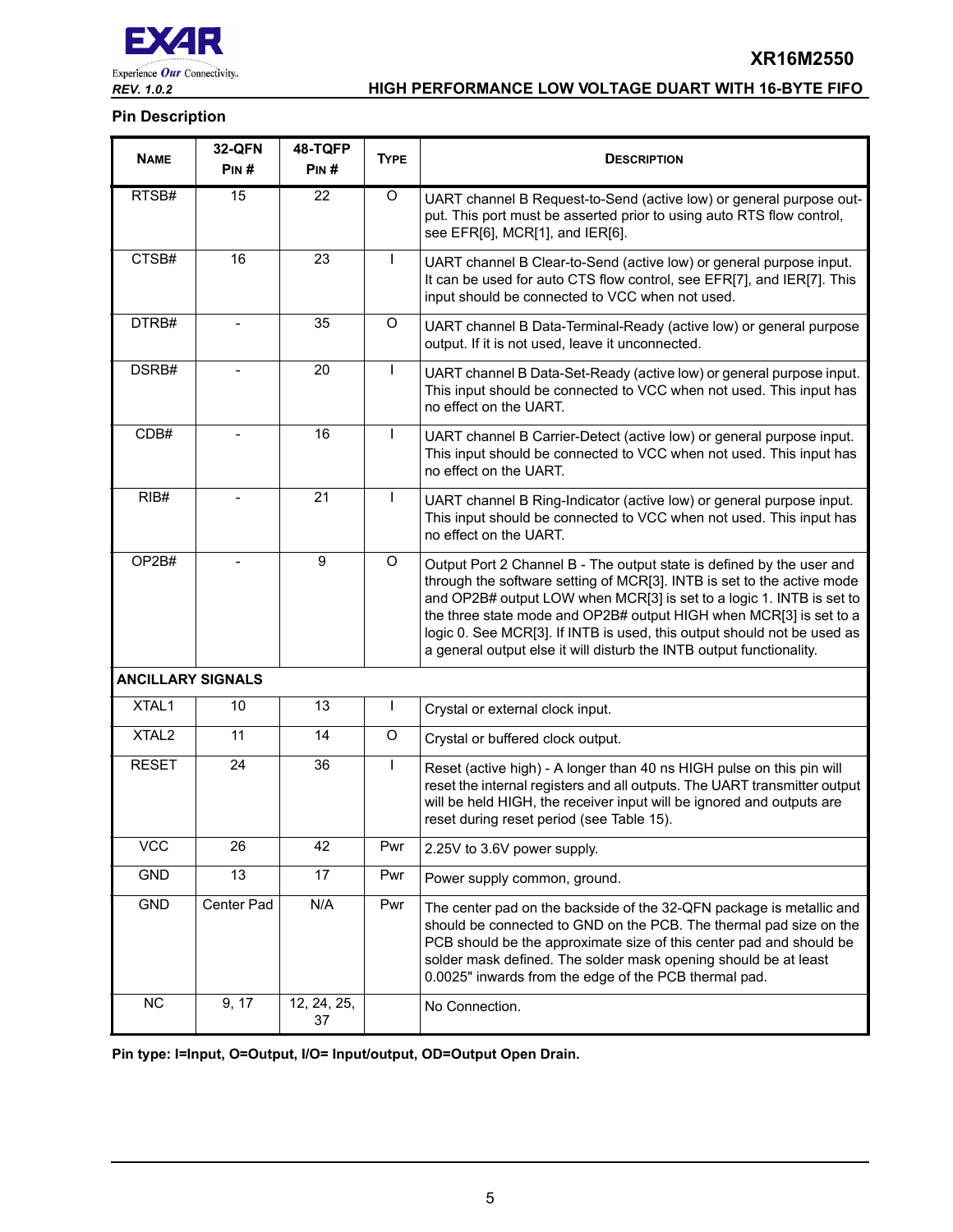# **HIGH PERFORMANCE LOW VOLTAGE DUART WITH 16-BYTE FIFO** *REV. 1.0.2*

#### <span id="page-5-0"></span>**1.0 PRODUCT DESCRIPTION**

The XR16M2550 (M2550) provides serial asynchronous receive data synchronization, parallel-to-serial and serial-to-parallel data conversions for both the transmitter and receiver sections. These functions are necessary for converting the serial data stream into parallel data that is required with digital data systems. Synchronization for the serial data stream is accomplished by adding start and stop bits to the transmit data to form a data character (character orientated protocol). Data integrity is ensured by attaching a parity bit to the data character. The parity bit is checked by the receiver for any transmission bit errors. The electronic circuitry to provide all these functions is fairly complex especially when manufactured on a single integrated silicon chip. The M2550 represents such an integration with greatly enhanced features. The M2550 is fabricated with an advanced CMOS process.

#### **Enhanced Features**

The XR16M2550 (M2550) integrates the functions of 2 enhanced 16C550 Universal Asynchronous Receiver and Transmitter (UART). Each UART is independently controlled its own set of device configuration registers. The configuration registers set is 16550 UART compatible for control, status and data transfer. Additionally, each UART channel has automatic RTS/CTS hardware flow control, automatic Xon/Xoff and special character software flow control, infrared encoder and decoder (IrDA ver 1.0), programmable baud rate generator with a prescaler of divide by 1 or 4, and data rate up to 16 Mbps at 3.3V with 4X sampling clock rate. The XR16M2550 is a 1.62 V to 3.63 V device.

The rich feature set of the M2550 is available through internal registers. Selectable transmit and receive FIFO trigger levels, programmable TX and RX baud rates, and modem interface controls are all standard features. Following a power on reset or an external reset, the M2550 is functionally and software compatible with the previous generation ST16C2550 and XR16L2550.

#### **Data Rate**

The M2550 is capable of operation up to 16 Mbps at 3.3V, 12.5 Mbps at 2.5V and 8 Mbps at 1.8V with 4X sampling rate. The device can operate with an external 24 MHz crystal on pins XTAL1 and XTAL2, or external clock source of up to 64 MHz on XTAL1 pin. With a typical crystal of 14.7456 MHz and through a software option, the user can set the prescaler bit for data rates of up to 3.68 Mbps.

The rich feature set of the M2550 is available through the internal registers. Automatic hardware/software flow control, selectable transmit and receive FIFO trigger levels, programmable TX and RX baud rates, infrared encoder/decoder interface, modem interface controls, and a sleep mode are all standard features.

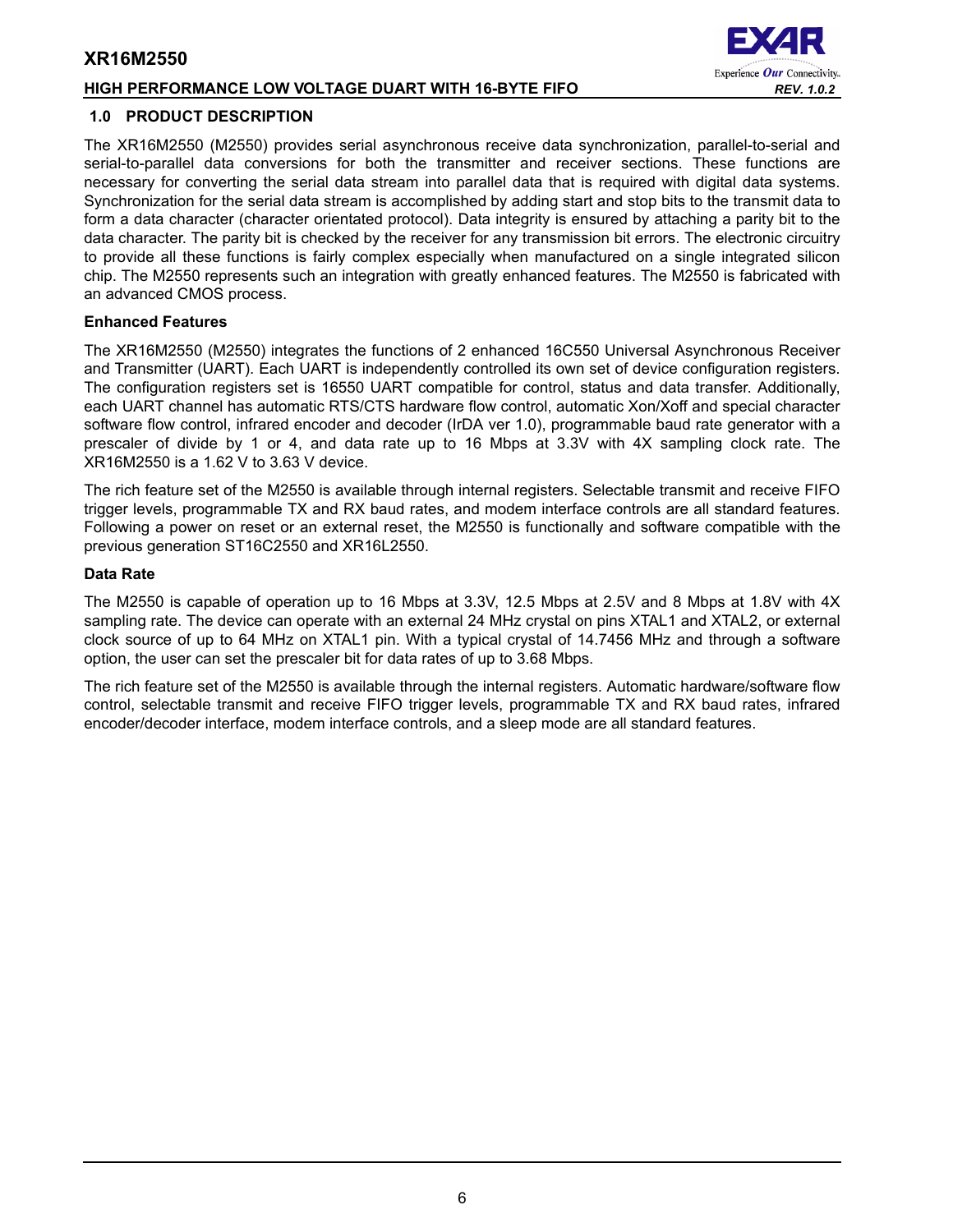

# <span id="page-6-1"></span>**2.0 FUNCTIONAL DESCRIPTIONS**

#### <span id="page-6-2"></span>*2.1 CPU Interface*

The CPU interface is 8 data bits wide with 3 address lines and control signals to execute data bus read and write transactions. The M2550 data interface supports the Intel compatible types of CPUs and it is compatible to the industry standard 16C550 UART. No clock (oscillator nor external clock) is required to operate a data bus transaction. Each bus cycle is asynchronous using CS#, IOR# and IOW# signals. Both UART channels share the same data bus for host operations. The data bus interconnections are shown in **[Figure](#page-6-0) 3**.

<span id="page-6-0"></span>



# <span id="page-6-3"></span>*2.2 Device Reset*

The RESET input resets the internal registers and the serial interface outputs in both channels to their default state (see **[Table](#page-34-0) 15**). An active high pulse of longer than 40 ns duration will be required to activate the reset function in the device.

#### <span id="page-6-4"></span>*2.3 Device Identification and Revision*

The XR16M2550 provides a Device Identification code and a Device Revision code to distinguish the part from other devices and revisions. To read the identification code from the part, it is required to set the baud rate generator registers DLL and DLM both to  $0x00$  (DLD =  $0xXX$ ). Now reading the content of the DVID will provide 0x02 for the XR16M2550 and reading the content of DREV will provide the revision of the part; for example, a reading of 0x01 means revision A.

#### <span id="page-6-5"></span>*2.4 Channel A and B Selection*

The UART provides the user with the capability to bi-directionally transfer information between an external CPU and an external serial communication device. A LOW signal on the chip select pins, CSA# or CSB#, allows the user to select UART channel A or B to configure, send transmit data and/or unload receive data to/ from the UART. Selecting both UARTs can be useful during power up initialization to write to the same internal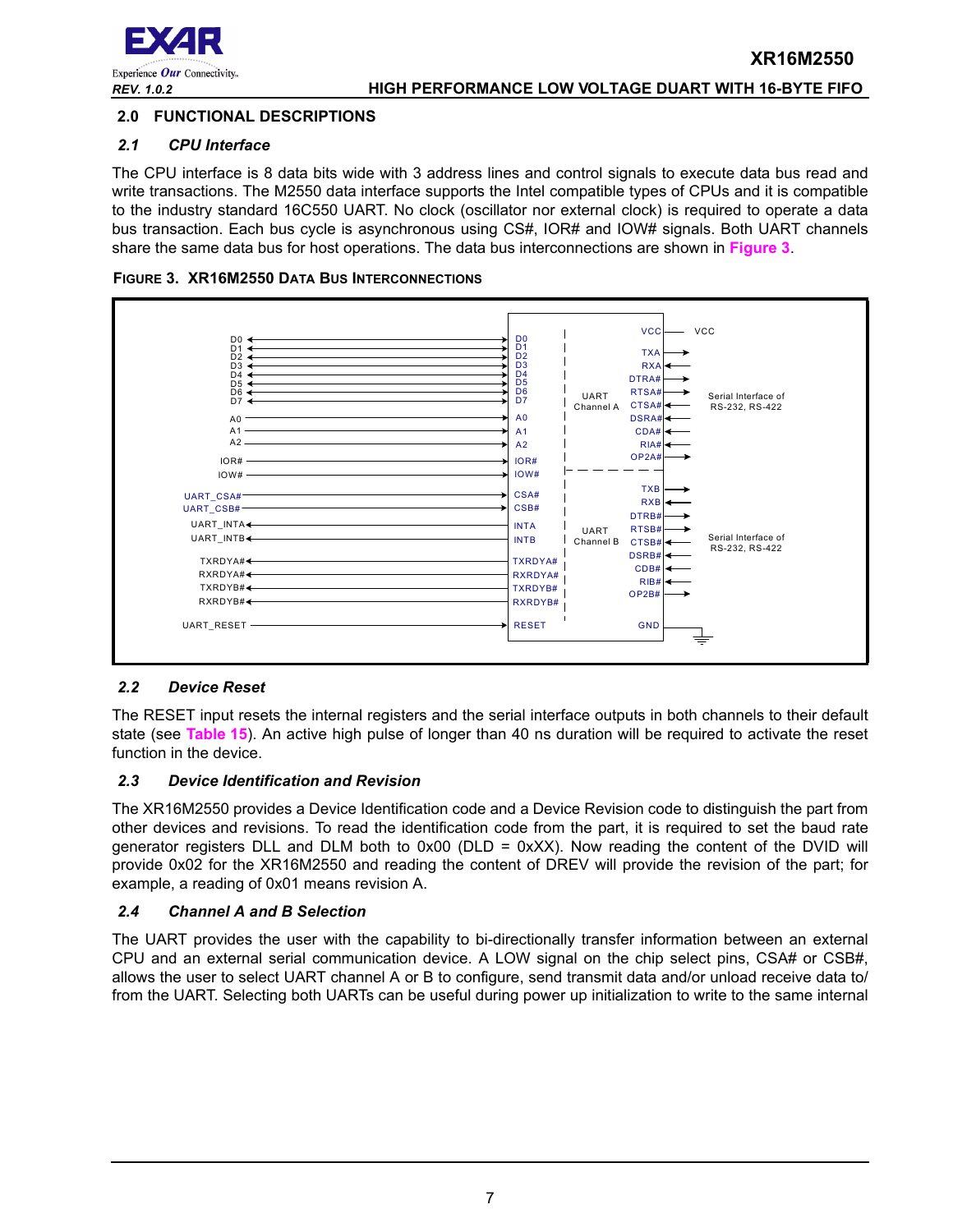# **HIGH PERFORMANCE LOW VOLTAGE DUART WITH 16-BYTE FIFO** *REV. 1.0.2*

<span id="page-7-1"></span>registers, but do not attempt to read from both uarts simultaneously. Individual channel select functions are shown in **[Table](#page-7-1) 1**.

| CSA# | CSB# | <b>FUNCTION</b>          |
|------|------|--------------------------|
|      |      | UART de-selected         |
|      |      | Channel A selected       |
|      |      | Channel B selected       |
|      |      | Channel A and B selected |

#### **TABLE 1: CHANNEL A AND B SELECT**

# <span id="page-7-2"></span>*2.5 Channel A and B Internal Registers*

Each UART channel in the M2550 has a set of enhanced registers for control, monitoring and data loading and unloading. The configuration register set is compatible to those already available in the standard single 16C550 and dual ST16C2550. These registers function as data holding registers (THR/RHR), interrupt status and control registers (ISR/IER), a FIFO control register (FCR), receive line status and control registers (LSR/ LCR), modem status and control registers (MSR/MCR), programmable data rate (clock) divisor registers (DLL/ DLM/DLD), and a user accessible Scratchpad Register (SPR).

Beyond the general 16C2550 features and capabilities, the M2550 offers enhanced feature registers (EFR, Xon/Xoff 1, Xon/Xoff 2) that provide automatic RTS and CTS hardware flow control, and Xon/Xoff software flow control. All the register functions are discussed in full detail later in **["Section 3.0, UART Internal Registers"](#page-20-0)  [on page](#page-20-0) 21**.

# <span id="page-7-3"></span>*2.6 DMA Mode*

The device does not support direct memory access. The DMA Mode (a legacy term) in this document doesn't mean "direct memory access" but refers to data block transfer operation. The DMA mode affects the state of the RXRDY# A/B and TXRDY# A/B output pins. The transmit and receive FIFO trigger levels provide additional flexibility to the user for block mode operation. The LSR bits 5-6 provide an indication when the transmitter is empty or has an empty location(s) for more data. The user can optionally operate the transmit and receive FIFO in the DMA mode (FCR bit-3=1). When the transmit and receive FIFO are enabled and the DMA mode is disabled (FCR bit-3 = 0), the M2550 is placed in single-character mode for data transmit or receive operation. When DMA mode is enabled (FCR bit-3 = 1), the user takes advantage of block mode operation by loading or unloading the FIFO in a block sequence determined by the selected trigger level. In this mode, the M2550 sets the TXRDY# pin when the transmit FIFO becomes full, and sets the RXRDY# pin when the receive FIFO becomes empty. The following table shows their behavior. Also see **[Figures 17](#page-39-0)**through **[22](#page-41-0)**.

<span id="page-7-0"></span>

| <b>PINS</b> | $FCR$ BIT-0=0<br>(FIFO DISABLED)                     | FCR BIT-0=1 (FIFO ENABLED)                           |                                                                                                                               |  |  |
|-------------|------------------------------------------------------|------------------------------------------------------|-------------------------------------------------------------------------------------------------------------------------------|--|--|
|             |                                                      | FCR BIT-3 = $0$<br>(DMA MODE DISABLED)               | FCR BIT-3 = $1$<br>(DMA MODE ENABLED)                                                                                         |  |  |
|             | $RXRDY# A/B$ $LOW = 1$ byte<br>HIGH = no data        | LOW = at least 1 byte in FIFO<br>HIGH = FIFO empty   | HIGH to LOW transition when FIFO reaches the<br>trigger level, or time-out occurs<br>LOW to HIGH transition when FIFO empties |  |  |
|             | TXRDY# A/B   LOW = THR empty<br>$HIGH = byte in THR$ | $LOW = FIFO$ empty<br>HIGH = at least 1 byte in FIFO | LOW = FIFO has at least 1 empty location<br>$HIGH = FIFO$ is full                                                             |  |  |

# **TABLE 2: TXRDY# AND RXRDY# OUTPUTS IN FIFO AND DMA MODE**

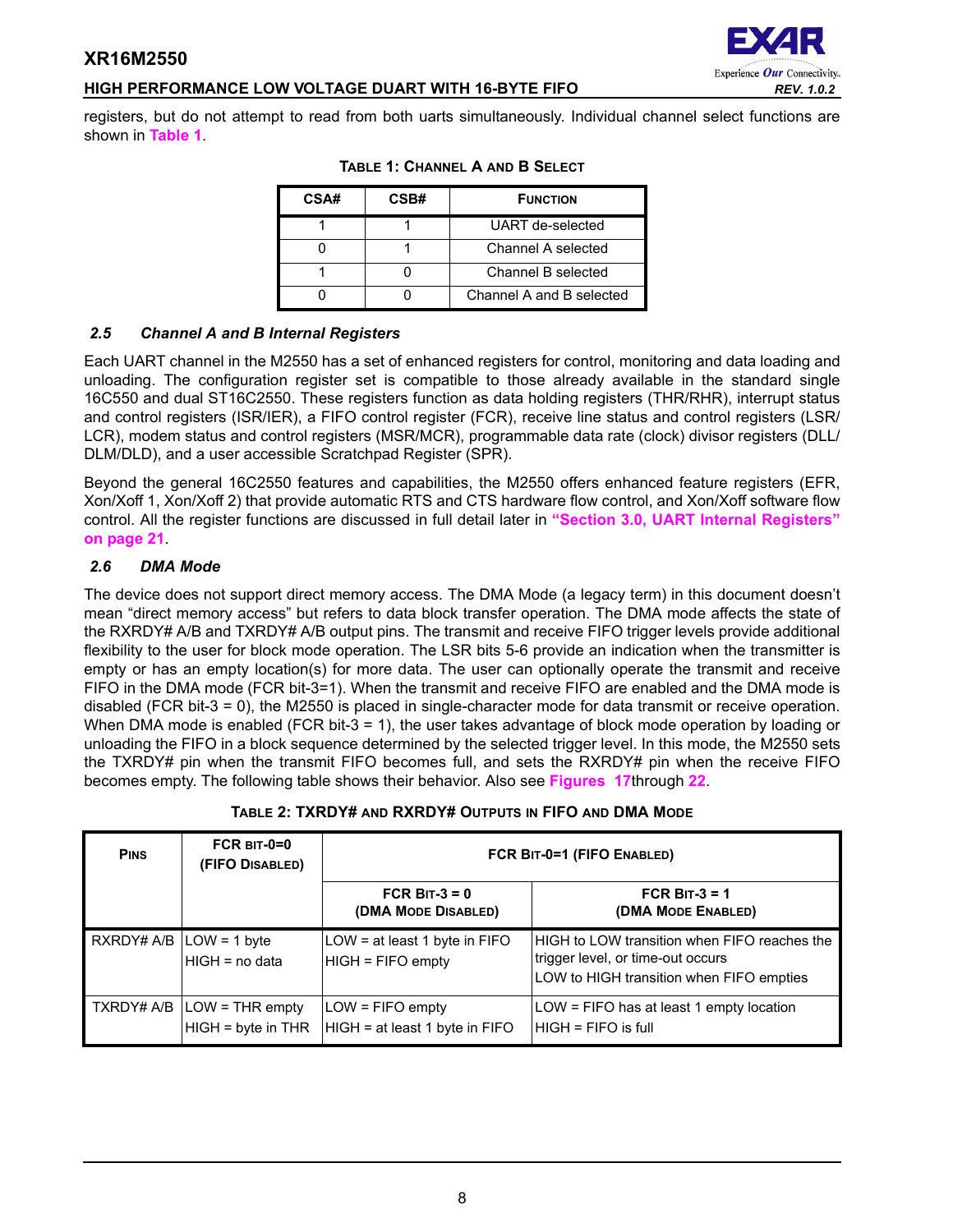

#### <span id="page-8-3"></span>*2.7 INTA and INTB Outputs*

The INTA and INTB interrupt output changes according to the operating mode and enhanced features setup. **[Table](#page-8-0) 3 [and](#page-8-1) 4** summarize the operating behavior for the transmitter and receiver. Also see **Figures [17](#page-39-0) through [22](#page-41-0)**.

<span id="page-8-0"></span>

|                   | FCR BIT- $0 = 0$<br>(FIFO DISABLED)               | FCR $BIT-0 = 1$ (FIFO ENABLED)                                                         |
|-------------------|---------------------------------------------------|----------------------------------------------------------------------------------------|
| <b>INTA/B Pin</b> | $LOW = a$ byte in THR<br>$HIGH = THR$ empty       | LOW = FIFO above trigger level<br>HIGH = FIFO below trigger level or FIFO empty        |
| INTA/B Pin        | $LOW = a$ byte in THR<br>HIGH = transmitter empty | LOW = FIFO above trigger level<br>HIGH = FIFO below trigger level or transmitter empty |

#### **TABLE 3: INTA AND INTB PINS OPERATION FOR TRANSMITTER**

#### **TABLE 4: INTA AND INTB PIN OPERATION FOR RECEIVER**

<span id="page-8-1"></span>

|            | FCR BIT- $0 = 0$<br>(FIFO DISABLED) | FCR B <sub>IT-0</sub> = 1<br>(FIFO ENABLED)                           |  |
|------------|-------------------------------------|-----------------------------------------------------------------------|--|
| INTA/B Pin | I LOW = no data<br>$HIGH = 1 byte$  | $LOW = FIFO$ below trigger level<br>$HIGH = FIFO above trigger level$ |  |

#### <span id="page-8-4"></span>*2.8 Crystal Oscillator or External Clock Input*

The M2550 includes an on-chip oscillator (XTAL1 and XTAL2) to produce a clock for both UART sections in the device. The CPU data bus does not require this clock for bus operation. The crystal oscillator provides a system clock to the Baud Rate Generators (BRG) section found in each of the UART. XTAL1 is the input to the oscillator or external clock buffer input with XTAL2 pin being the output. For programming details, see "**["Section 2.9, Programmable Baud Rate Generator with Fractional Divisor" on page](#page-9-0) 10**."

#### <span id="page-8-2"></span>**FIGURE 4. TYPICAL OSCILLATOR CONNECTIONS**

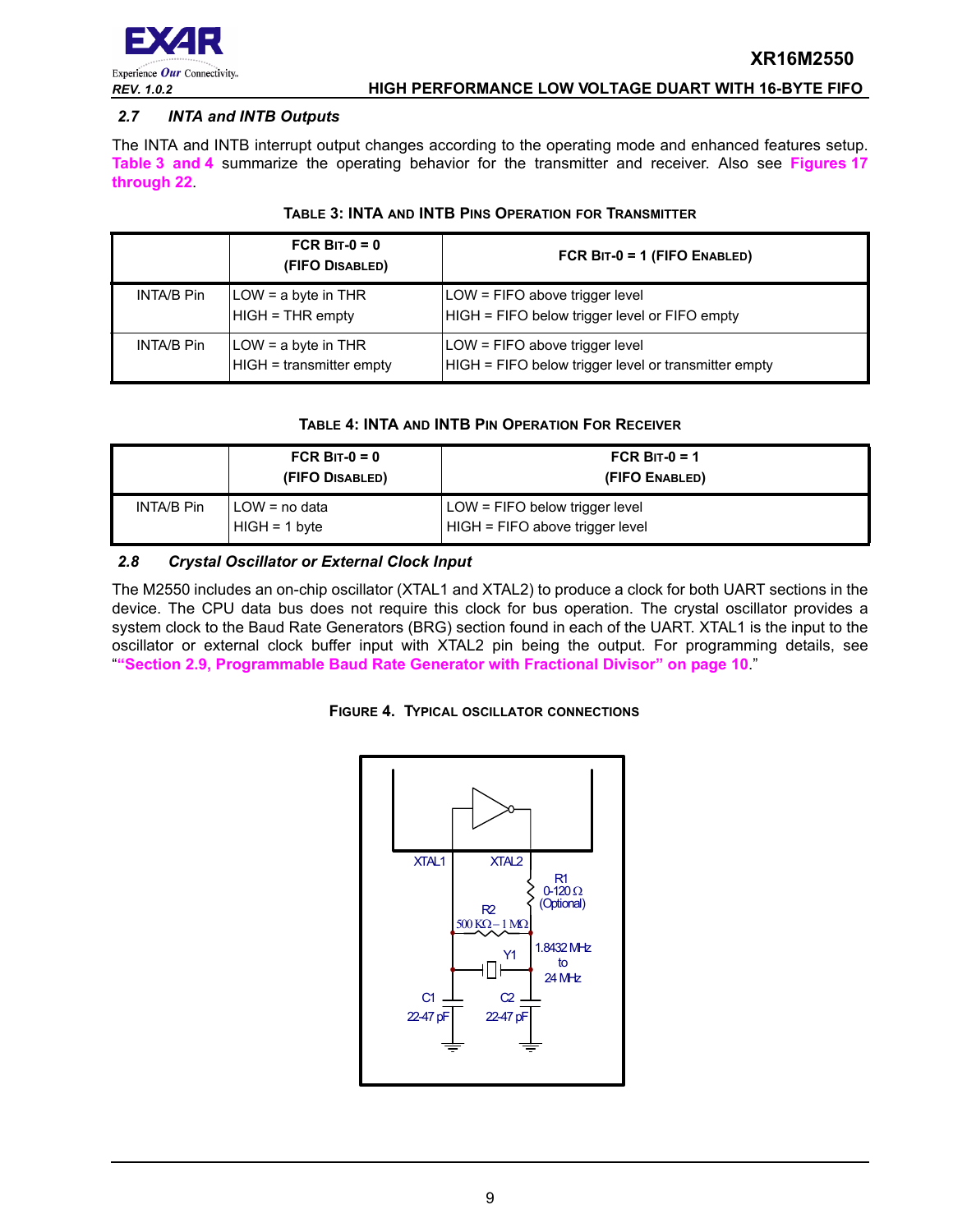# **HIGH PERFORMANCE LOW VOLTAGE DUART WITH 16-BYTE FIFO** *REV. 1.0.2*



The on-chip oscillator is designed to use an industry standard microprocessor crystal (parallel resonant, fundamental frequency with 10-22 pF capacitance load, ESR of 20-120 ohms and 100 ppm frequency tolerance) connected externally between the XTAL1 and XTAL2 pins (see **[Figure](#page-8-2) 4**). The programmable Baud Rate Generator is capable of operating with a crystal oscillator frequency of up to 24 MHz. However, with an external clock input on XTAL1 pin, it can extend its operation up to 64 MHz (16 Mbps serial data rate) at 3.3V with an 4X sampling rate. For further reading on the oscillator circuit please see the Application Note DAN108 on the EXAR web site at **[http://www.exar.com.](http://exar.com)**

# <span id="page-9-0"></span>*2.9 Programmable Baud Rate Generator with Fractional Divisor*

Each UART has its own Baud Rate Generator (BRG) with a prescaler for the transmitter and receiver. The prescaler is controlled by a software bit in the MCR register. The MCR register bit-7 sets the prescaler to divide the input crystal or external clock by 1 or 4. The output of the prescaler clocks to the BRG. The BRG further divides this clock by a programmable divisor between 1 and (216 - 0.0625) in increments of 0.0625 (1/16) to obtain a 16X or 8X or 4X sampling clock of the serial data rate. The sampling clock is used by the transmitter for data bit shifting and receiver for data sampling. The BRG divisor (DLL, DLM and DLD registers) defaults to the value of '1' (DLL = 0x01, DLM = 0x00 and DLD = 0x00) upon reset. Therefore, the BRG must be programmed during initialization to the operating data rate. The DLL and DLM registers provide the integer part of the divisor and the DLD register provides the fractional part of the divisor. Only the four lower bits of the DLD are implemented and they are used to select a value from 0 (for setting 0000) to 0.9375 or 15/16 (for setting 1111). Programming the Baud Rate Generator Registers DLL, DLM and DLD provides the capability for selecting the operating data rate. **[Table](#page-10-0) 5** shows the standard data rates available with a 24MHz crystal or external clock at 16X clock rate. If the pre-scaler is used (MCR bit-7 = 1), the output data rate will be 4 times less than that shown in **[Table](#page-10-0) 5**. At 8X sampling rate, these data rates would double. And at 4X sampling rate, they would quadruple. Also, when using 8X sampling mode, please note that the bit-time will have a jitter (+/- 1/ 16) whenever the DLD is non-zero and is an odd number. When using a non-standard data rate crystal or external clock, the divisor value can be calculated with the following equation(s):

Required Divisor (decimal)=(XTAL1 clock frequency / prescaler) /(serial data rate x 16), with 16X mode, **DLD[5:4]='00'**

Required Divisor (decimal)= (XTAL1 clock frequency / prescaler / (serial data rate x 8), with 8X mode, **DLD[5:4] = '01'**

Required Divisor (decimal)= (XTAL1 clock frequency / prescaler / (serial data rate x 4), with 4X mode, **DLD[5:4] = '10'**

The closest divisor that is obtainable in the M2550 can be calculated using the following formula:

ROUND( (Required Divisor - TRUNC(Required Divisor) )\*16)/16 + TRUNC(Required Divisor), where DLM = TRUNC(Required Divisor) >> 8 DLL = TRUNC(Required Divisor) & 0xFF DLD = ROUND( (Required Divisor-TRUNC(Required Divisor) )\*16)

In the formulas above, please note that:

TRUNC (N) = Integer Part of N. For example, TRUNC  $(5.6) = 5$ .

ROUND (N) = N rounded towards the closest integer. For example, ROUND (7.3) = 7 and ROUND (9.9) = 10.

A  $\geq$  B indicates right shifting the value 'A' by 'B' number of bits. For example, 0x78A3  $\geq$  8 = 0x0078.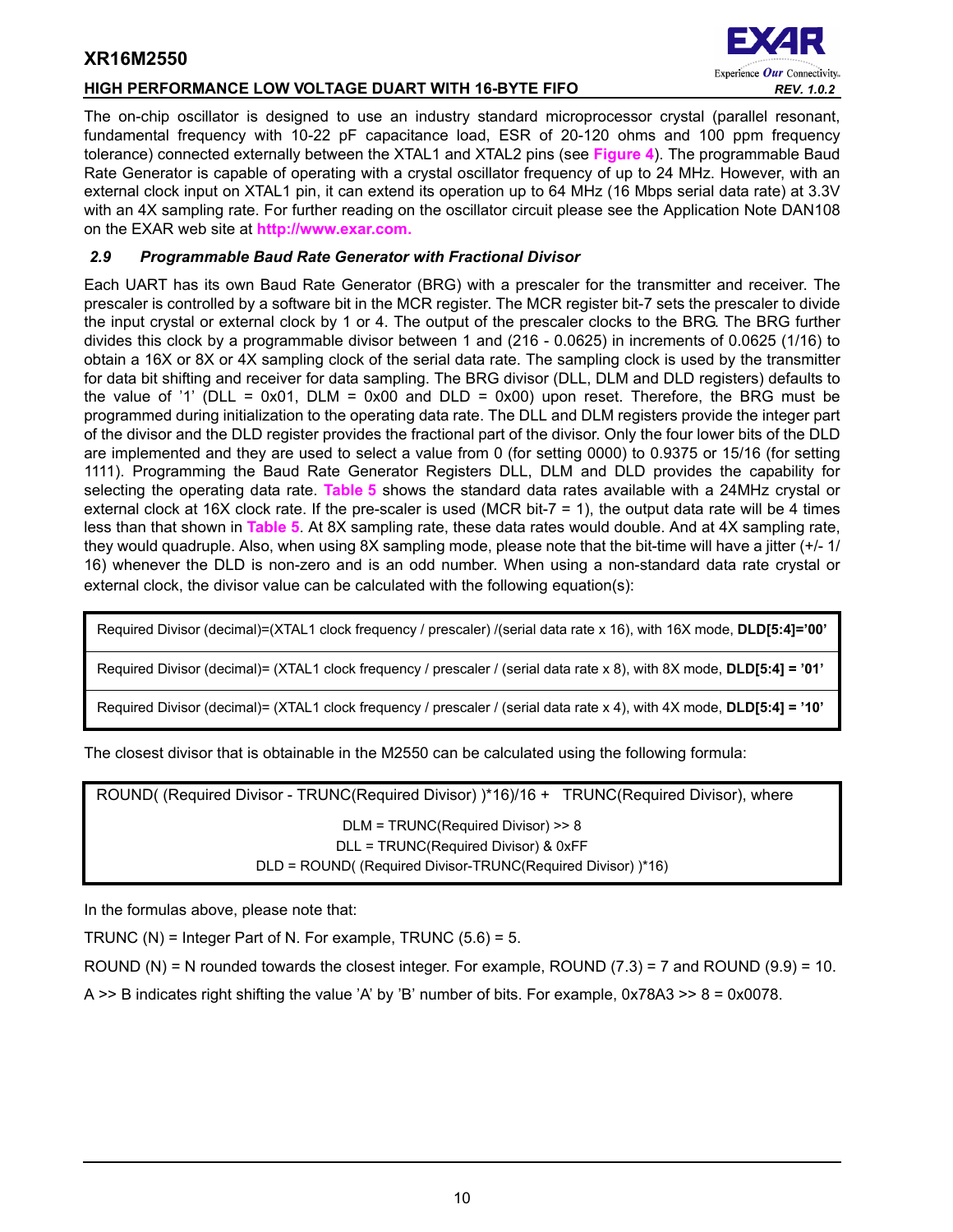

#### <span id="page-10-1"></span>**FIGURE 5. BAUD RATE GENERATOR**



| TABLE 5: TYPICAL DATA RATES WITH A 24 MHZ CRYSTAL OR EXTERNAL CLOCK AT 16X SAMPLING |  |  |
|-------------------------------------------------------------------------------------|--|--|
|-------------------------------------------------------------------------------------|--|--|

<span id="page-10-0"></span>

| <b>Required</b><br><b>Output Data</b><br>Rate | <b>DIVISOR FOR</b><br>16x Clock<br>(Decimal) | <b>DIVISOR</b><br><b>OBTAINABLE IN</b><br>M2550 | <b>DLM PROGRAM</b><br>VALUE (HEX) | <b>DLL PROGRAM</b><br>VALUE (HEX) | <b>DLD PROGRAM</b><br>VALUE (HEX) | <b>DATA ERROR</b><br><b>RATE (%)</b> |
|-----------------------------------------------|----------------------------------------------|-------------------------------------------------|-----------------------------------|-----------------------------------|-----------------------------------|--------------------------------------|
| 400                                           | 3750                                         | 3750                                            | E                                 | A <sub>6</sub>                    | $\overline{0}$                    | $\overline{0}$                       |
| 2400                                          | 625                                          | 625                                             | $\overline{2}$                    | 71                                | $\mathbf{0}$                      | $\Omega$                             |
| 4800                                          | 312.5                                        | 312 8/16                                        | $\overline{1}$                    | $\overline{38}$                   | $\overline{8}$                    | 0                                    |
| 9600                                          | 156.25                                       | 156 4/16                                        | 0                                 | 9C                                | $\overline{\mathbf{4}}$           | 0                                    |
| 10000                                         | 150                                          | 150                                             | $\overline{0}$                    | 96                                | $\overline{0}$                    | 0                                    |
| 19200                                         | 78.125                                       | 78 2/16                                         | 0                                 | 4E                                | $\overline{2}$                    | $\Omega$                             |
| 25000                                         | 60                                           | 60                                              | 0                                 | 3C                                | $\mathbf 0$                       | $\Omega$                             |
| 28800                                         | 52.0833                                      | 52 1/16                                         | 0                                 | 34                                | 1                                 | 0.04                                 |
| 38400                                         | 39.0625                                      | 39 1/16                                         | $\overline{0}$                    | $\overline{27}$                   | $\mathbf{1}$                      | $\Omega$                             |
| 50000                                         | 30                                           | 30                                              | 0                                 | 1E                                | $\mathbf 0$                       | $\mathbf 0$                          |
| 57600                                         | 26.0417                                      | 26 1/16                                         | 0                                 | 1A                                | $\mathbf{1}$                      | 0.08                                 |
| 75000                                         | 20                                           | 20                                              | 0                                 | 14                                | $\Omega$                          | $\Omega$                             |
| 100000                                        | 15                                           | 15                                              | 0                                 | $\overline{\mathsf{F}}$           | $\mathbf 0$                       | $\Omega$                             |
| 115200                                        | 13.0208                                      | 13                                              | 0                                 | $\overline{D}$                    | $\mathsf 0$                       | 0.16                                 |
| 153600                                        | 9.7656                                       | 9 12/16                                         | 0                                 | 9                                 | $\mathsf{C}$                      | 0.16                                 |
| 200000                                        | 7.5                                          | 7 8/16                                          | 0                                 | $\overline{7}$                    | 8                                 | $\Omega$                             |
| 225000                                        | 6.6667                                       | 6 11/16                                         | 0                                 | 6                                 | B                                 | 0.31                                 |
| 230400                                        | 6.5104                                       | 68/16                                           | $\overline{0}$                    | $\overline{6}$                    | $\overline{\mathbf{8}}$           | 0.16                                 |
| 250000                                        | 6                                            | 6                                               | 0                                 | 6                                 | $\mathbf{0}$                      | $\Omega$                             |
| 300000                                        | $\overline{5}$                               | $\overline{5}$                                  | $\overline{0}$                    | $\overline{5}$                    | $\mathbf 0$                       | 0                                    |
| 400000                                        | 3.75                                         | 3 12/16                                         | 0                                 | $\overline{3}$                    | $\overline{c}$                    | $\Omega$                             |
| 460800                                        | 3.2552                                       | 34/16                                           | $\overline{0}$                    | $\overline{3}$                    | 4                                 | 0.16                                 |
| 500000                                        | 3                                            | 3                                               | 0                                 | 3                                 | $\mathbf 0$                       | $\Omega$                             |
| 750000                                        | $\overline{2}$                               | $\overline{2}$                                  | 0                                 | $\overline{2}$                    | $\mathbf{0}$                      | $\Omega$                             |
| 921600                                        | 1.6276                                       | 110/16                                          | 0                                 | $\mathbf{1}$                      | A                                 | 0.16                                 |
| 1000000                                       | 1.5                                          | 1 8/16                                          | $\overline{0}$                    | 1                                 | 8                                 | $\pmb{0}$                            |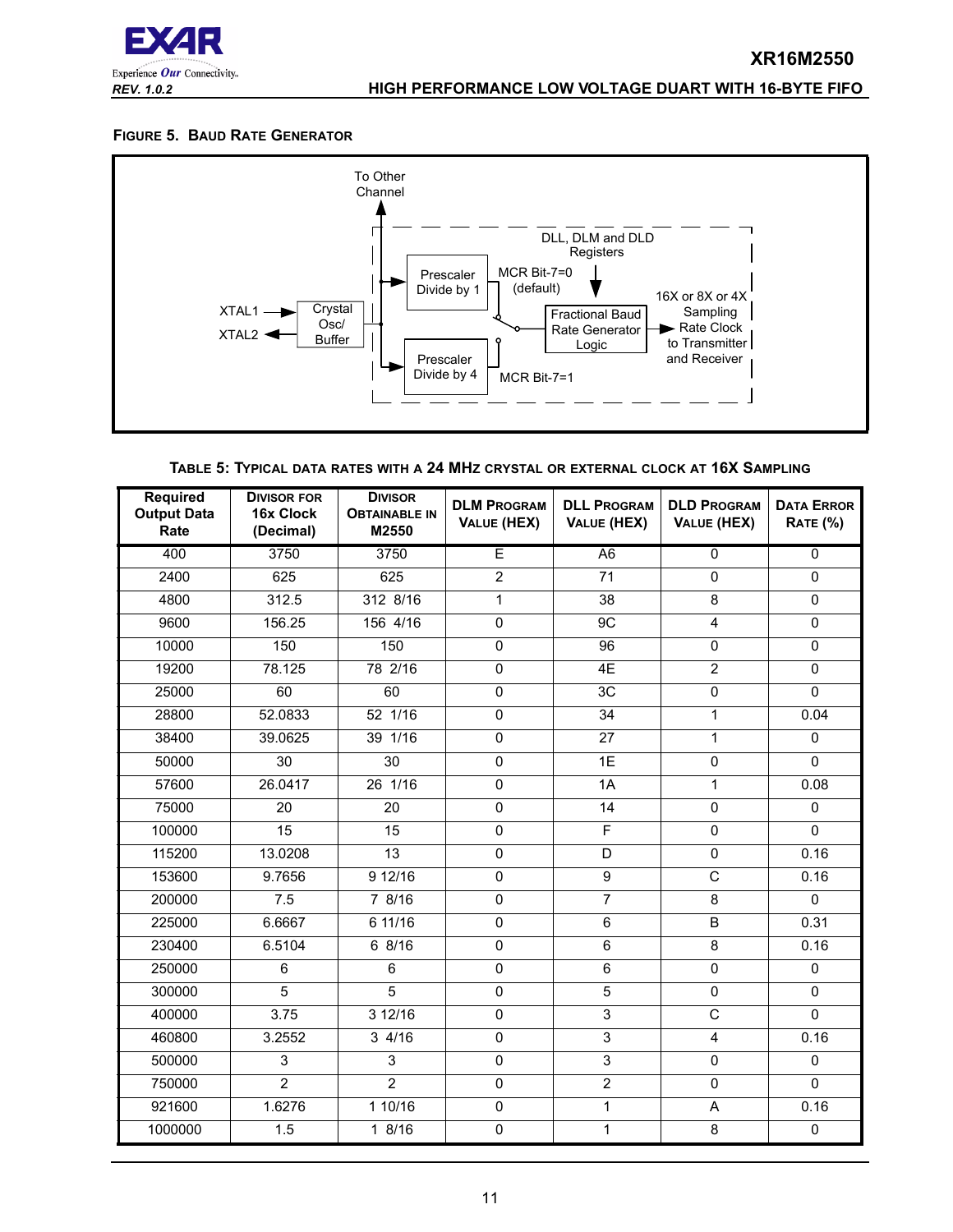# **HIGH PERFORMANCE LOW VOLTAGE DUART WITH 16-BYTE FIFO** *REV. 1.0.2*

#### <span id="page-11-0"></span>*2.10 Transmitter*

The transmitter section comprises of an 8-bit Transmit Shift Register (TSR) and 16 bytes of FIFO which includes a byte-wide Transmit Holding Register (THR). TSR shifts out every data bit with the 16X/8X/4X internal clock. A bit time is 16/8/4 clock periods (see DLD). The transmitter sends the start-bit followed by the number of data bits, inserts the proper parity-bit if enabled, and adds the stop-bit(s). The status of the FIFO and TSR are reported in the Line Status Register (LSR bit-5 and bit-6).

# <span id="page-11-1"></span>**2.10.1 Transmit Holding Register (THR) - Write Only**

The transmit holding register is an 8-bit register providing a data interface to the host processor. The host writes transmit data byte to the THR to be converted into a serial data stream including start-bit, data bits, parity-bit and stop-bit(s). The least-significant-bit (Bit-0) becomes first data bit to go out. The THR is the input register to the transmit FIFO of 16 bytes when FIFO operation is enabled by FCR bit-0. Every time a write operation is made to the THR, the FIFO data pointer is automatically bumped to the next sequential data location.

# <span id="page-11-2"></span>**2.10.2 Transmitter Operation in non-FIFO Mode**

The host loads transmit data to THR one character at a time. The THR empty flag (LSR bit-5) is set when the data byte is transferred to TSR. THR flag can generate a transmit empty interrupt (ISR bit-1) when it is enabled by IER bit-1. The TSR flag (LSR bit-6) is set when TSR becomes completely empty.

# <span id="page-11-3"></span>**FIGURE 6. TRANSMITTER OPERATION IN NON-FIFO MODE**



#### <span id="page-11-4"></span>**2.10.3 Transmitter Operation in FIFO Mode**

The host may fill the transmit FIFO with up to 16 bytes of transmit data. The THR empty flag (LSR bit-5) is set whenever the FIFO is empty. The THR empty flag can generate a transmit empty interrupt (ISR bit-1) when the amount of data in the FIFO falls below its selected trigger level. The transmit empty interrupt is enabled by IER bit-1. The TSR flag (LSR bit-6) is set when TSR/FIFO becomes empty.

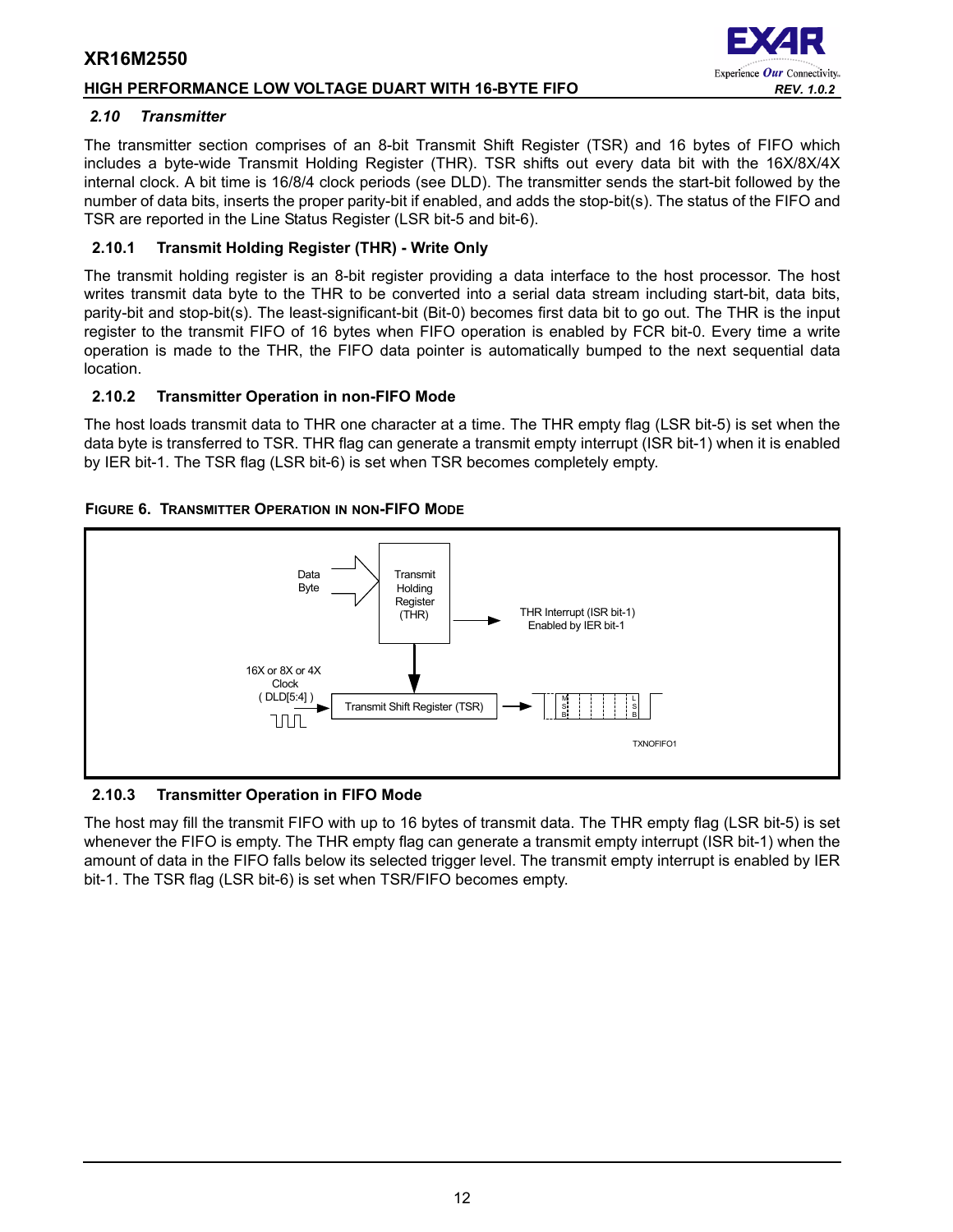

<span id="page-12-1"></span>



#### <span id="page-12-0"></span>*2.11 Receiver*

The receiver section contains an 8-bit Receive Shift Register (RSR) and 16 bytes of FIFO which includes a byte-wide Receive Holding Register (RHR). The RSR uses the 16X/8X/4X clock (DLD[5:4]) for timing. It verifies and validates every bit on the incoming character in the middle of each data bit. On the falling edge of a start or false start bit, an internal receiver counter starts counting at the 16X/8X/4X clock rate. After 8 clocks (or 4 if 8X or 2 if 4X) the start bit period should be at the center of the start bit. At this time the start bit is sampled and if it is still a logic 0 it is validated. Evaluating the start bit in this manner prevents the receiver from assembling a false character. The rest of the data bits and stop bits are sampled and validated in this same manner to prevent false framing. If there were any error(s), they are reported in the LSR register bits 2-4. Upon unloading the receive data byte from RHR, the receive FIFO pointer is bumped and the error tags are immediately updated to reflect the status of the data byte in RHR register. RHR can generate a receive data ready interrupt upon receiving a character or delay until it reaches the FIFO trigger level. Furthermore, data delivery to the host is guaranteed by a receive data ready time-out interrupt when data is not received for 4 word lengths as defined by LCR[1:0] plus 12 bits time. This is equivalent to 3.7-4.6 character times. The RHR interrupt is enabled by IER bit-0. See **[Figure](#page-13-0) 8** and **[Figure](#page-13-1) 9** below.

# <span id="page-12-2"></span>**2.11.1 Receive Holding Register (RHR) - Read-Only**

The Receive Holding Register is an 8-bit register that holds a receive data byte from the Receive Shift Register. It provides the receive data interface to the host processor. The RHR register is part of the receive FIFO of 16 bytes by 11-bits wide, the 3 extra bits are for the 3 error tags to be reported in LSR register. When the FIFO is enabled by FCR bit-0, the RHR contains the first data character received by the FIFO. After the RHR is read, the next character byte is loaded into the RHR and the errors associated with the current data byte are immediately updated in the LSR bits 2-4.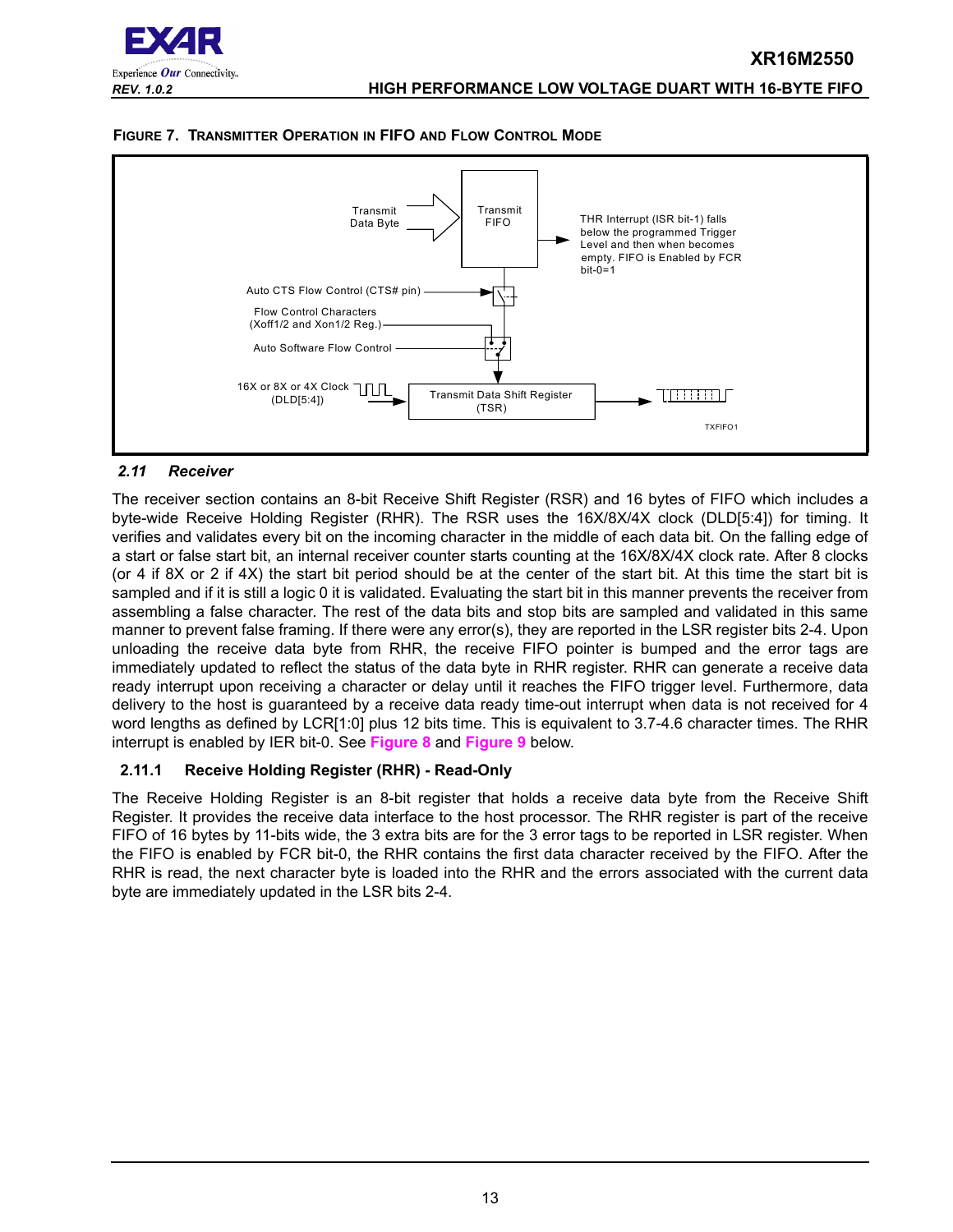# **HIGH PERFORMANCE LOW VOLTAGE DUART WITH 16-BYTE FIFO** *REV. 1.0.2*



#### <span id="page-13-0"></span>**FIGURE 8. RECEIVER OPERATION IN NON-FIFO MODE**



<span id="page-13-1"></span>

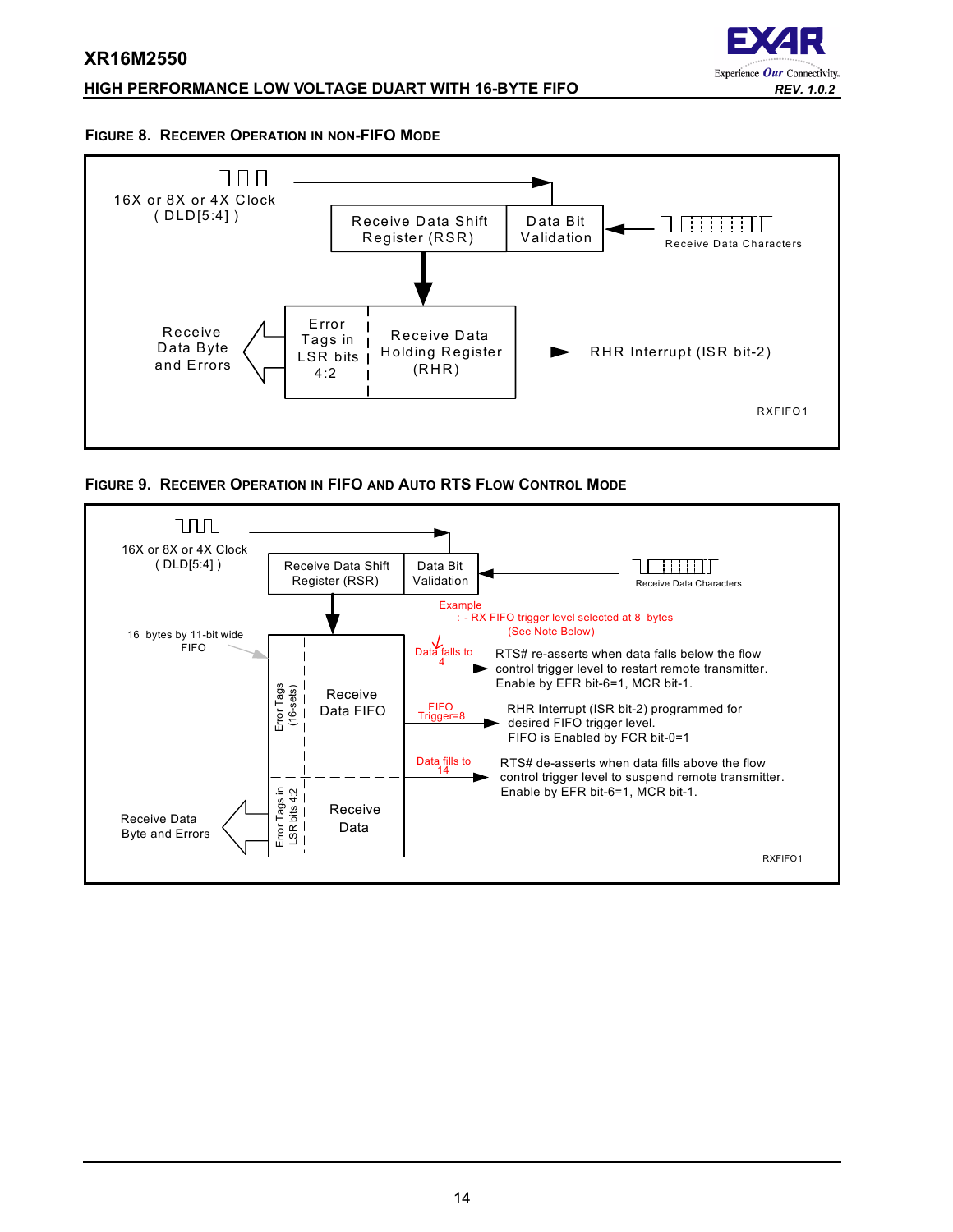

#### <span id="page-14-0"></span>*2.12 Auto RTS (Hardware) Flow Control*

Automatic RTS hardware flow control is used to prevent data overrun to the local receiver FIFO. The RTS# output is used to request remote unit to suspend/resume data transmission. The auto RTS flow control features is enabled to fit specific application requirement (see **[Figure](#page-15-0) 10**):

- Enable auto RTS flow control using EFR bit-6.
- The auto RTS function must be started by asserting RTS# output pin (MCR bit-1 to logic 1 after it is enabled).

If using the Auto RTS interrupt:

• Enable RTS interrupt through IER bit-6 (after setting EFR bit-4). The UART issues an interrupt when the RTS# pin makes a transition from low to high: ISR bit-5 will be set to logic 1.

# <span id="page-14-1"></span>*2.13 Auto RTS Hysteresis*

The M2550 has a new feature that provides flow control trigger hysteresis while maintaining compatibility with the XR16C850, ST16C650A and ST16C550 family of UARTs. With the Auto RTS function enabled, an interrupt is generated when the receive FIFO reaches the selected RX trigger level. The RTS# pin will not be forced HIGH (RTS off) until the receive FIFO reaches one trigger level above the selected trigger level in the trigger table (**[Table](#page-26-0) 11**). The RTS# pin will return LOW after the RX FIFO is unloaded to one level below the selected trigger level. Under the above described conditions, the M2550 will continue to accept data until the receive FIFO gets full. The Auto RTS function is initiated when the RTS# output pin is asserted LOW (RTS On).

<span id="page-14-2"></span>

| <b>RX TRIGGER LEVEL</b> | <b>INT PIN ACTIVATION</b> | <b>RTS# DE-ASSERTED (HIGH)</b><br>(CHARACTERS IN RX FIFO) | <b>RTS# ASSERTED (LOW)</b><br>(CHARACTERS IN RX FIFO) |
|-------------------------|---------------------------|-----------------------------------------------------------|-------------------------------------------------------|
|                         |                           |                                                           |                                                       |
|                         |                           |                                                           |                                                       |
|                         |                           | 14                                                        |                                                       |
| 14                      | 4                         | 14                                                        |                                                       |

#### **TABLE 6: AUTO RTS (HARDWARE) FLOW CONTROL**

# <span id="page-14-3"></span>*2.14 Auto CTS Flow Control*

Automatic CTS flow control is used to prevent data overrun to the remote receiver FIFO. The CTS# input is monitored to suspend/restart the local transmitter. The auto CTS flow control feature is selected to fit specific application requirement (see **[Figure](#page-15-0) 10**):

• Enable auto CTS flow control using EFR bit-7.

If using the Auto CTS interrupt:

• Enable CTS interrupt through IER bit-7 (after setting EFR bit-4). The UART issues an interrupt when the CTS# pin is de-asserted (HIGH): ISR bit-5 will be set to 1, and UART will suspend transmission as soon as the stop bit of the character in process is shifted out. Transmission is resumed after the CTS# input is reasserted (LOW), indicating more data may be sent.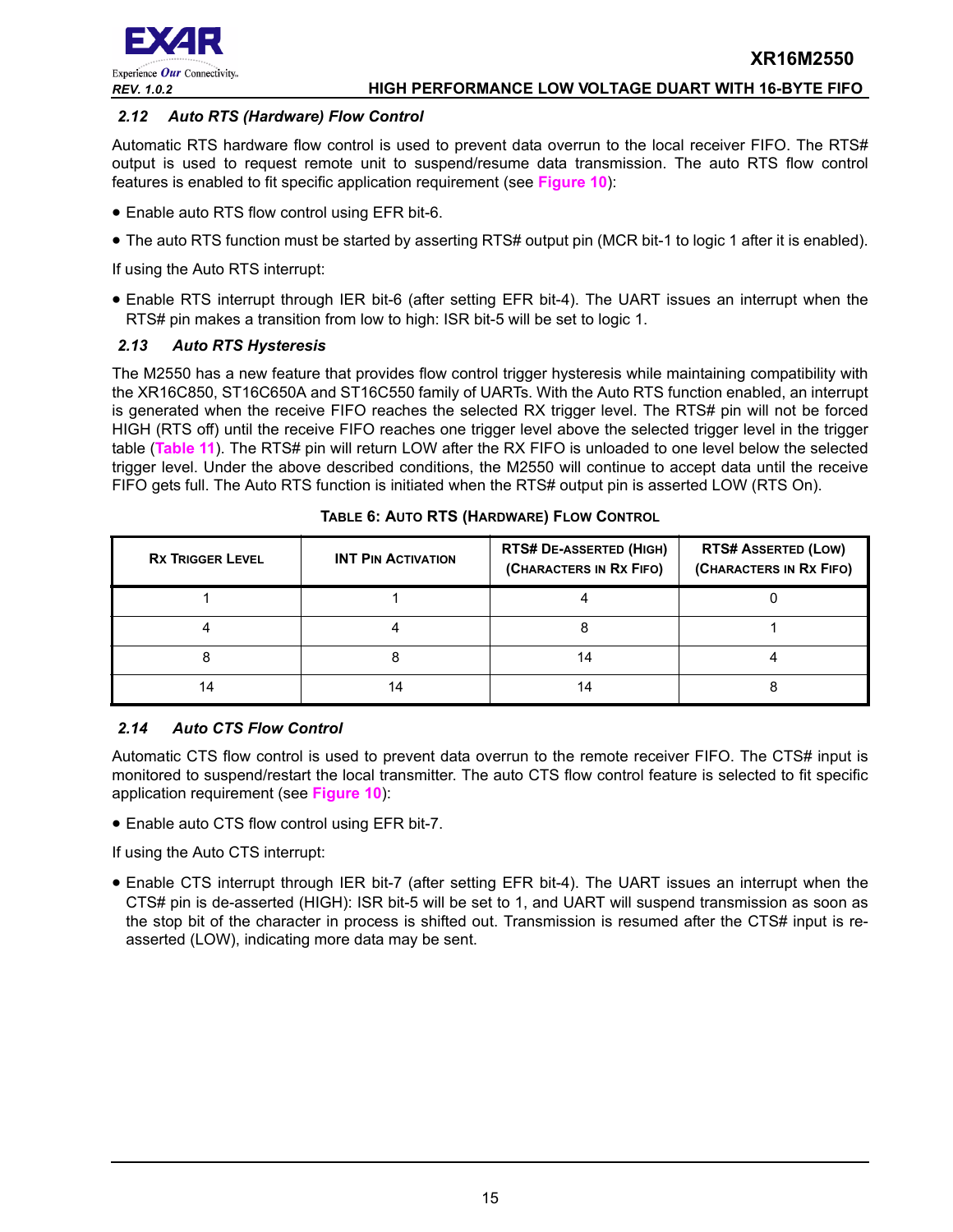# **HIGH PERFORMANCE LOW VOLTAGE DUART WITH 16-BYTE FIFO** *REV. 1.0.2*



#### <span id="page-15-0"></span>**FIGURE 10. AUTO RTS AND CTS FLOW CONTROL OPERATION**

**XR16M2550**



*(4). When RXA data fills up to its receive FIFO trigger level, UARTA activates its RXA data ready interrupt (5) and continues to receive and put data into its FIFO. If interrupt service latency is long and data is not being unloaded, UARTA monitors its receive data fill level to match the upper threshold of RTS delay and de-assert RTSA# (6). CTSB# follows (7) and request UARTB transmitter to suspend data transfer. UARTB stops or finishes sending the data bits in its transmit shift register (8). When receive FIFO data in UARTA is unloaded to match the lower threshold of RTS delay (9), UARTA re-asserts RTSA# (10), CTSB# recognizes the change (11) and restarts its transmitter and data flow again until next receive FIFO trigger (12). This same event applies to the reverse direction when UARTA sends data to UARTB with RTSB# and CTSA# controlling the data flow.*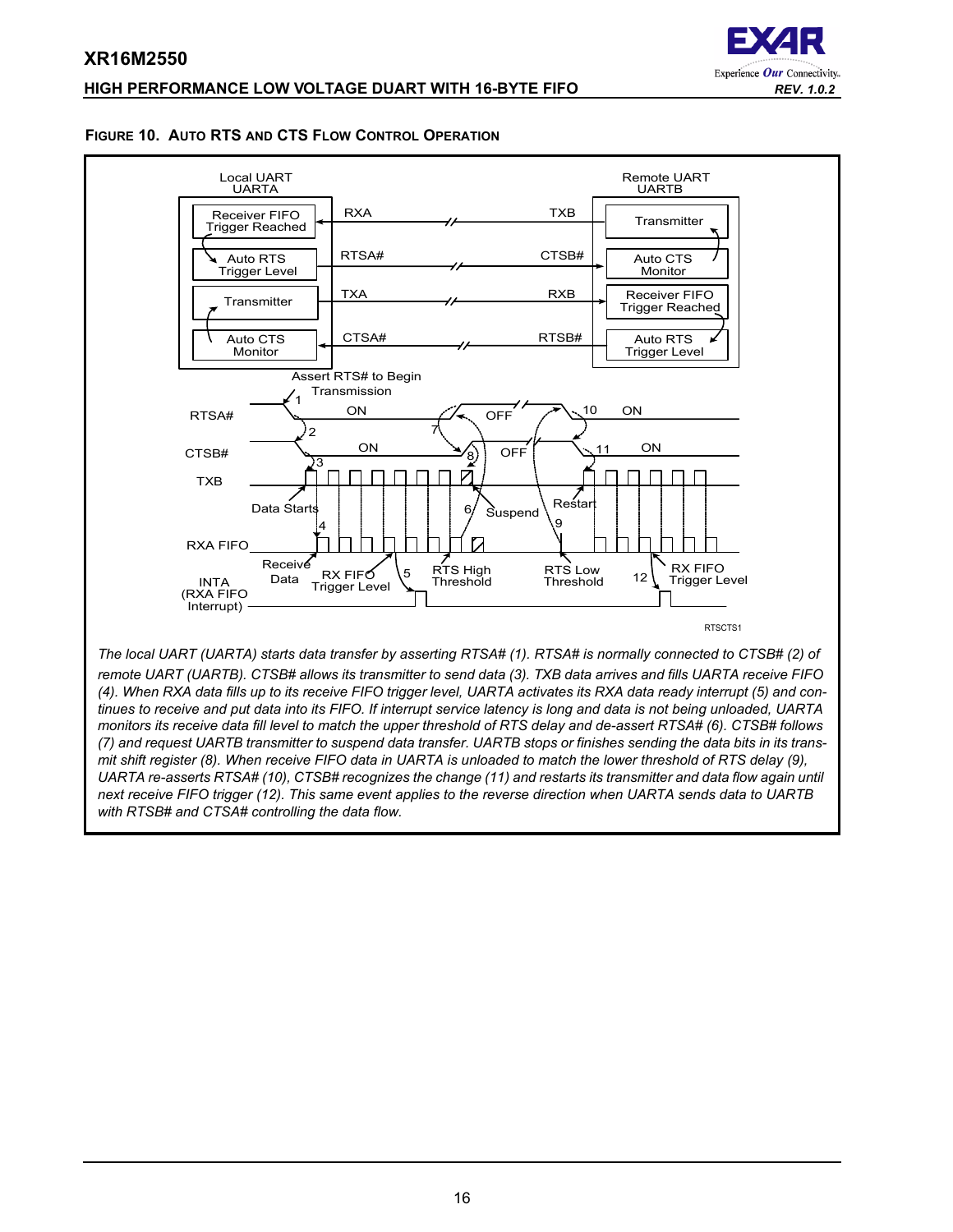

# <span id="page-16-1"></span>*2.15 Auto Xon/Xoff (Software) Flow Control*

When software flow control is enabled (**[See Table](#page-32-0) 14**), the M2550 compares one or two sequential receive data characters with the programmed Xon or Xoff-1,2 character value(s). If receive character(s) (RX) match the programmed values, the M2550 will halt transmission (TX) as soon as the current character has completed transmission. When a match occurs, the Xoff (if enabled via IER bit-5) flag will be set and the interrupt output pin will be activated. Following a suspension due to a match of the Xoff character, the M2550 will monitor the receive data stream for a match to the Xon-1,2 character. If a match is found, the M2550 will resume operation and clear the flags (ISR bit-4).

Reset initially sets the contents of the Xon/Xoff 8-bit flow control registers to 0x00. Following reset the user can write any Xon/Xoff value desired for software flow control. Different conditions can be set to detect Xon/Xoff characters (**[See Table](#page-32-0) 14**) and suspend/resume transmissions. When double 8-bit Xon/Xoff characters are selected, the M2550 compares two consecutive receive characters with two software flow control 8-bit values (Xon1, Xon2, Xoff1, Xoff2) and controls TX transmissions accordingly. Under the above described flow control mechanisms, flow control characters are not placed (stacked) in the user accessible RX data buffer or FIFO.

In the event that the receive buffer is overfilling and flow control needs to be executed, the M2550 automatically sends an Xoff message via the serial TX output to the remote modem. The M2550 sends the Xoff-1,2 characters two-character times (= time taken to send two characters at the programmed baud rate) after the receive FIFO crosses the selected trigger level. To clear this condition, the M2550 will transmit the programmed Xon-1,2 characters as soon as receive FIFO is less than one trigger level below the selected trigger level. **[Table](#page-16-0) 7** below explains this.

<span id="page-16-0"></span>

| <b>RX TRIGGER LEVEL</b> | <b>INT PIN ACTIVATION</b> | <b>XOFF CHARACTER(S) SENT</b><br>(CHARACTERS IN RX FIFO) | <b>XON CHARACTER(S) SENT</b><br>(CHARACTERS IN RX FIFO) |
|-------------------------|---------------------------|----------------------------------------------------------|---------------------------------------------------------|
|                         |                           | $4*$                                                     |                                                         |
|                         |                           |                                                          |                                                         |
|                         |                           | n.                                                       |                                                         |
|                         |                           | 14*                                                      |                                                         |

#### **TABLE 7: AUTO XON/XOFF (SOFTWARE) FLOW CONTROL**

\* *After the trigger level is reached, an xoff character is sent after a short span of time (= time required to send 2 characters); for example, after 2.083ms has elapsed for 9600 baud and 10-bit word length setting.*

# <span id="page-16-2"></span>*2.16 Special Character Detect*

A special character detect feature is provided to detect an 8-bit character when bit-5 is set in the Enhanced Feature Register (EFR). When this character (Xoff2) is detected, it will be placed in the FIFO along with normal incoming RX data.

The M2550 compares each incoming receive character with Xoff-2 data. If a match exists, the received data will be transferred to FIFO and ISR bit-4 will be set to indicate detection of special character. Although the Internal Register Table shows Xon, Xoff Registers with eight bits of character information, the actual number of bits is dependent on the programmed word length. Line Control Register (LCR) bits 0-1 defines the number of character bits, i.e., either 5 bits, 6 bits, 7 bits, or 8 bits. The word length selected by LCR bits 0-1 also determines the number of bits that will be used for the special character comparison. Bit-0 in the Xon, Xoff Registers corresponds with the LSB bit for the receive character.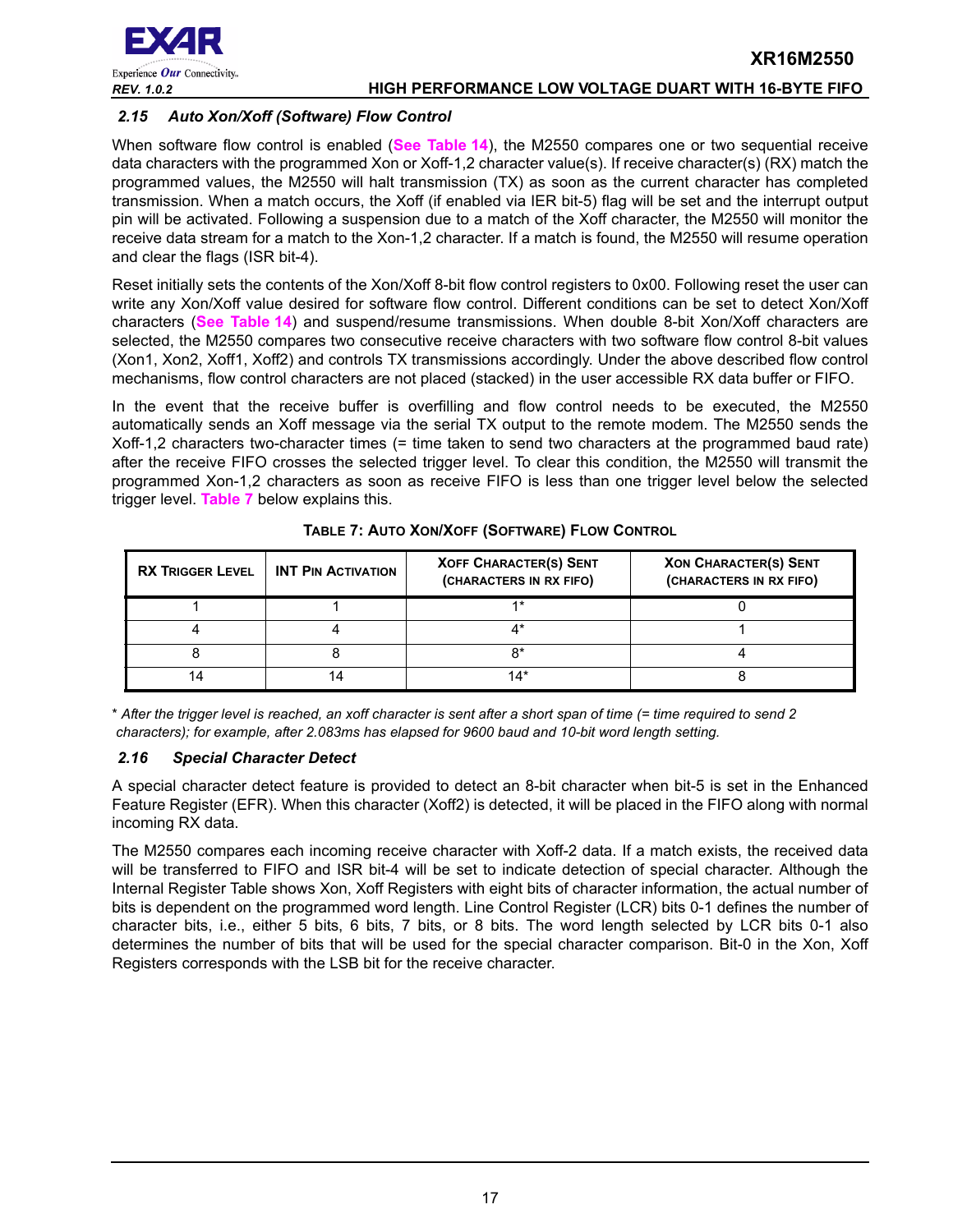# **HIGH PERFORMANCE LOW VOLTAGE DUART WITH 16-BYTE FIFO** *REV. 1.0.2*

#### <span id="page-17-1"></span>*2.17 Infrared Mode*

The M2550 UART includes the infrared encoder and decoder compatible to the IrDA (Infrared Data Association) version 1.0. The IrDA 1.0 standard that stipulates the infrared encoder sends out a 3/16 of a bit wide HIGH-pulse for each "0" bit in the transmit data stream. This signal encoding reduces the on-time of the infrared LED, hence reduces the power consumption. See **[Figure](#page-17-0) 11** below.

The infrared encoder and decoder are enabled by setting MCR register bit-6 to a '1'. When the infrared feature is enabled, the transmit data output, TX, idles at logic zero level. Likewise, the RX input assumes an idle level of logic zero from a reset and power up, see **[Figure](#page-17-0) 11**.

Typically, the wireless infrared decoder receives the input pulse from the infrared sensing diode on the RX pin. Each time it senses a light pulse, it returns a logic 1 to the data bit stream. However, this is not true with some infrared modules on the market which indicate a logic 0 by a light pulse. So the M2550 has a provision to invert the input polarity to accommodate this. In this case user can enable MCR bit-2 to invert the input signal.



<span id="page-17-0"></span>**FIGURE 11. INFRARED TRANSMIT DATA ENCODING AND RECEIVE DATA DECODING**

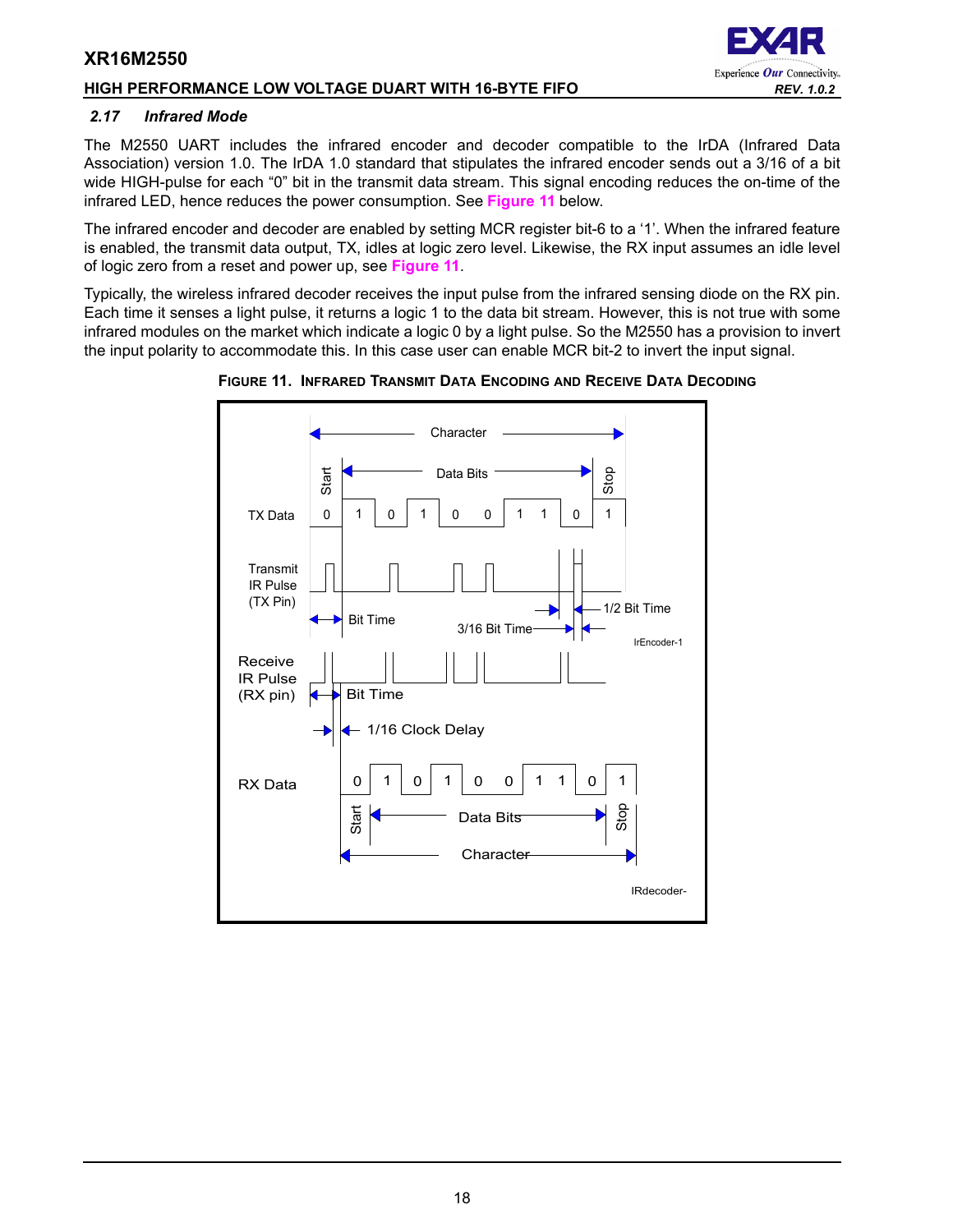



#### <span id="page-18-0"></span>*2.18 Sleep Mode with Auto Wake-Up*

The M2550 supports low voltage system designs, hence, a sleep mode is included to reduce its power consumption when the chip is not actively used.

All of these conditions must be satisfied for the M2550 to enter sleep mode:

- $\blacksquare$  no interrupts pending for both channels of the M2550 (ISR bit-0 = 1)
- sleep mode of both channels are enabled (IER bit-4 = 1)
- $\blacksquare$  modem inputs are not toggling (MSR bits 0-3 = 0)
- RX input pins are idling HIGH

The M2550 stops its crystal oscillator to conserve power in the sleep mode. User can check the XTAL2 pin for no clock output as an indication that the device has entered the sleep mode.

The M2550 resumes normal operation by any of the following:

- a receive data start bit transition (HIGH to LOW)
- a data byte is loaded to the transmitter, THR or FIFO
- a change of logic state on any of the modem or general purpose serial inputs: CTS#, DSR#, CD#, RI#

If the M2550 is awakened by any one of the above conditions, it will return to the sleep mode automatically after all interrupting conditions have been serviced and cleared. If the M2550 is awakened by the modem inputs, a read to the MSR is required to reset the modem inputs. In any case, the sleep mode will not be entered while an interrupt is pending from channel A or B. The M2550 will stay in the sleep mode of operation until it is disabled by setting IER bit-4 to a logic 0.

If the address lines, data bus lines, IOW#, IOR#, CSA#, CSB#, and modem input lines remain steady when the M2550 is in sleep mode, the maximum current will be in the microamp range as specified in the DC Electrical Characteristics on [page](#page-35-0) 36. If the input lines are floating or are toggling while the M2550 is in sleep mode, the current can be up to 100 times more. If any of those signals are toggling or floating, then an external buffer would be required to keep the address, data and control lines steady to achieve the low current. As an alternative, please refer to the XR16M2551 which is pin-to-pin and software compatible with the M2550 but with (some additional pins and) the PowerSave feature that eliminates any unnecessary external buffer.

A word of caution: owing to the starting up delay of the crystal oscillator after waking up from sleep mode, the first few receive characters may be lost. The number of characters lost during the restart also depends on your operating data rate. More characters are lost when operating at higher data rate. Also, it is important to keep RX A/B inputs idling HIGH or "marking" condition during sleep mode to avoid receiving a "break" condition upon the restart. This may occur when the external interface transceivers (RS-232, RS-422 or another type) are also put to sleep mode and cannot maintain the "marking" condition. To avoid this, the designer can use a 47k-100k ohm pull-up resistor on the RXA and RXB pins.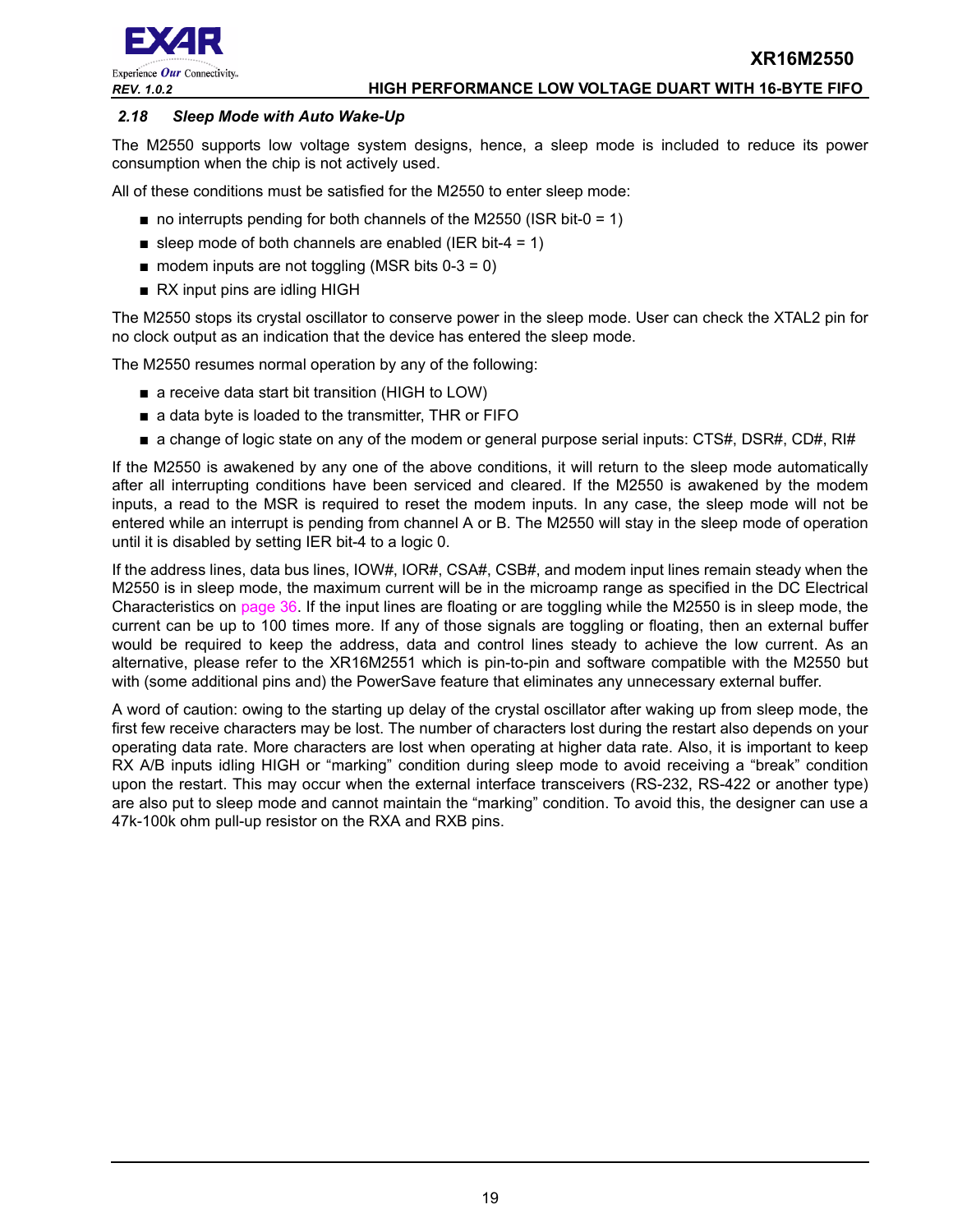# **HIGH PERFORMANCE LOW VOLTAGE DUART WITH 16-BYTE FIFO** *REV. 1.0.2*

# <span id="page-19-1"></span>*2.19 Internal Loopback*

The M2550 UART provides an internal loopback capability for system diagnostic purposes. The internal loopback mode is enabled by setting MCR register bit-4 to logic 1. All regular UART functions operate normally. **[Figure](#page-19-0) 12** shows how the modem port signals are re-configured. Transmit data from the transmit shift register output is internally routed to the receive shift register input allowing the system to receive the same data that it was sending. The TX, RTS# and DTR# pins are held while the CTS#, DSR#, CD# and RI# inputs are ignored. Caution: the RX input pin must be held HIGH during loopback test,+ else upon exiting the loopback test the UART may detect and report a false "break" signal. Also, auto RTS/CTS flow control is not supported during internal loopback.



<span id="page-19-0"></span>

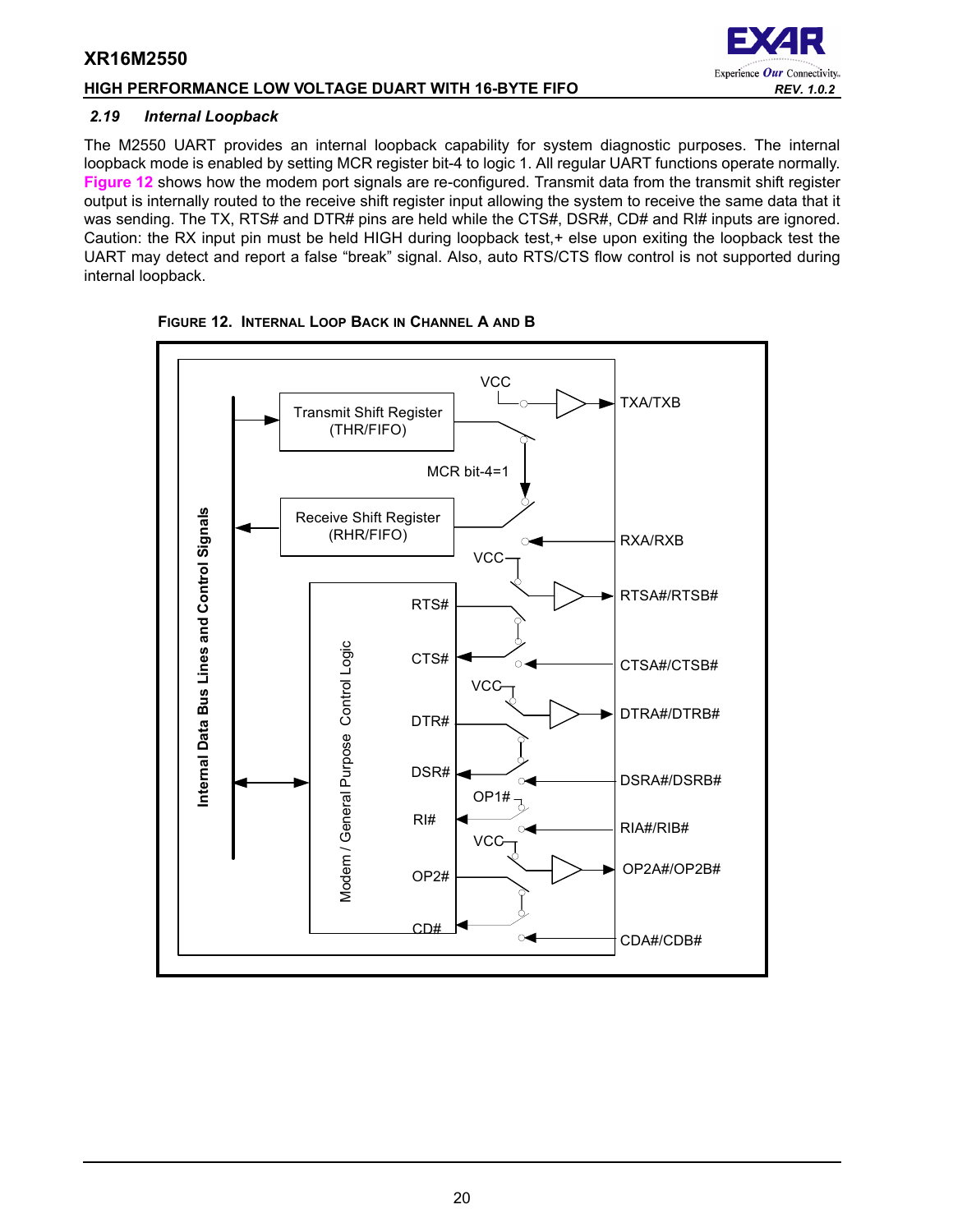

#### <span id="page-20-0"></span>**3.0 UART INTERNAL REGISTERS**

Each of the UART channel in the M2550 has its own set of configuration registers selected by address lines A0, A1 and A2 with CSA# or CSB# selecting the channel. The complete register set is shown on **[Table](#page-20-1) 8** and **[Table](#page-21-0) 9**.

<span id="page-20-1"></span>

| <b>ADDRESSES</b><br>A2 A1 A0   | <b>REGISTER</b>                                                   | <b>READ/WRITE</b>       | <b>COMMENTS</b>                              |  |  |  |  |  |  |  |
|--------------------------------|-------------------------------------------------------------------|-------------------------|----------------------------------------------|--|--|--|--|--|--|--|
|                                | <b>16C550 COMPATIBLE REGISTERS</b>                                |                         |                                              |  |  |  |  |  |  |  |
| $\Omega$<br>$0\quad 0$         | RHR - Receive Holding Register<br>THR - Transmit Holding Register | $LCR[7] = 0$            |                                              |  |  |  |  |  |  |  |
| $0\quad 0$<br>$\mathbf{0}$     | <b>DLL - Divisor LSB</b>                                          | Read/Write              | LCR[7] = 1, LCR $\neq$ 0xBF                  |  |  |  |  |  |  |  |
| 0 <sub>1</sub><br>0            | <b>DLM - Divisor MSB</b>                                          |                         |                                              |  |  |  |  |  |  |  |
| $\mathbf 0$<br>$1\quad$ 0      | <b>DLD - Divisor Fractional</b>                                   | Read/Write              | LCR[7] = 1, LCR $\neq$ 0xBF,<br>$EFR[4] = 1$ |  |  |  |  |  |  |  |
| 0<br>0 <sub>0</sub>            | DREV - Device Revision Code                                       | Read-only               | $DLL$ , $DLM = 0x00$ ,                       |  |  |  |  |  |  |  |
| 0 <sub>1</sub><br>0            | DVID - Device Identification Code                                 | Read-only               | $LCR[7] = 1$ , $LCR \neq 0xBF$               |  |  |  |  |  |  |  |
| 0 <sub>1</sub><br>$\mathbf{0}$ | IER - Interrupt Enable Register                                   | Read/Write              | $LCR[7] = 0$                                 |  |  |  |  |  |  |  |
| $\mathbf 0$<br>$1\quad 0$      | ISR - Interrupt Status Register<br>FCR - FIFO Control Register    | Read-only<br>Write-only | $LCR \neq 0xBF$                              |  |  |  |  |  |  |  |
| 1 <sub>1</sub><br>$\mathbf{0}$ | <b>LCR - Line Control Register</b>                                | Read/Write              |                                              |  |  |  |  |  |  |  |
| 0 <sub>0</sub><br>$\mathbf{1}$ | MCR - Modem Control Register                                      | Read/Write              |                                              |  |  |  |  |  |  |  |
| 0 <sub>1</sub><br>$\mathbf{1}$ | <b>LSR - Line Status Register</b>                                 | Read-only               | $LCR \neq 0xBF$                              |  |  |  |  |  |  |  |
| $\mathbf{1}$<br>$1\quad$ 0     | MSR - Modem Status Register                                       | Read-only               |                                              |  |  |  |  |  |  |  |
| 1 <sub>1</sub><br>1            | SPR - Scratch Pad Register                                        | Read/Write              |                                              |  |  |  |  |  |  |  |
|                                | <b>ENHANCED REGISTERS</b>                                         |                         |                                              |  |  |  |  |  |  |  |
| $1\quad0$<br>0                 | EFR - Enhanced Function Register                                  | Read/Write              |                                              |  |  |  |  |  |  |  |
| $0\quad 0$<br>$\mathbf{1}$     | Xon-1 - Xon Character 1                                           | Read/Write              |                                              |  |  |  |  |  |  |  |
| 0 <sub>1</sub><br>$\mathbf 1$  | Xon-2 - Xon Character 2                                           | Read/Write              | $LCR = 0xBF$                                 |  |  |  |  |  |  |  |
| $\mathbf{1}$<br>$1\quad 0$     | Xoff-1 - Xoff Character 1                                         | Read/Write              |                                              |  |  |  |  |  |  |  |
| 1<br>$1\quad1$                 | Xoff-2 - Xoff Character 2                                         | Read/Write              |                                              |  |  |  |  |  |  |  |

#### **TABLE 8: UART CHANNEL A AND B UART INTERNAL REGISTERS**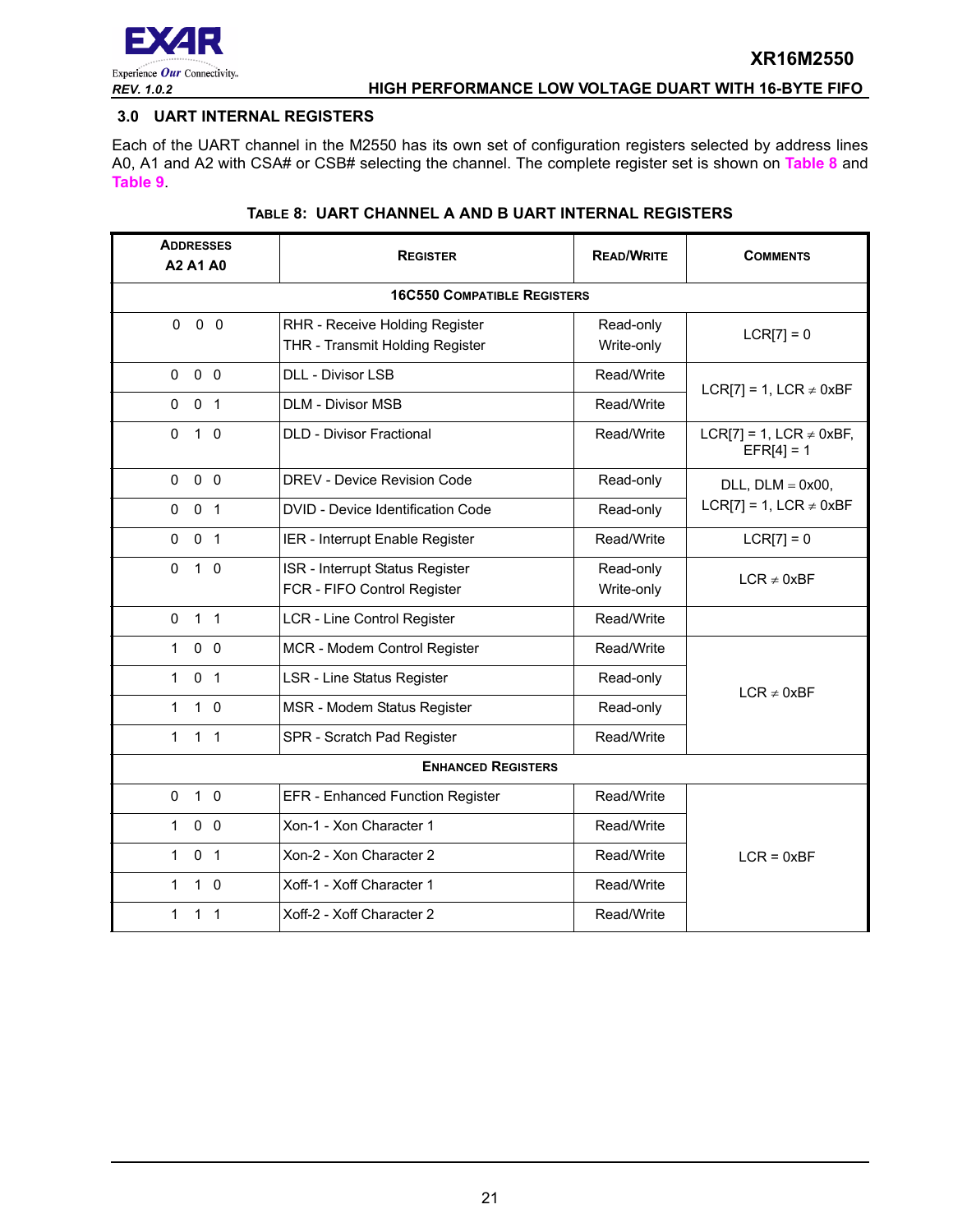<span id="page-21-0"></span>.

# **HIGH PERFORMANCE LOW VOLTAGE DUART WITH 16-BYTE FIFO** *REV. 1.0.2*



# **TABLE 9: INTERNAL REGISTERS DESCRIPTION. SHADED BITS ARE ENABLED WHEN EFR BIT-4=1**

| <b>ADDRESS</b><br>A2-A0            | <b>REG</b><br><b>NAME</b>          | READ/<br><b>WRITE</b> | <b>BIT-7</b>                     | <b>BIT-6</b>                 | <b>BIT-5</b>                           | <b>BIT-4</b>                      | <b>BIT-3</b>          | <b>BIT-2</b>                 | <b>BIT-1</b>                       | BIT-0                      | <b>COMMENT</b>                                |
|------------------------------------|------------------------------------|-----------------------|----------------------------------|------------------------------|----------------------------------------|-----------------------------------|-----------------------|------------------------------|------------------------------------|----------------------------|-----------------------------------------------|
|                                    | <b>16C550 Compatible Registers</b> |                       |                                  |                              |                                        |                                   |                       |                              |                                    |                            |                                               |
| 000                                | <b>RHR</b>                         | <b>RD</b>             | Bit-7                            | Bit-6                        | Bit-5                                  | Bit-4                             | Bit-3                 | Bit-2                        | Bit-1                              | Bit-0                      |                                               |
| 000                                | <b>THR</b>                         | <b>WR</b>             | Bit-7                            | Bit-6                        | Bit-5                                  | Bit-4                             | Bit-3                 | Bit-2                        | Bit-1                              | Bit-0                      |                                               |
| 001                                | <b>IER</b>                         | RD/WR                 | 0/                               | $0/$                         | $0/$                                   | $0/$                              | Modem<br>Stat. Int.   | <b>RXLine</b><br>Stat.       | <b>TX</b><br>Empty                 | RX<br>Data                 | LCR[7]=0                                      |
|                                    |                                    |                       | CTS Int.<br>Enable               | RTS Int.<br>Enable           | Xoff Int.<br>Enable                    | Sleep<br>Mode<br>Enable           | Enable                | Int.<br>Enable               | Int<br>Enable                      | Int.<br>Enable             |                                               |
| 010                                | <b>ISR</b>                         | <b>RD</b>             | <b>FIFOs</b><br>Enabled          | <b>FIFOs</b><br>Enabled      | 0/                                     | $0/$                              | <b>INT</b><br>Source  | <b>INT</b><br>Source         | <b>INT</b><br>Source               | <b>INT</b><br>Source       |                                               |
|                                    |                                    |                       |                                  |                              | RTS/<br><b>CTSINT</b><br><b>Status</b> | Xoff/Xon<br>special<br><b>INT</b> | Bit-3                 | Bit-2                        | Bit-1                              | Bit-0                      | $LCR \neq 0xBF$                               |
| 010                                | <b>FCR</b>                         | <b>WR</b>             | <b>RXFIFO</b><br>Trigger         | <b>RXFIFO</b><br>Trigger     | 0/                                     | $0/$                              | <b>DMA</b><br>Mode    | <b>TX</b><br><b>FIFO</b>     | RX<br><b>FIFO</b>                  | <b>FIFOs</b><br>Enable     |                                               |
|                                    |                                    |                       |                                  |                              | <b>TXFIFO</b><br>Trigger               | <b>TXFIFO</b><br>Trigger          | Enable                | Reset                        | Reset                              |                            |                                               |
| 011                                | <b>LCR</b>                         | RD/WR                 | Divisor                          | Set TX                       | Set                                    | Even                              | Parity                | Stop                         | Word                               | Word                       |                                               |
|                                    |                                    |                       | Enable                           | <b>Break</b>                 | Parity                                 | Parity                            | Enable                | <b>Bits</b>                  | Length<br>Bit-1                    | Length<br>Bit-0            |                                               |
| 100                                | <b>MCR</b>                         | RD/WR                 | 0/                               | $0/$                         | $0/$                                   | Internal                          | OP2#/INT              | (OP1#)                       | RTS#                               | DTR#                       |                                               |
|                                    |                                    |                       | <b>BRG</b><br>Pres-<br>caler     | IR Mode<br>Enable            | <b>XonAny</b>                          | Loop-<br>back<br>Enable           | Output<br>Enable      | IR Input<br>Invert           | Output<br>Control                  | Output<br>Control          |                                               |
| 101                                | <b>LSR</b>                         | <b>RD</b>             | <b>RXFIFO</b><br>Global<br>Error | THR &<br><b>TSR</b><br>Empty | <b>THR</b><br>Empty                    | <b>RX</b><br><b>Break</b>         | RX Fram-<br>ing Error | <b>RX</b><br>Parity<br>Error | <b>RX</b><br>Over-<br>run<br>Error | <b>RX</b><br>Data<br>Ready | $LCR \neq 0xBF$                               |
| $110$                              | <b>MSR</b>                         | <b>RD</b>             | CD#<br>Input                     | RI# Input                    | DSR#<br>Input                          | CTS#<br>Input                     | Delta<br>CD#          | Delta<br>$R$ <sup>#</sup>    | Delta<br>DSR#                      | Delta<br>CTS#              |                                               |
| 111                                | <b>SPR</b>                         | RD/WR                 | Bit-7                            | Bit-6                        | Bit-5                                  | Bit-4                             | Bit-3                 | Bit-2                        | Bit-1                              | Bit-0                      |                                               |
| <b>Baud Rate Generator Divisor</b> |                                    |                       |                                  |                              |                                        |                                   |                       |                              |                                    |                            |                                               |
| 000                                | <b>DLL</b>                         | RD/WR                 | Bit-7                            | Bit-6                        | Bit-5                                  | Bit-4                             | Bit-3                 | Bit-2                        | Bit-1                              | Bit-0                      | $LCR[7]=1$<br>$LCR \neq 0xBF$                 |
| 001                                | <b>DLM</b>                         | RD/WR                 | Bit-7                            | Bit-6                        | Bit-5                                  | Bit-4                             | Bit-3                 | Bit-2                        | Bit-1                              | Bit-0                      |                                               |
| 010                                | <b>DLD</b>                         | RD/WR                 | $\pmb{0}$                        | $\pmb{0}$                    |                                        | 4X Mode 8X Mode                   | Bit-3                 | Bit-2                        | Bit-1                              | Bit-0                      | $LCR[7]=1$<br>$LCR \neq 0xBF$<br>$EFR[4] = 1$ |
| 000                                | <b>DREV</b>                        | <b>RD</b>             | Bit-7                            | Bit-6                        | Bit-5                                  | Bit-4                             | Bit-3                 | Bit-2                        | Bit-1                              | Bit-0                      | $LCR[7]=1$<br>$LCR \neq 0xBF$                 |
| 001                                | <b>DVID</b>                        | <b>RD</b>             | $\pmb{0}$                        | $\pmb{0}$                    | $\pmb{0}$                              | $\mathbf 0$                       | $\mathsf 0$           | 0                            | $\mathbf{1}$                       | 0                          | $DLL = 0x00$<br>DLM=0x00                      |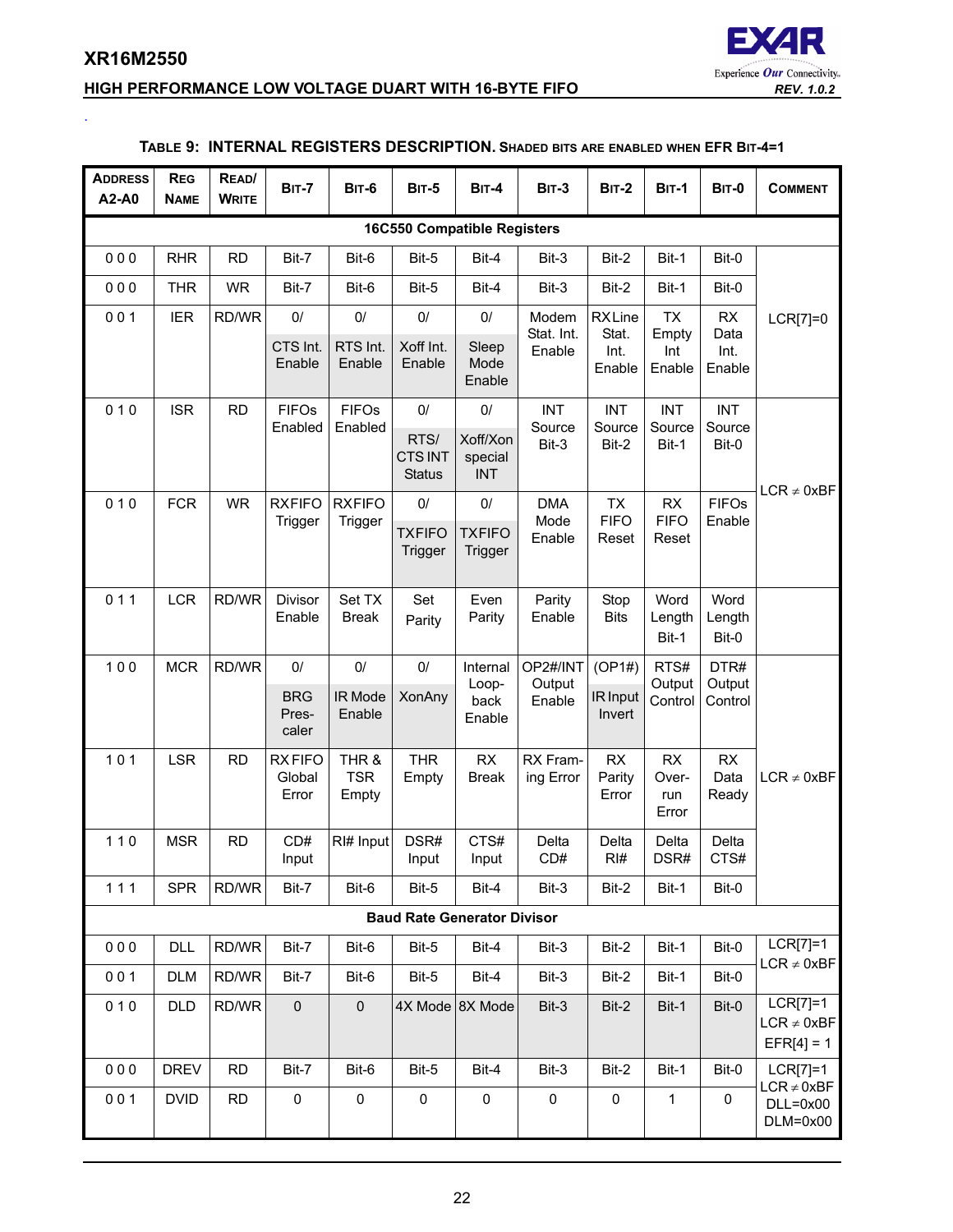

#### *REV. 1.0.2* **HIGH PERFORMANCE LOW VOLTAGE DUART WITH 16-BYTE FIFO**

#### **TABLE 9: INTERNAL REGISTERS DESCRIPTION. SHADED BITS ARE ENABLED WHEN EFR BIT-4=1**

| <b>ADDRESS</b><br>$A2-A0$ | <b>REG</b><br><b>NAME</b> | READ/<br><b>WRITE</b> | <b>BIT-7</b>                 | BIT-6                        | <b>BIT-5</b>              | $BIT-4$                                                                       | $BIT-3$                                       | $BIT-2$                                | <b>BIT-1</b>                                  | BIT-0                                         | <b>COMMENT</b> |
|---------------------------|---------------------------|-----------------------|------------------------------|------------------------------|---------------------------|-------------------------------------------------------------------------------|-----------------------------------------------|----------------------------------------|-----------------------------------------------|-----------------------------------------------|----------------|
|                           | <b>Enhanced Registers</b> |                       |                              |                              |                           |                                                                               |                                               |                                        |                                               |                                               |                |
| 010                       | <b>EFR</b>                | RD/WR                 | Auto<br><b>CTS</b><br>Enable | Auto<br><b>RTS</b><br>Enable | Special<br>Char<br>Select | Enable<br>IER [7:4],<br>ISR [5:4],<br>FCR[5:4],<br>$MCRI7:5$ ],<br><b>DLD</b> | Soft-<br>ware<br><b>Flow</b><br>Cntl<br>Bit-3 | Soft-<br>ware<br>Flow<br>Cntl<br>Bit-2 | Soft-<br>ware<br><b>Flow</b><br>Cntl<br>Bit-1 | Soft-<br>ware<br><b>Flow</b><br>Cntl<br>Bit-0 | LCR=0xBF       |
| $100$                     | XON <sub>1</sub>          | RD/WR                 | Bit-7                        | Bit-6                        | Bit-5                     | Bit-4                                                                         | Bit-3                                         | Bit-2                                  | Bit-1                                         | Bit-0                                         |                |
| 101                       | XON <sub>2</sub>          | RD/WR                 | Bit-7                        | Bit-6                        | Bit-5                     | Bit-4                                                                         | Bit-3                                         | Bit-2                                  | Bit-1                                         | Bit-0                                         |                |
| $110$                     | XOFF1                     | RD/WR                 | Bit-7                        | Bit-6                        | Bit-5                     | Bit-4                                                                         | Bit-3                                         | Bit-2                                  | Bit-1                                         | Bit-0                                         |                |
| 111                       | XOFF <sub>2</sub>         | RD/WR                 | Bit-7                        | Bit-6                        | Bit-5                     | Bit-4                                                                         | Bit-3                                         | Bit-2                                  | Bit-1                                         | Bit-0                                         |                |

#### <span id="page-22-0"></span>**4.0 INTERNAL REGISTER DESCRIPTIONS**

#### <span id="page-22-1"></span>*4.1 Receive Holding Register (RHR) - Read- Only*

**[SEE"RECEIVER" ON PAGE](#page-12-0) 13.**

#### <span id="page-22-2"></span>*4.2 Transmit Holding Register (THR) - Write-Only*

**[SEE"TRANSMITTER" ON PAGE](#page-11-0) 12.**

#### <span id="page-22-3"></span>*4.3 Interrupt Enable Register (IER) - Read/Write*

The Interrupt Enable Register (IER) masks the interrupts from receive data ready, transmit empty, line status and modem status registers. These interrupts are reported in the Interrupt Status Register (ISR).

#### <span id="page-22-4"></span>**4.3.1 IER versus Receive FIFO Interrupt Mode Operation**

When the receive FIFO (FCR BIT-0 = 1) and receive interrupts (IER BIT-0 = 1) are enabled, the RHR interrupts (see ISR bits 2 and 3) status will reflect the following:

- **A.** The receive data available interrupts are issued to the host when the FIFO has reached the selected trigger level. It will be cleared when the FIFO drops below the selected trigger level.
- **B.** FIFO level will be reflected in the ISR register when the FIFO trigger level is reached. Both the ISR register status bit and the interrupt will be cleared when the FIFO drops below the trigger level.
- **C.** The receive data ready bit (LSR BIT-0) is set as soon as a character is transferred from the shift register to the receive FIFO. It is reset when the FIFO is empty.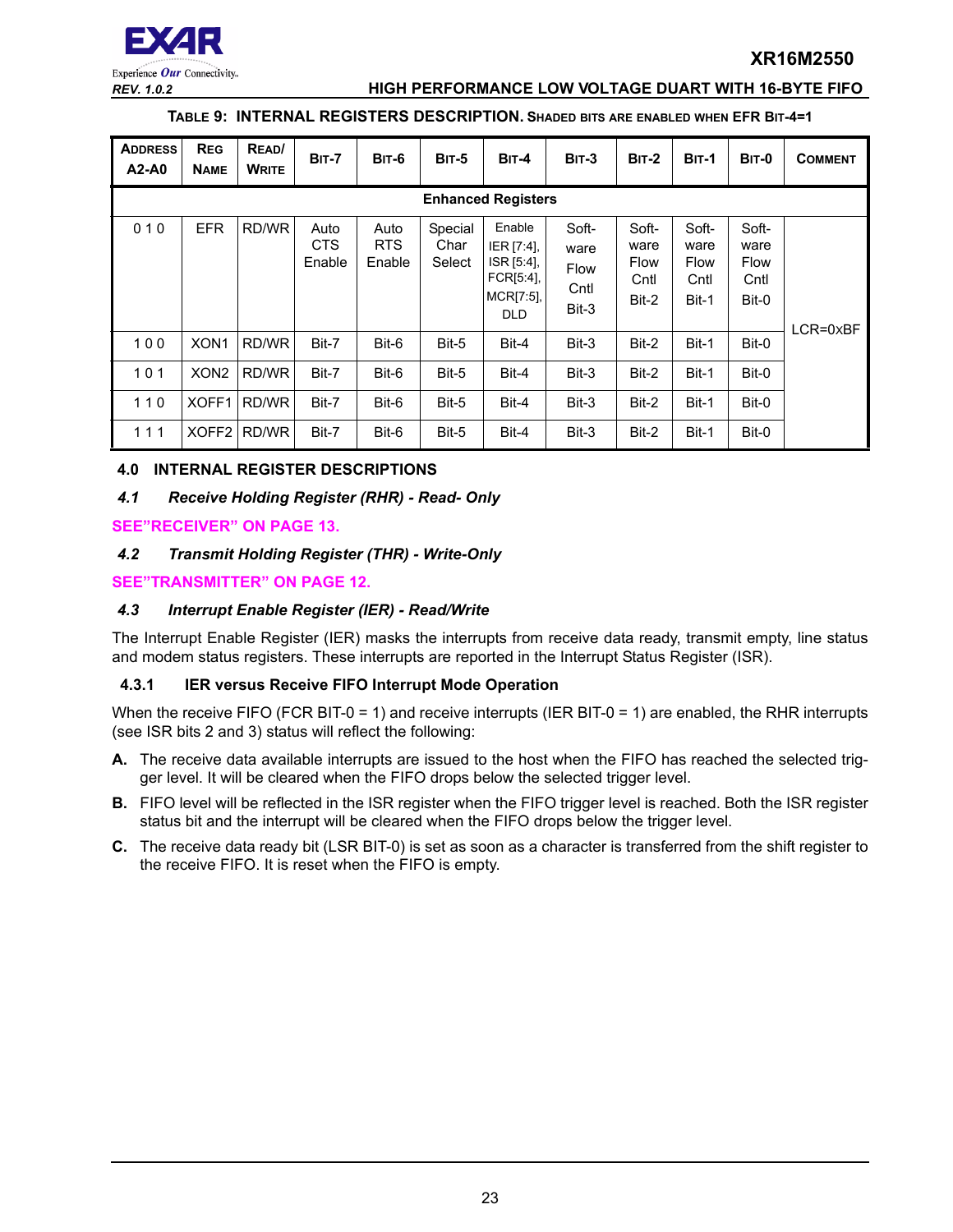#### **HIGH PERFORMANCE LOW VOLTAGE DUART WITH 16-BYTE FIFO** *REV. 1.0.2*



#### <span id="page-23-0"></span>**4.3.2 IER versus Receive/Transmit FIFO Polled Mode Operation**

When FCR BIT-0 equals a logic 1 for FIFO enable; resetting IER bits 0-3 enables the XR16M2550 in the FIFO polled mode of operation. Since the receiver and transmitter have separate bits in the LSR either or both can be used in the polled mode by selecting respective transmit or receive control bit(s).

- **A.** LSR BIT-0 indicates there is data in RHR or RX FIFO.
- **B.** LSR BIT-1 indicates an overrun error has occurred and that data in the FIFO may not be valid.
- **C.** LSR BIT 2-4 provides the type of receive data errors encountered for the data byte in RHR, if any.
- **D.** LSR BIT-5 indicates THR is empty.
- **E.** LSR BIT-6 indicates when both the transmit FIFO and TSR are empty.
- **F.** LSR BIT-7 indicates a data error in at least one character in the RX FIFO.

#### **IER[0]: RHR Interrupt Enable**

The receive data ready interrupt will be issued when RHR has a data character in the non-FIFO mode or when the receive FIFO has reached the selected trigger level in the FIFO mode.

- Logic 0 = Disable the receiver data ready interrupt (default).
- Logic 1 = Enable the receiver data ready interrupt.

#### **IER[1]: THR Interrupt Enable**

This bit enables the Transmit Ready interrupt which is issued whenever the THR becomes empty in the non-FIFO mode or when data in the FIFO falls below the selected trigger level in the FIFO mode. If the THR is empty when this bit is enabled, an interrupt will be generated.

- Logic 0 = Disable Transmit Ready interrupt (default).
- Logic 1 = Enable Transmit Ready interrupt.

#### **IER[2]: Receive Line Status Interrupt Enable**

If any of the LSR register bits 1, 2, 3 or 4 is a logic 1, it will generate an interrupt to inform the host controller about the error status of the current data byte in FIFO. LSR bit-1 generates an interrupt immediately when the character has been received. LSR bits 2-4 generate an interrupt when the character with errors is read out of the FIFO (default).

- Logic 0 = Disable the receiver line status interrupt (default).
- Logic 1 = Enable the receiver line status interrupt.

#### **IER[3]: Modem Status Interrupt Enable**

- Logic 0 = Disable the modem status register interrupt (default).
- Logic 1 = Enable the modem status register interrupt.

#### **IER[4]: Sleep Mode Enable (requires EFR bit-4 = 1)**

- Logic 0 = Disable Sleep Mode (default).
- Logic 1 = Enable Sleep Mode. See Sleep Mode section for further details.

#### **IER[5]: Xoff Interrupt Enable (requires EFR bit-4=1)**

- Logic 0 = Disable the software flow control, receive Xoff interrupt (default).
- Logic 1 = Enable the software flow control, receive Xoff interrupt. See Software Flow Control section for details.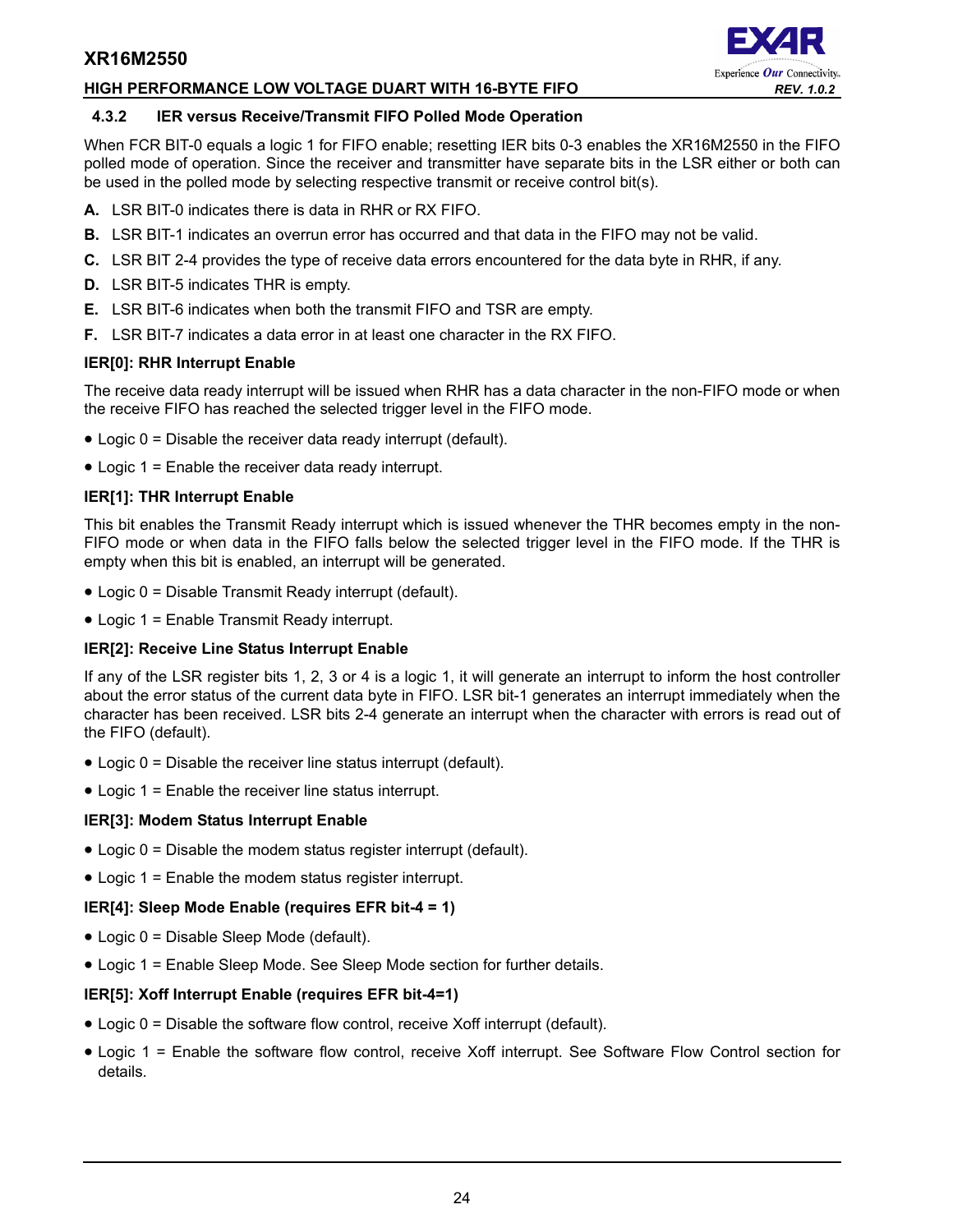

#### **IER[6]: RTS# Output Interrupt Enable (requires EFR bit-4=1)**

- Logic 0 = Disable the RTS# interrupt (default).
- Logic 1 = Enable the RTS# interrupt. The UART issues an interrupt when the RTS# pin makes a transition from low to high.

#### **IER[7]: CTS# Input Interrupt Enable (requires EFR bit-4=1)**

- Logic 0 = Disable the CTS# interrupt (default).
- Logic 1 = Enable the CTS# interrupt. The UART issues an interrupt when CTS# pin makes a transition from low to high.

#### <span id="page-24-0"></span>*4.4 Interrupt Status Register (ISR) - Read-Only*

The UART provides multiple levels of prioritized interrupts to minimize external software interaction. The Interrupt Status Register (ISR) provides the user with six interrupt status bits. Performing a read cycle on the ISR will give the user the current highest pending interrupt level to be serviced, others are queued up to be serviced next. No other interrupts are acknowledged until the pending interrupt is serviced. The Interrupt Source Table, **[Table](#page-25-0) 10**, shows the data values (bit 0-5) for the interrupt priority levels and the interrupt sources associated with each of these interrupt levels.

#### <span id="page-24-1"></span>**4.4.1 Interrupt Generation:**

- LSR is by any of the LSR bits 1, 2, 3 and 4.
- RXRDY is by RX trigger level.
- RXRDY Time-out is by a 4-char plus 12 bits delay timer.
- TXRDY is by TX trigger level or TX FIFO empty.
- MSR is by any of the MSR bits 0, 1, 2 and 3.
- Receive Xoff/Special character is by detection of a Xoff or Special character.
- CTS# is when its transmitter toggles the input pin (from LOW to HIGH) during auto CTS flow control.
- RTS# is when its receiver toggles the output pin (from LOW to HIGH) during auto RTS flow control.

#### <span id="page-24-2"></span>**4.4.2 Interrupt Clearing:**

- LSR interrupt is cleared by a read to the LSR register.
- RXRDY interrupt is cleared by reading data until FIFO falls below the trigger level.
- RXRDY Time-out interrupt is cleared by reading RHR.
- TXRDY interrupt is cleared by a read to the ISR register or writing to THR.
- MSR interrupt is cleared by a read to the MSR register.
- Xoff interrupt is cleared by a read to ISR or when Xon character(s) is received.
- Special character interrupt is cleared by a read to ISR or after the next character is received.
- RTS# and CTS# flow control interrupts are cleared by a read to the MSR register.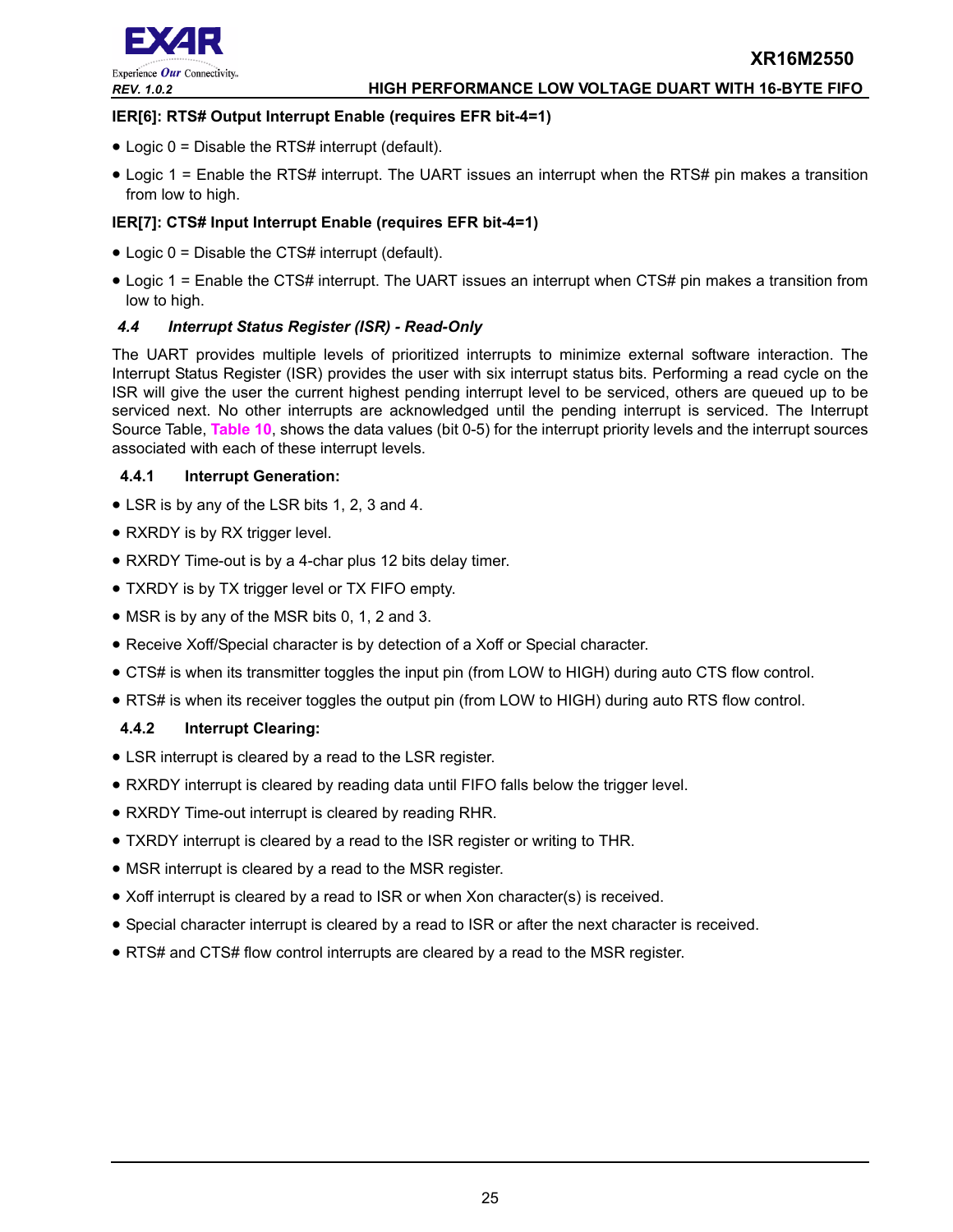# Experience Our Connectivity.

# **HIGH PERFORMANCE LOW VOLTAGE DUART WITH 16-BYTE FIFO** *REV. 1.0.2*

<span id="page-25-0"></span>

| <b>PRIORITY</b> |              |              |          | <b>ISR REGISTER STATUS BITS</b> |              | <b>SOURCE OF INTERRUPT</b> |                                            |
|-----------------|--------------|--------------|----------|---------------------------------|--------------|----------------------------|--------------------------------------------|
| <b>LEVEL</b>    | <b>BIT-5</b> | <b>BIT-4</b> | $BIT-3$  | <b>BIT-2</b>                    | <b>BIT-1</b> | <b>BIT-0</b>               |                                            |
|                 | $\mathbf{0}$ | $\Omega$     | $\Omega$ | 1                               | 1            | 0                          | LSR (Receiver Line Status Register)        |
| 2               | $\mathbf{0}$ | $\Omega$     | 1        | 1                               | $\Omega$     | $\Omega$                   | RXRDY (Receive Data Time-out)              |
| 3               | $\Omega$     | $\Omega$     | $\Omega$ | 1                               | $\mathbf{0}$ | $\Omega$                   | RXRDY (Received Data Ready)                |
| $\overline{4}$  | $\mathbf{0}$ | $\Omega$     | 0        | $\mathbf{0}$                    | 1            | $\Omega$                   | <b>TXRDY</b> (Transmit Ready)              |
| 5               | $\Omega$     | $\Omega$     | $\Omega$ | $\mathbf{0}$                    | $\Omega$     | $\Omega$                   | MSR (Modem Status Register)                |
| 6               | $\mathbf{0}$ | 1            | $\Omega$ | 0                               | $\mathbf{0}$ | $\mathbf{0}$               | RXRDY (Received Xoff or Special character) |
| 7               | 1            | $\Omega$     | 0        | 0                               | $\mathbf 0$  | 0                          | CTS#, RTS# change of state                 |
|                 | $\mathbf{0}$ | $\Omega$     | 0        | 0                               | $\Omega$     | 1                          | None (default)                             |

#### **TABLE 10: INTERRUPT SOURCE AND PRIORITY LEVEL**

#### **ISR[0]: Interrupt Status**

- Logic 0 = An interrupt is pending and the ISR contents may be used as a pointer to the appropriate interrupt service routine.
- Logic 1 = No interrupt pending (default condition).

#### **ISR[3:1]: Interrupt Status**

These bits indicate the source for a pending interrupt at interrupt priority levels (See Interrupt Source **[Table](#page-25-0) 10**).

#### **ISR[4]: Xoff/Xon or Special Character Interrupt Status**

This bit is enabled when EFR bit-4 is set to a logic 1. ISR bit-4 indicates that the receiver detected a data match of the Xoff character(s). If this is an Xoff/Xon interrupt, it can be cleared by a read to the ISR. If it is a special character interrupt, it can be cleared by reading ISR or it will automatically clear after the next character is received.

#### **ISR[5]: RTS#/CTS# Interrupt Status**

This bit is enabled when EFR bit-4 is set to a logic 1. ISR bit-5 indicates that the CTS# or RTS# has been deasserted.

#### **ISR[7:6]: FIFO Enable Status**

These bits are set to a logic 0 when the FIFOs are disabled. They are set to a logic 1 when the FIFOs are enabled.

# <span id="page-25-1"></span>*4.5 FIFO Control Register (FCR) - Write-Only*

This register is used to enable the FIFOs, clear the FIFOs, set the transmit/receive FIFO trigger levels, and select the DMA mode. The DMA, and FIFO modes are defined as follows:

# **FCR[0]: TX and RX FIFO Enable**

- Logic 0 = Disable the transmit and receive FIFO (default).
- Logic 1 = Enable the transmit and receive FIFOs. This bit must be set to logic 1 when other FCR bits are written or they will not be programmed.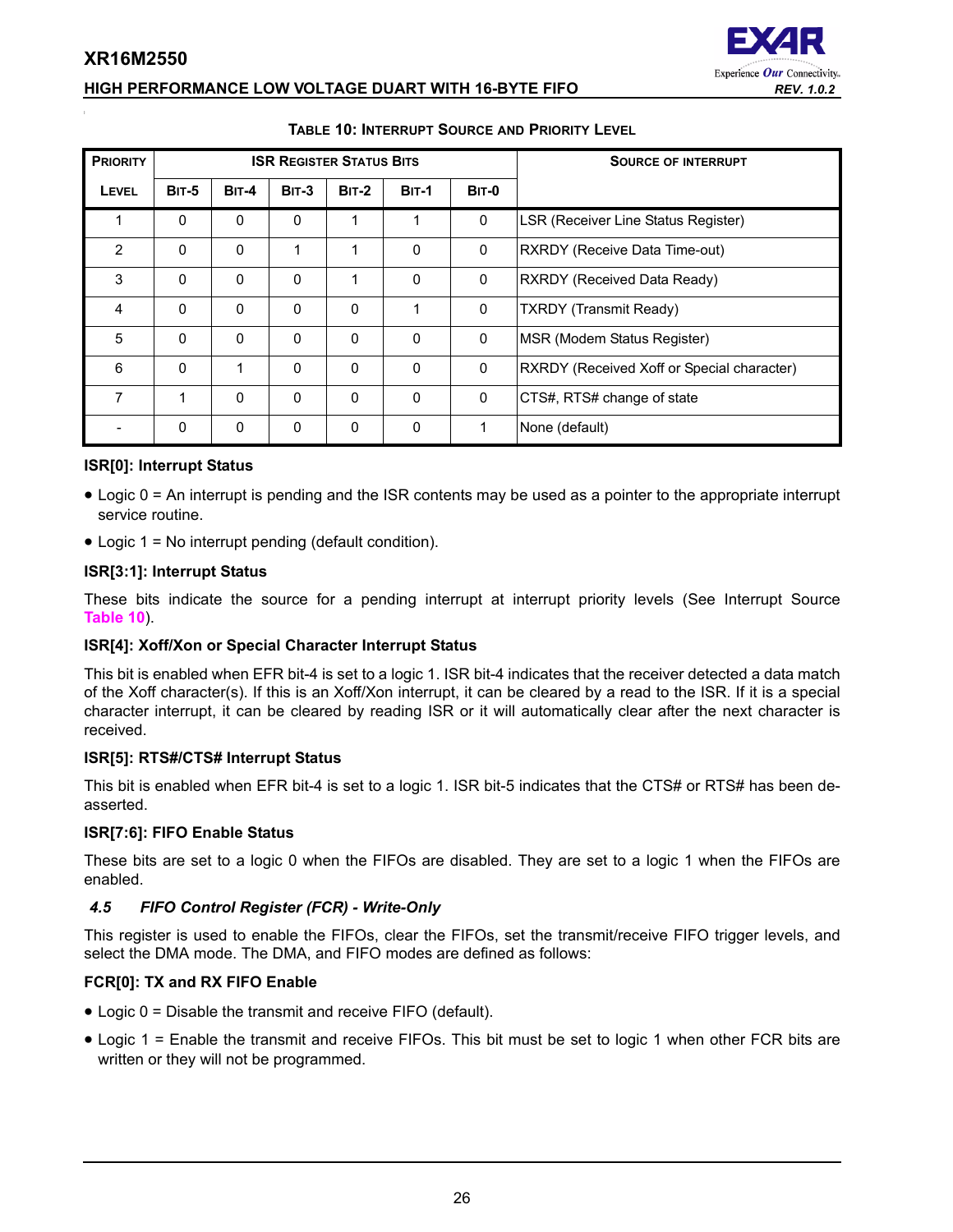

#### **FCR[1]: RX FIFO Reset**

This bit is only active when FCR bit-0 is a '1'.

- Logic 0 = No receive FIFO reset (default)
- Logic 1 = Reset the receive FIFO pointers (the receive shift register is not cleared or altered). This bit will return to a logic 0 after resetting the FIFO.

#### **FCR[2]: TX FIFO Reset**

This bit is only active when FCR bit-0 is a '1'.

- Logic 0 = No transmit FIFO reset (default).
- Logic 1 = Reset the transmit FIFO pointers (the transmit shift register is not cleared or altered). This bit will return to a logic 0 after resetting the FIFO.

#### **FCR[3]: DMA Mode Select**

Controls the behavior of the TXRDY# and RXRDY# pins. See DMA operation section for details.

- Logic 0 = Normal Operation (default).
- Logic 1 = DMA Mode.

#### **FCR[5:4]: Transmit FIFO Trigger Select (requires EFR bit-4=1)**

(logic  $0 =$  default, TX trigger level = 1)

These 2 bits set the trigger level for the transmit FIFO. The UART will issue a transmit interrupt when the number of characters in the FIFO falls below the selected trigger level, or when it gets empty in case that the FIFO did not get filled over the trigger level on last re-load. **[Table](#page-26-0) 11** below shows the selections. EFR bit-4 must be set to '1' before these bits can be accessed.

#### **FCR[7:6]: Receive FIFO Trigger Select**

(logic 0 = default, RX trigger level =1)

<span id="page-26-0"></span>These 2 bits are used to set the trigger level for the receive FIFO. The UART will issue a receive interrupt when the number of the characters in the FIFO crosses the trigger level. **[Table](#page-26-0) 11** shows the complete selections.

| <b>FCR</b><br><b>BIT-7</b> | <b>FCR</b><br>BIT-6 | <b>FCR</b><br><b>BIT-5</b> | <b>FCR</b><br>BIT-4 | <b>RECEIVE</b><br><b>TRIGGER LEVEL</b> | <b>TRANSMIT</b><br><b>TRIGGER</b><br>LEVEL | <b>COMPATIBILITY</b> |
|----------------------------|---------------------|----------------------------|---------------------|----------------------------------------|--------------------------------------------|----------------------|
|                            |                     | $\Omega$                   | $\mathbf 0$         |                                        | 1 (default)                                | 16C550, 16C2550,     |
|                            |                     | $\Omega$                   |                     |                                        | 4                                          | 16C2552, 16C554,     |
|                            |                     |                            | 0                   |                                        | 8                                          | 16C580 compatible.   |
|                            |                     |                            |                     |                                        | 14                                         |                      |
| $\mathbf 0$                | 0                   |                            |                     | 1 (default)                            |                                            |                      |
| $\mathbf 0$                |                     |                            |                     | 4                                      |                                            |                      |
|                            | 0                   |                            |                     | 8                                      |                                            |                      |
|                            |                     |                            |                     | 14                                     |                                            |                      |

**TABLE 11: TRANSMIT AND RECEIVE FIFO TRIGGER LEVEL SELECTION**

# <span id="page-26-1"></span>*4.6 Line Control Register (LCR) - Read/Write*

The Line Control Register is used to specify the asynchronous data communication format. The word or character length, the number of stop bits, and the parity are selected by writing the appropriate bits in this register.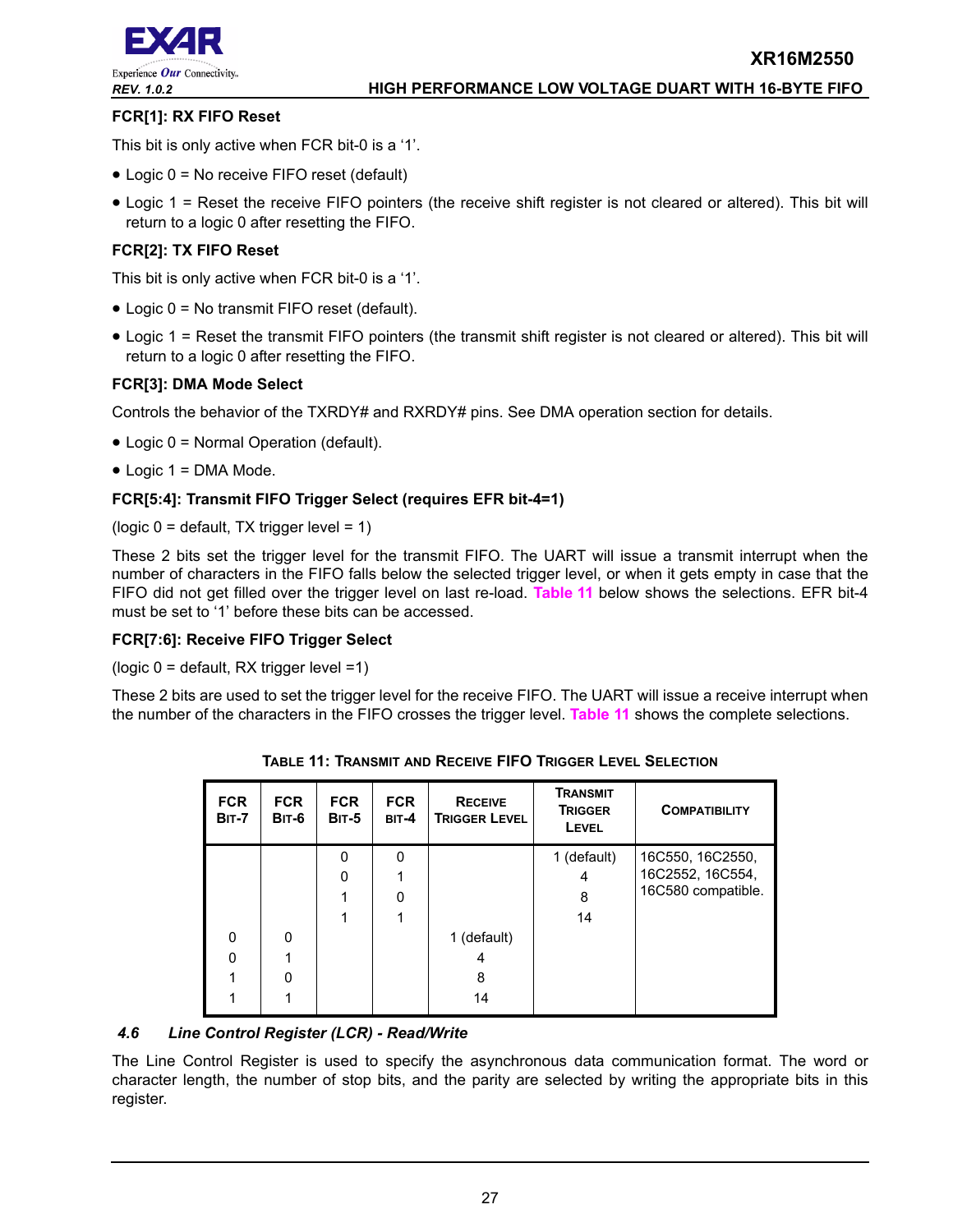# **HIGH PERFORMANCE LOW VOLTAGE DUART WITH 16-BYTE FIFO** *REV. 1.0.2*

#### **LCR[1:0]: TX and RX Word Length Select**

These two bits specify the word length to be transmitted or received.

| <b>BIT-1</b> | <b>BIT-0</b> | <b>WORD LENGTH</b> |
|--------------|--------------|--------------------|
|              |              | 5 (default)        |
|              |              |                    |
|              |              |                    |
|              |              |                    |

# **LCR[2]: TX and RX Stop-bit Length Select**

The length of stop bit is specified by this bit in conjunction with the programmed word length.

| <b>BIT-2</b> | <b>WORD</b><br><b>LENGTH</b> | <b>STOP BIT LENGTH</b><br>(BIT TIME(S)) |
|--------------|------------------------------|-----------------------------------------|
|              | 5,6,7,8                      | 1 (default)                             |
|              | 5                            | $1 - 1/2$                               |
|              | 6,7,8                        | 2                                       |

# **LCR[3]: TX and RX Parity Select**

Parity or no parity can be selected via this bit. The parity bit is a simple way used in communications for data integrity check. See **[Table](#page-28-0) 12** for parity selection summary below.

- $\bullet$  Logic 0 = No parity.
- Logic 1 = A parity bit is generated during the transmission while the receiver checks for parity error of the data character received.

# **LCR[4]: TX and RX Parity Select**

If the parity bit is enabled with LCR bit-3 set to a logic 1, LCR bit-4 selects the even or odd parity format.

- Logic 0 = ODD Parity is generated by forcing an odd number of logic 1's in the transmitted character. The receiver must be programmed to check the same format (default).
- Logic 1 = EVEN Parity is generated by forcing an even number of logic 1's in the transmitted character. The receiver must be programmed to check the same format.

# **LCR[5]: TX and RX Parity Select**

If the parity bit is enabled, LCR BIT-5 selects the forced parity format.

- LCR BIT-5 = logic 0, parity is not forced (default).
- LCR BIT-5 = logic 1 and LCR BIT-4 = logic 0, parity bit is forced to a logic 1 for the transmit and receive data.
- LCR BIT-5 = logic 1 and LCR BIT-4 = logic 1, parity bit is forced to a logic 0 for the transmit and receive data.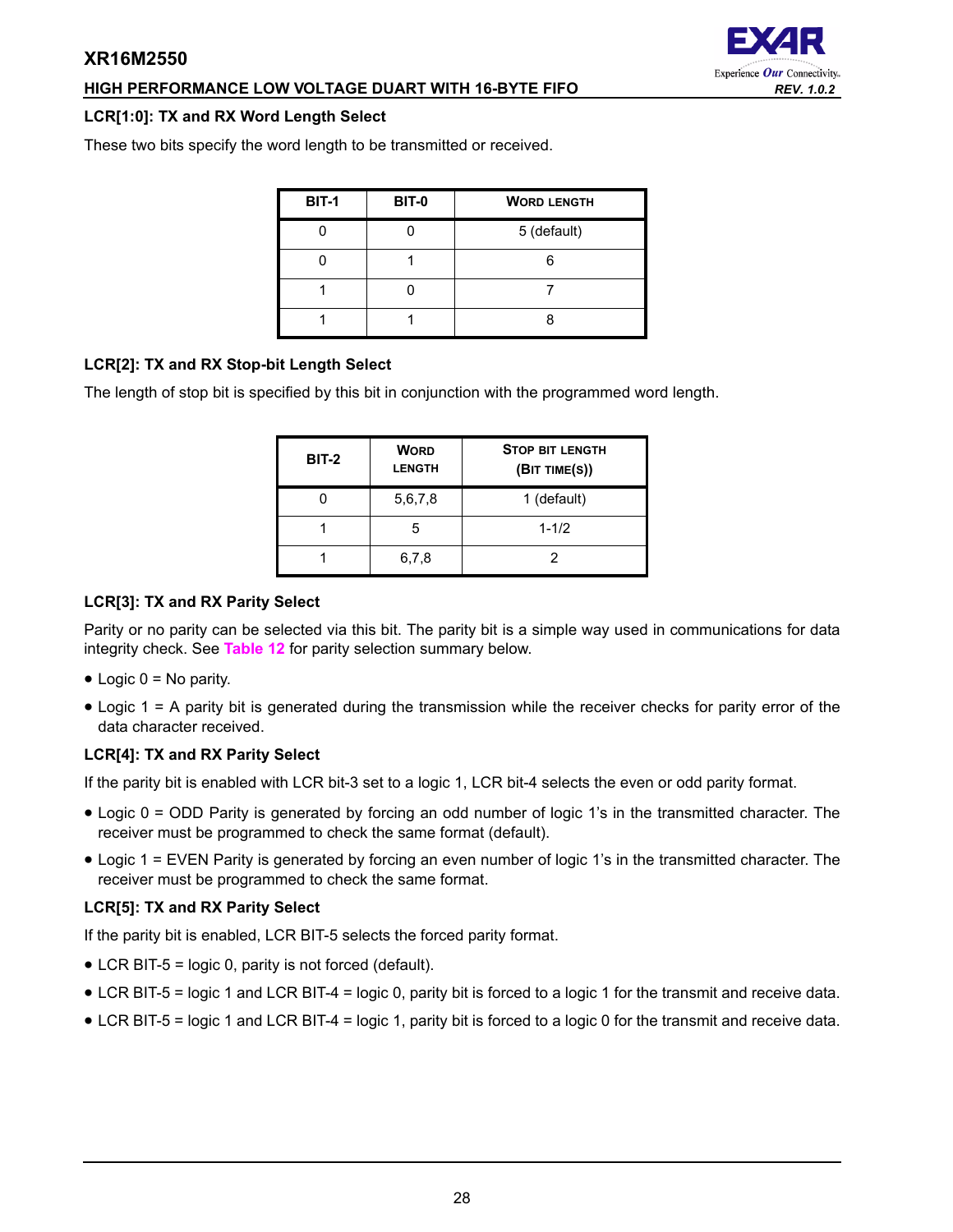#### **TABLE 12: PARITY SELECTION**

<span id="page-28-0"></span>

| LCR BIT-5 | <b>LCR BIT-4</b> | <b>LCR BIT-3</b> | <b>PARITY SELECTION</b>    |
|-----------|------------------|------------------|----------------------------|
|           |                  |                  | No parity                  |
|           |                  |                  | Odd parity                 |
|           |                  |                  | Even parity                |
|           |                  |                  | Force parity to mark, HIGH |
|           |                  |                  | Force parity to space, LOW |

#### **LCR[6]: Transmit Break Enable**

When enabled, the Break control bit causes a break condition to be transmitted (the TX output is forced to a "space", LOW state). This condition remains, until disabled by setting LCR bit-6 to a logic 0.

- Logic 0 = No TX break condition (default).
- Logic 1 = Forces the transmitter output (TX) to a "space", LOW, for alerting the remote receiver of a line break condition.

#### **LCR[7]: Baud Rate Divisors Enable**

Baud rate generator divisor (DLL, DLM and DLD) enable.

- Logic 0 = Data registers are selected (default).
- Logic 1 = Divisor latch registers are selected.

#### <span id="page-28-1"></span>*4.7 Modem Control Register (MCR) or General Purpose Outputs Control - Read/Write*

The MCR register is used for controlling the serial/modem interface signals or general purpose inputs/outputs.

#### **MCR[0]: DTR# Output**

The DTR# pin is a modem control output. If the modem interface is not used, this output may be used as a general purpose output.

- Logic 0 = Force DTR# output HIGH (default).
- Logic 1 = Force DTR# output LOW.

#### **MCR[1]: RTS# Output**

The RTS# pin is a modem control output and may be used for automatic hardware flow control by enabled by EFR bit-6. If the modem interface is not used, this output may be used as a general purpose output.

- Logic 0 = Force RTS# HIGH (default).
- Logic 1 = Force RTS# LOW.

#### **MCR[2]: IrDA RX Inversion or OP1# (legacy term)**

When Infrared mode is enabled (MCR[6]=1 and EFR[4]=1), this bit selects the idle state of the encoded IrDA data. In internal loopback mode, this bit functions like the OP1# in the 16C550.

- Logic 0 = Select RX input as active-low encoded IrDA data (Idle state will be low) (default).
- Logic 1 = Select RX input as active-high encoded IrDA data (Idle state will be high).

In the Internal Loopback Mode, this bit controls the state of the modem input RI# bit in the MSR register as shown in **[Figure](#page-19-0) 12**.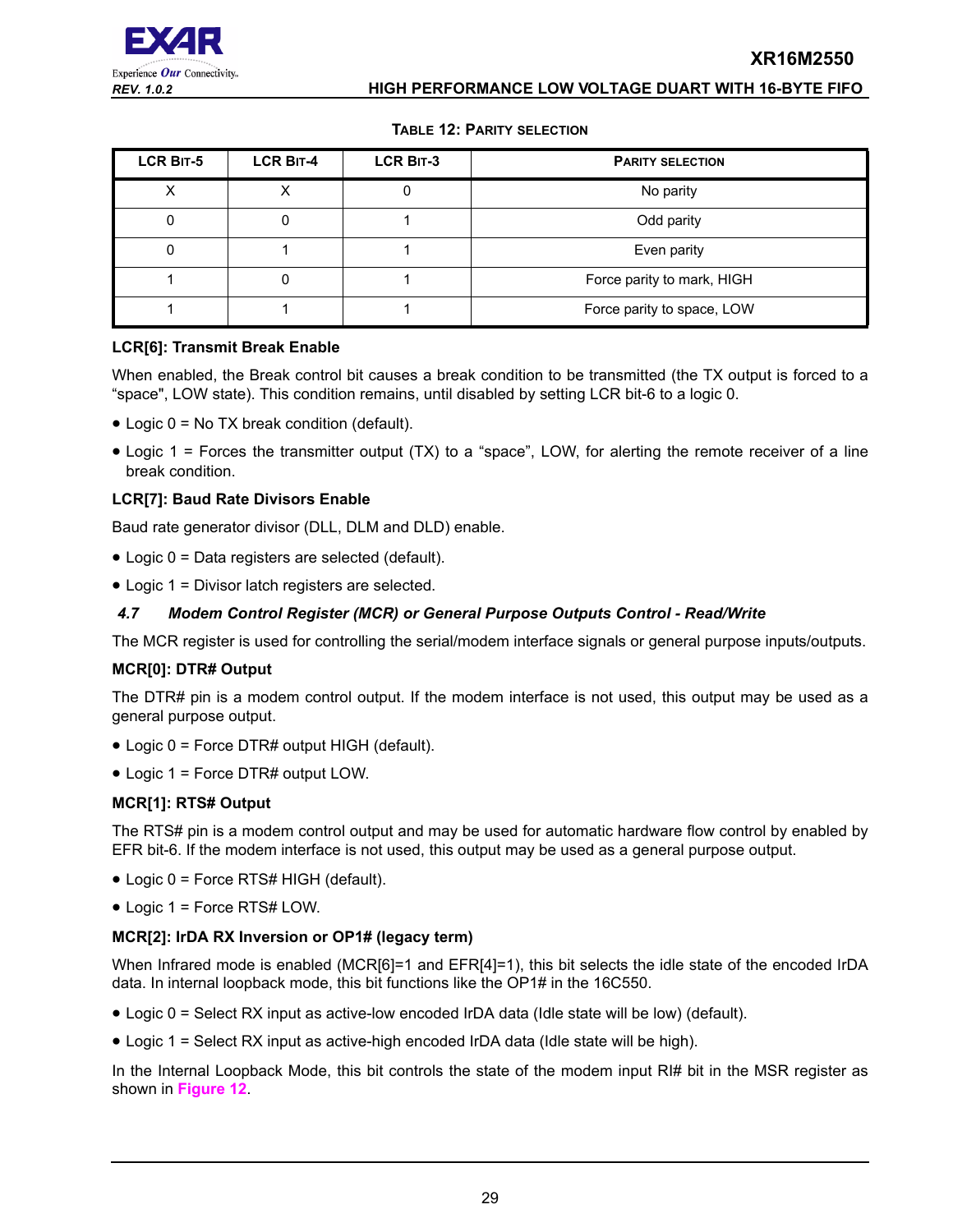# **HIGH PERFORMANCE LOW VOLTAGE DUART WITH 16-BYTE FIFO** *REV. 1.0.2*

#### **MCR[3]: OP2# Output / INT Output Enable**

This bit enables or disables the operation of INT, interrupt output. If INT output is not used, OP2# can be used as a general purpose output.

- Logic 0 = INT (A-B) outputs disabled (three state mode) and OP2# output set HIGH(default).
- Logic 1 = INT (A-B) outputs enabled (active mode) and OP2# output set LOW.

#### **MCR[4]: Internal Loopback Enable**

- Logic 0 = Disable loopback mode (default).
- Logic 1 = Enable local loopback mode, see loopback section and **[Figure](#page-19-0) 12**.

#### **MCR[5]: Xon-Any Enable (requires EFR bit-4=1)**

- Logic 0 = Disable Xon-Any function (default).
- Logic 1 = Enable Xon-Any function. In this mode, any RX character received will resume transmit operation. The RX character will be loaded into the RX FIFO, unless the RX character is an Xon or Xoff character and the M2550 is programmed to use the Xon/Xoff flow control.

#### **MCR[6]: Infrared Encoder/Decoder Enable (requires EFR bit-4=1)**

- Logic 0 = Enable the standard modem receive and transmit input/output interface (default).
- Logic 1 = Enable infrared IrDA receive and transmit inputs/outputs. The TX/RX output/input are routed to the infrared encoder/decoder. The data input and output levels conform to the IrDA infrared interface requirement. While in this mode, the infrared TX output will be idling LOW. **[SEE"INFRARED MODE" ON](#page-17-1)  [PAGE](#page-17-1) 18.** To change the polarity of the IrDA data at the Rx input, see MCR[2].

#### **MCR[7]: Clock Prescaler Select (requires EFR bit-4=1)**

- Logic 0 = Divide by one. The input clock from the crystal or external clock is fed directly to the Programmable Baud Rate Generator without further modification, i.e., divide by one (default).
- Logic 1 = Divide by four. The prescaler divides the input clock from the crystal or external clock by four and feeds it to the Programmable Baud Rate Generator, hence, data rates become one forth.

#### <span id="page-29-0"></span>*4.8 Line Status Register (LSR) - Read Only*

This register provides the status of data transfers between the UART and the host.

#### **LSR[0]: Receive Data Ready Indicator**

- Logic 0 = No data in receive holding register or FIFO (default).
- Logic 1 = Data has been received and is saved in the receive holding register or FIFO.

#### **LSR[1]: Receiver Overrun Error Flag**

- Logic 0 = No overrun error (default).
- Logic 1 = Overrun error. A data overrun error condition occurred in the receive shift register. This happens when additional data arrives while the FIFO is full. In this case the previous data in the receive shift register is overwritten. Note that under this condition the data byte in the receive shift register is not transferred into the FIFO, therefore the data in the FIFO is not corrupted by the error.

# **LSR[2]: Receive Data Parity Error Tag**

- Logic 0 = No parity error (default).
- Logic 1 = Parity error. The receive character in RHR does not have correct parity information and is suspect. This error is associated with the character available for reading in RHR.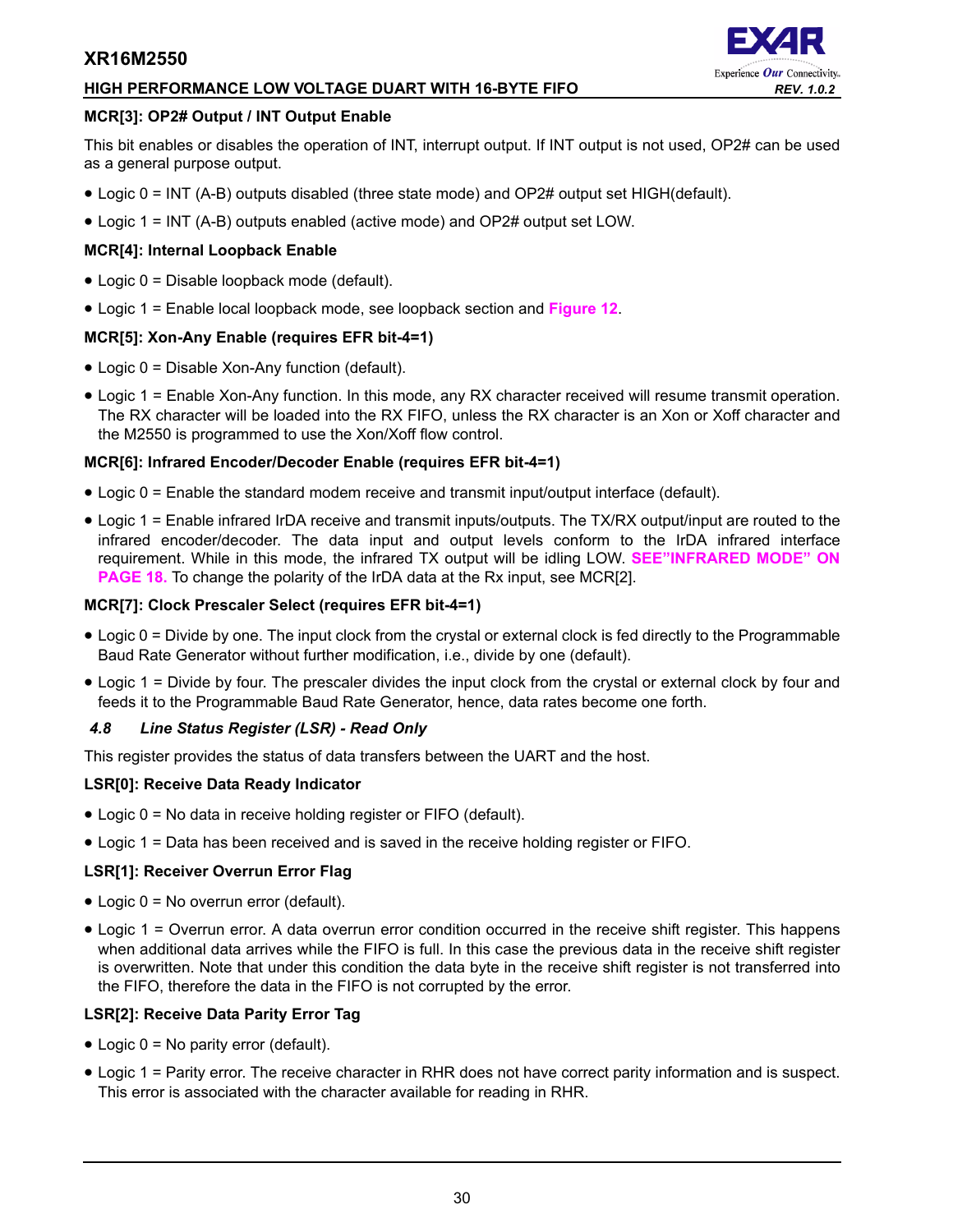

# **LSR[3]: Receive Data Framing Error Tag**

- Logic 0 = No framing error (default).
- Logic 1 = Framing error. The receive character did not have a valid stop bit(s). This error is associated with the character available for reading in RHR.

#### **LSR[4]: Receive Break Error Tag**

- Logic 0 = No break condition (default).
- Logic 1 = The receiver received a break signal (RX was LOW for at least one character frame time). In the FIFO mode, only one break character is loaded into the FIFO.

#### **LSR[5]: Transmit Holding Register Empty Flag**

This bit is the Transmit Holding Register Empty indicator. The THR bit is set to a logic 1 when the last data byte is transferred from the transmit holding register to the transmit shift register. The bit is reset to logic 0 concurrently with the data loading to the transmit holding register by the host. In the FIFO mode this bit is set when the transmit FIFO is empty, it is cleared when the transmit FIFO contains at least 1 byte.

#### **LSR[6]: THR and TSR Empty Flag**

This bit is set to a logic 1 whenever the transmitter goes idle. It is set to logic 0 whenever either the THR or TSR contains a data character. In the FIFO mode this bit is set to a logic 1 whenever the transmit FIFO and transmit shift register are both empty.

#### **LSR[7]: Receive FIFO Data Error Flag**

- Logic 0 = No FIFO error (default).
- Logic 1 = A global indicator for the sum of all error bits in the RX FIFO. At least one parity error, framing error or break indication is in the FIFO data. This bit clears when there is no more error(s) in any of the bytes in the RX FIFO.

# <span id="page-30-0"></span>*4.9 Modem Status Register (MSR) - Read Only*

This register provides the current state of the modem interface input signals. Lower four bits of this register are used to indicate the changed information. These bits are set to a logic 1 whenever a signal from the modem changes state. These bits may be used for general purpose inputs when they are not used with modem signals.

#### **MSR[0]: Delta CTS# Input Flag**

- Logic 0 = No change on CTS# input (default).
- Logic 1 = The CTS# input has changed state since the last time it was monitored. A modem status interrupt will be generated if MSR interrupt is enabled (IER bit-3).

# **MSR[1]: Delta DSR# Input Flag**

- Logic 0 = No change on DSR# input (default).
- Logic 1 = The DSR# input has changed state since the last time it was monitored. A modem status interrupt will be generated if MSR interrupt is enabled (IER bit-3).

# **MSR[2]: Delta RI# Input Flag**

- Logic 0 = No change on RI# input (default).
- Logic 1 = The RI# input has changed from a LOW to HIGH, ending of the ringing signal. A modem status interrupt will be generated if MSR interrupt is enabled (IER bit-3).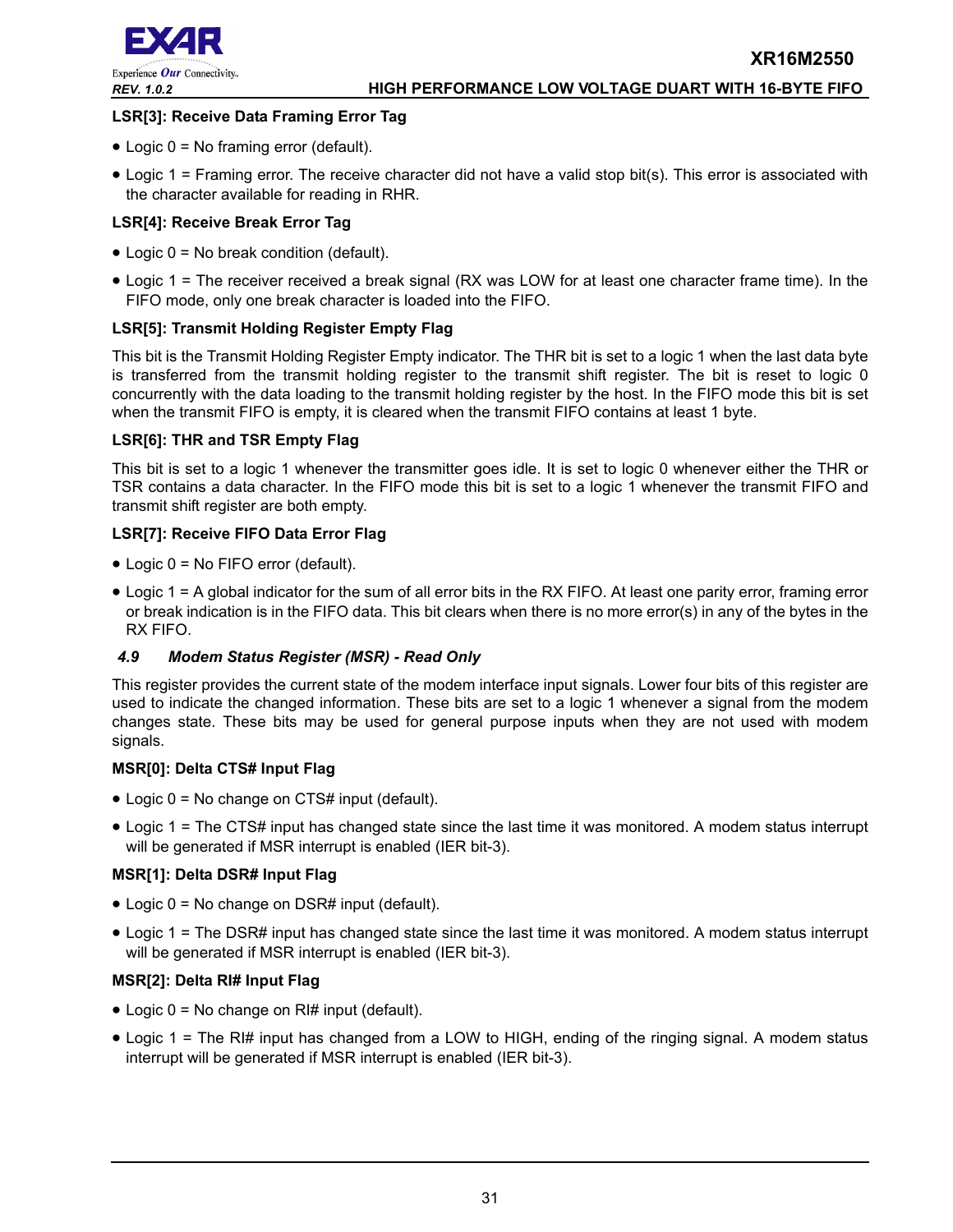# **HIGH PERFORMANCE LOW VOLTAGE DUART WITH 16-BYTE FIFO** *REV. 1.0.2*



#### **MSR[3]: Delta CD# Input Flag**

- Logic 0 = No change on CD# input (default).
- Logic 1 = Indicates that the CD# input has changed state since the last time it was monitored. A modem status interrupt will be generated if MSR interrupt is enabled (IER bit-3).

# **MSR[4]: CTS Input Status**

CTS# pin may function as automatic hardware flow control signal input if it is enabled and selected by Auto CTS (EFR bit-7). Auto CTS flow control allows starting and stopping of local data transmissions based on the modem CTS# signal. A HIGH on the CTS# pin will stop UART transmitter as soon as the current character has finished transmission, and a LOW will resume data transmission. Normally MSR bit-4 bit is the complement of the CTS# input. However in the loopback mode, this bit is equivalent to the RTS# bit in the MCR register. The CTS# input may be used as a general purpose input when the modem interface is not used.

# **MSR[5]: DSR Input Status**

Normally this bit is the complement of the DSR# input. In the loopback mode, this bit is equivalent to the DTR# bit in the MCR register. The DSR# input may be used as a general purpose input when the modem interface is not used.

#### **MSR[6]: RI Input Status**

Normally this bit is the complement of the RI# input. In the loopback mode this bit is equivalent to bit-2 in the MCR register. The RI# input may be used as a general purpose input when the modem interface is not used.

#### **MSR[7]: CD Input Status**

Normally this bit is the complement of the CD# input. In the loopback mode this bit is equivalent to bit-3 in the MCR register. The CD# input may be used as a general purpose input when the modem interface is not used.

#### <span id="page-31-1"></span>*4.10 Scratch Pad Register (SPR) - Read/Write*

This is a 8-bit general purpose register for the user to store temporary data. The content of this register is preserved during sleep mode but becomes 0xFF (default) after a reset or a power off-on cycle.

# <span id="page-31-2"></span>*4.11 Baud Rate Generator Registers (DLL, DLM and DLD) - Read/Write*

These registers make-up the value of the baud rate divisor. The concatenation of the contents of DLM and DLL is a 16-bit value. Then the value is added to DLD[3:0]/16 to achieve the fractional baud rate divisor. DLD must be enabled via EFR bit-4 before it can be accessed. See **[Table](#page-31-0) 13** below and **["Section 2.9, Programmable](#page-9-0)  [Baud Rate Generator with Fractional Divisor" on page](#page-9-0) 10**.

#### **DLD[5:4]: Sampling Rate Select**

<span id="page-31-0"></span>These bits select the data sampling rate. By default, the data sampling rate is 16X. The maximum data rate will double if the 8X mode is selected and will quadruple if the 4X mode is selected. See **[Table](#page-31-0) 13** below.

| <b>DLD[5]</b> | <b>DLD[4]</b> | <b>SAMPLING RATE</b> |
|---------------|---------------|----------------------|
|               |               | 16X                  |
|               |               | 8X                   |
|               |               | 4X                   |

#### **TABLE 13: SAMPLING RATE SELECT**

# <span id="page-31-3"></span>*4.12 Device Identification Register (DVID) - Read Only*

This register contains the device ID (0x02 for XR16M2550). Prior to reading this register, DLL and DLM should be set to  $0x00$  (DLD =  $0xXX$ ).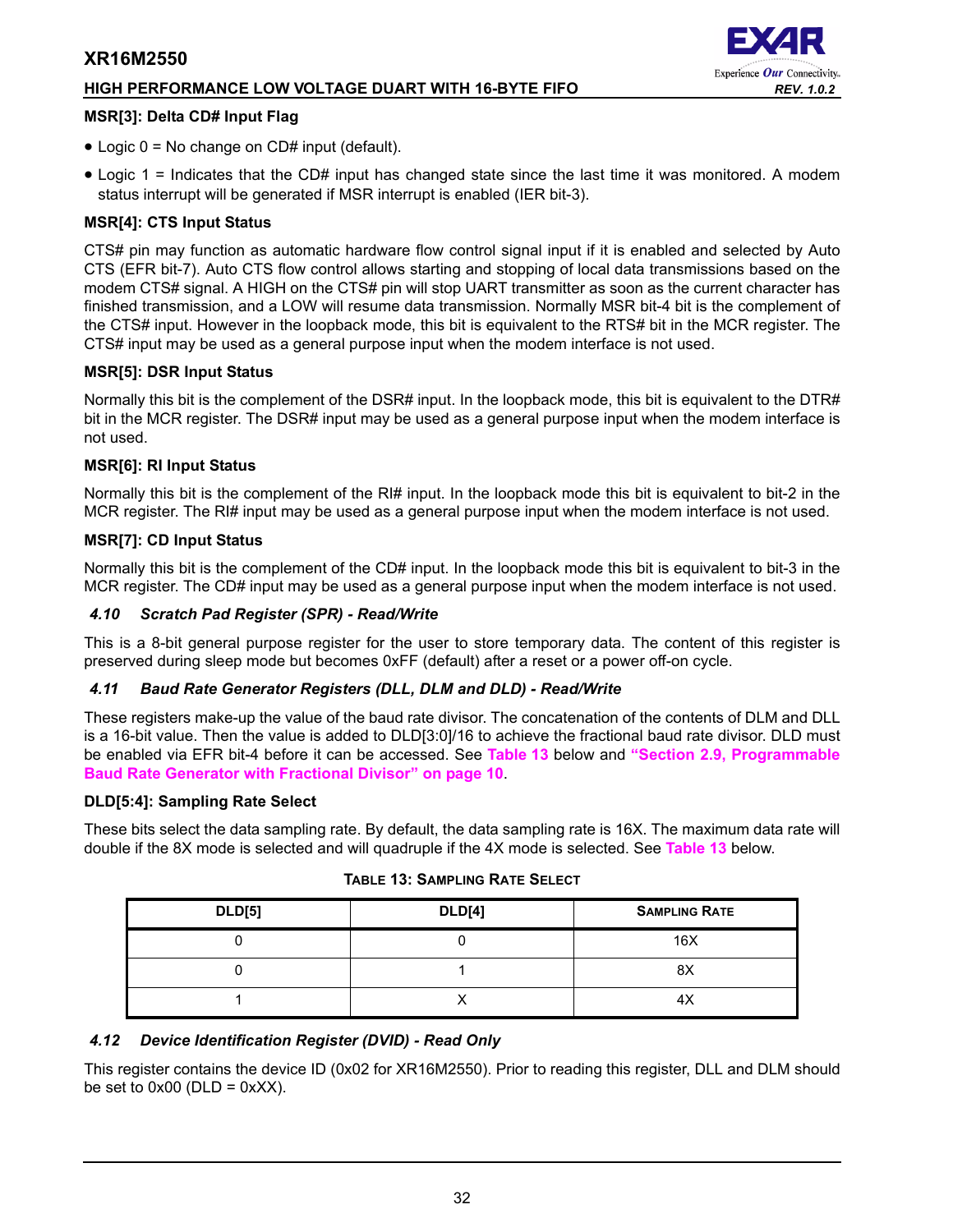

# <span id="page-32-1"></span>*4.13 Device Revision Register (DREV) - Read Only*

This register contains the device revision information. For example, 0x01 means revision A. Prior to reading this register, DLL and DLM should be set to  $0x00$  (DLD =  $0xXX$ ).

# <span id="page-32-2"></span>*4.14 Enhanced Feature Register (EFR)*

Enhanced features are enabled or disabled using this register. Bit 0-3 provide single or dual consecutive character software flow control selection (see **[Table](#page-32-0) 14**). When the Xon1 and Xon2 and Xoff1 and Xoff2 modes are selected, the double 8-bit words are concatenated into two sequential characters. Caution: note that whenever changing the TX or RX flow control bits, always reset all bits back to logic 0 (disable) before programming a new setting.

#### **EFR[3:0]: Software Flow Control Select**

Single character and dual sequential characters software flow control is supported. Combinations of software flow control can be selected by programming these bits.

<span id="page-32-0"></span>

| EFR BIT-3<br>CONT-3 | EFR BIT-2<br>CONT-2 | <b>EFR BIT-1</b><br>CONT-1 | EFR BIT-0<br>CONT-0 | <b>TRANSMIT AND RECEIVE SOFTWARE FLOW CONTROL</b>                                            |
|---------------------|---------------------|----------------------------|---------------------|----------------------------------------------------------------------------------------------|
| $\mathbf{0}$        | 0                   | $\mathbf{0}$               | $\mathbf{0}$        | No TX and RX flow control (default and reset)                                                |
| $\mathbf{0}$        | $\Omega$            | X                          | $\times$            | No transmit flow control                                                                     |
| 1                   | $\Omega$            | X                          | $\mathsf{x}$        | Transmit Xon1, Xoff1                                                                         |
| $\Omega$            | 1                   | X                          | $\times$            | Transmit Xon2, Xoff2                                                                         |
|                     | 1                   | X                          | $\times$            | Transmit Xon1 and Xon2, Xoff1 and Xoff2                                                      |
| X                   | X                   | $\mathbf{0}$               | $\mathbf{0}$        | No receive flow control                                                                      |
| X                   | X                   | 1                          | $\mathbf{0}$        | Receiver compares Xon1, Xoff1                                                                |
| X                   | X                   | $\Omega$                   | 1                   | Receiver compares Xon2, Xoff2                                                                |
| 1                   | 0                   | 1                          | 1                   | Transmit Xon1, Xoff1<br>Receiver compares Xon1 or Xon2, Xoff1 or Xoff2                       |
| 0                   | 1                   | 1                          | 1                   | Transmit Xon2, Xoff2<br>Receiver compares Xon1 or Xon2, Xoff1 or Xoff2                       |
|                     | 1                   | 1                          | 1                   | Transmit Xon1 and Xon2, Xoff1 and Xoff2,<br>Receiver compares Xon1 and Xon2, Xoff1 and Xoff2 |
| $\mathbf{0}$        | 0                   | 1                          | 1                   | No transmit flow control,<br>Receiver compares Xon1 and Xon2, Xoff1 and Xoff2                |

#### **TABLE 14: SOFTWARE FLOW CONTROL FUNCTIONS**

#### **EFR[4]: Enhanced Function Bits Enable**

Enhanced function control bit. This bit enables IER bits 4-7, ISR bits 4-5, FCR bits 4-5, MCR bits 5-7, and DLD to be modified. After modifying any enhanced bits, EFR bit-4 can be set to a logic 0 to latch the new values. This feature prevents legacy software from altering or overwriting the enhanced functions once set. Normally, it is recommended to leave it enabled, logic 1.

- Logic 0 = modification disable/latch enhanced features. IER bits 4-7, ISR bits 4-5, FCR bits 4-5, MCR bits 5- 7, and DLD are saved to retain the user settings. After a reset, the IER bits 4-7, ISR bits 4-5, FCR bits 4-5, MCR bits 5-7, and DLD are set to a logic 0 to be compatible with ST16C550 mode (default).
- Logic 1 = Enables the above-mentioned register bits to be modified by the user.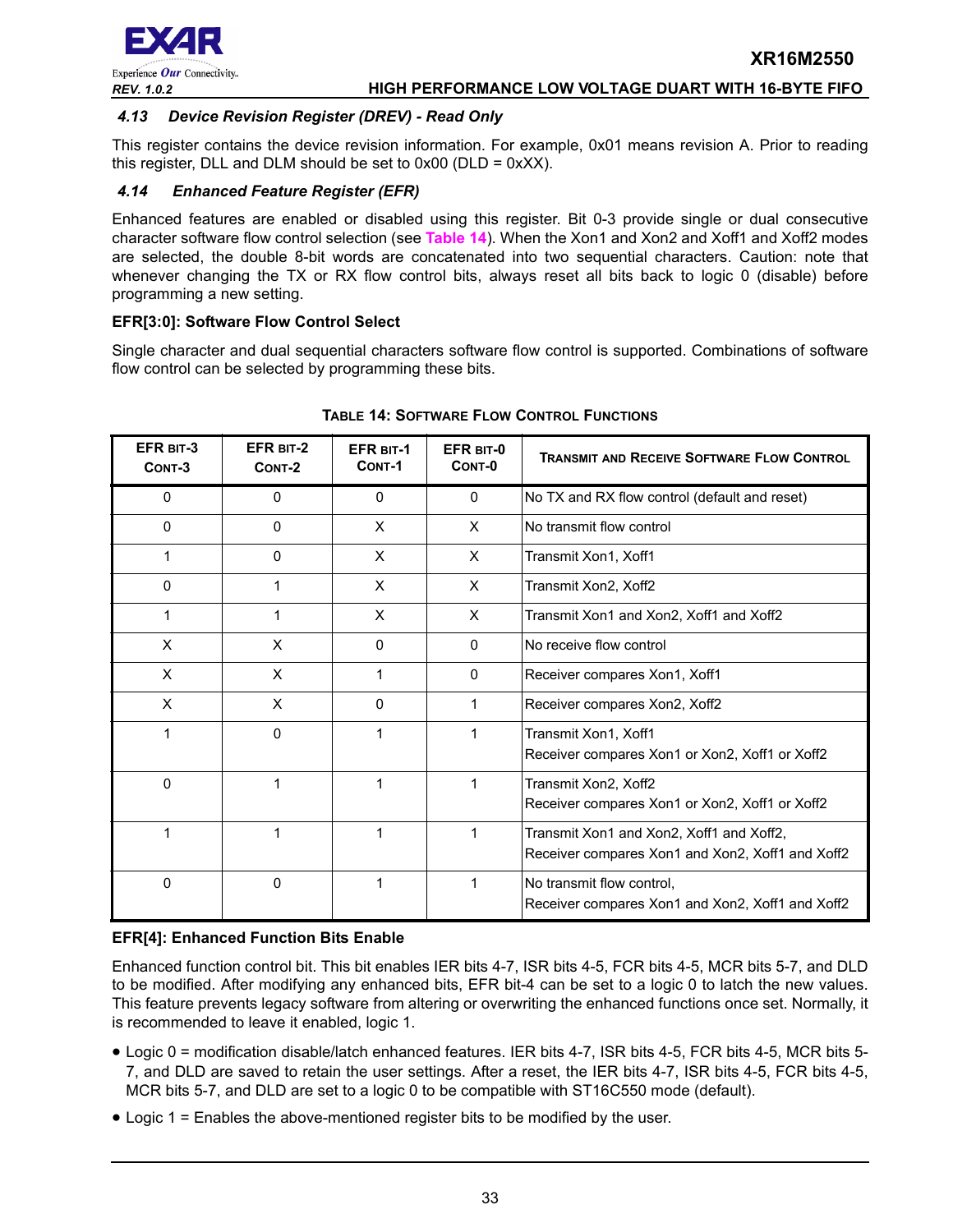# **HIGH PERFORMANCE LOW VOLTAGE DUART WITH 16-BYTE FIFO** *REV. 1.0.2*

#### **EFR[5]: Special Character Detect Enable**

• Logic 0 = Special Character Detect Disabled (default).



• Logic 1 = Special Character Detect Enabled. The UART compares each incoming receive character with data in Xoff-2 register. If a match exists, the receive data will be transferred to FIFO and ISR bit-4 will be set to indicate detection of the special character. Bit-0 corresponds with the LSB bit of the receive character. If flow control is set for comparing Xon1, Xoff1 (EFR [1:0]= '10') then flow control and special character work normally. However, if flow control is set for comparing Xon2, Xoff2 (EFR[1:0]= '01') then flow control works normally, but Xoff2 will not go to the FIFO, and will generate an Xoff interrupt and a special character interrupt, if enabled via IER bit-5.

#### **EFR[6]: Auto RTS Flow Control Enable**

RTS# output may be used for hardware flow control by setting EFR bit-6 to logic 1. When Auto RTS is selected, an interrupt will be generated when the receive FIFO is filled to the selected trigger level and RTS deasserts HIGH at the next upper trigger level. RTS# will return LOW when FIFO data falls below the next lower trigger level. The RTS# output must be asserted (LOW) before the auto RTS can take effect. RTS# pin will function as a general purpose output when hardware flow control is disabled.

- Logic 0 = Automatic RTS flow control is disabled (default).
- Logic 1 = Enable Automatic RTS flow control.

#### **EFR[7]: Auto CTS Flow Control Enable**

Automatic CTS Flow Control.

- Logic 0 = Automatic CTS flow control is disabled (default).
- Logic 1 = Enable Automatic CTS flow control. Data transmission stops when CTS# input de-asserts HIGH. Data transmission resumes when CTS# returns LOW.

# <span id="page-33-0"></span>**4.14.1 Software Flow Control Registers (XOFF1, XOFF2, XON1, XON2) - Read/Write**

These registers are used as the programmable software flow control characters xoff1, xoff2, xon1, and xon2. For more details, see **[Table](#page-16-0) 7**.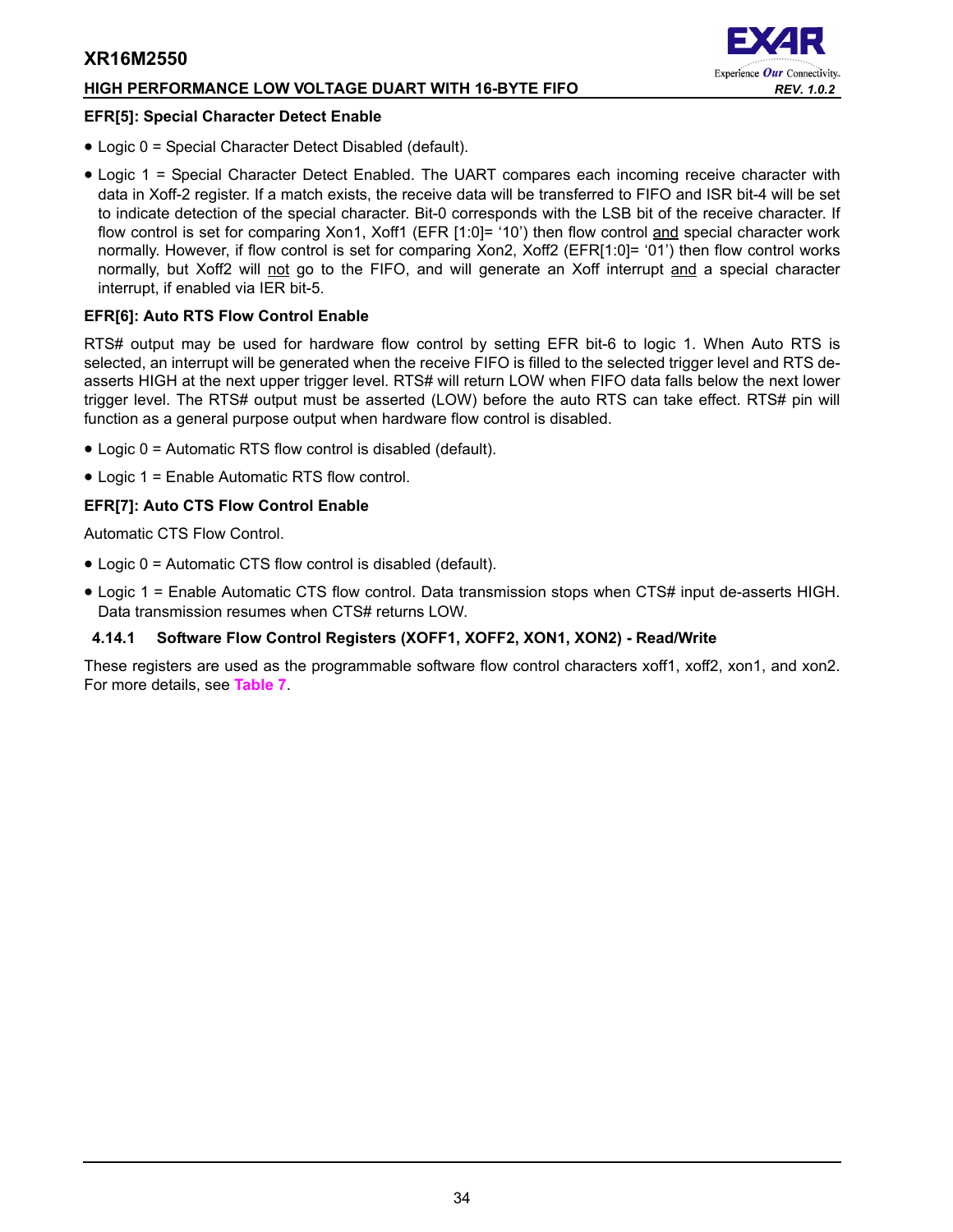#### **TABLE 15: UART RESET CONDITIONS FOR CHANNEL A AND B**

<span id="page-34-0"></span>

| <b>REGISTERS</b>   | <b>RESET STATE</b>                                                                                                                  |
|--------------------|-------------------------------------------------------------------------------------------------------------------------------------|
| DLM, DLL           | $DLM = 0x00$ and $DLL = 0x01$ . Only resets to these values during a power up.<br>They do not reset when the Reset Pin is asserted. |
| <b>DLD</b>         | Bits $7-0 = 0 \times 00$                                                                                                            |
| <b>RHR</b>         | Bits $7-0 = 0 \times XX$                                                                                                            |
| <b>THR</b>         | Bits $7-0 = 0 \times X$                                                                                                             |
| <b>IER</b>         | Bits $7-0 = 0 \times 00$                                                                                                            |
| <b>FCR</b>         | Bits $7-0 = 0 \times 00$                                                                                                            |
| <b>ISR</b>         | Bits $7-0 = 0 \times 01$                                                                                                            |
| <b>LCR</b>         | Bits $7-0 = 0 \times 00$                                                                                                            |
| <b>MCR</b>         | Bits $7-0 = 0 \times 00$                                                                                                            |
| <b>LSR</b>         | Bits $7-0 = 0 \times 60$                                                                                                            |
| <b>MSR</b>         | Bits $3-0$ = Logic 0<br>Bits 7-4 = Logic levels of the inputs inverted                                                              |
| <b>SPR</b>         | Bits $7-0 = 0 \times FF$                                                                                                            |
| <b>EFR</b>         | Bits $7-0 = 0 \times 00$                                                                                                            |
| XON1               | Bits $7-0 = 0 \times 00$                                                                                                            |
| XON <sub>2</sub>   | Bits $7-0 = 0 \times 00$                                                                                                            |
| XOFF1              | Bits $7-0 = 0 \times 00$                                                                                                            |
| XOFF2              | Bits $7-0 = 0 \times 00$                                                                                                            |
| <b>I/O SIGNALS</b> | <b>RESET STATE</b>                                                                                                                  |
| TX                 | <b>HIGH</b>                                                                                                                         |
| OP2#               | <b>HIGH</b>                                                                                                                         |
| RTS#               | <b>HIGH</b>                                                                                                                         |
| DTR#               | <b>HIGH</b>                                                                                                                         |
| RXRDY#             | <b>HIGH</b>                                                                                                                         |
| TXRDY#             | LOW                                                                                                                                 |
| <b>INT</b>         | <b>Three-State Condition</b>                                                                                                        |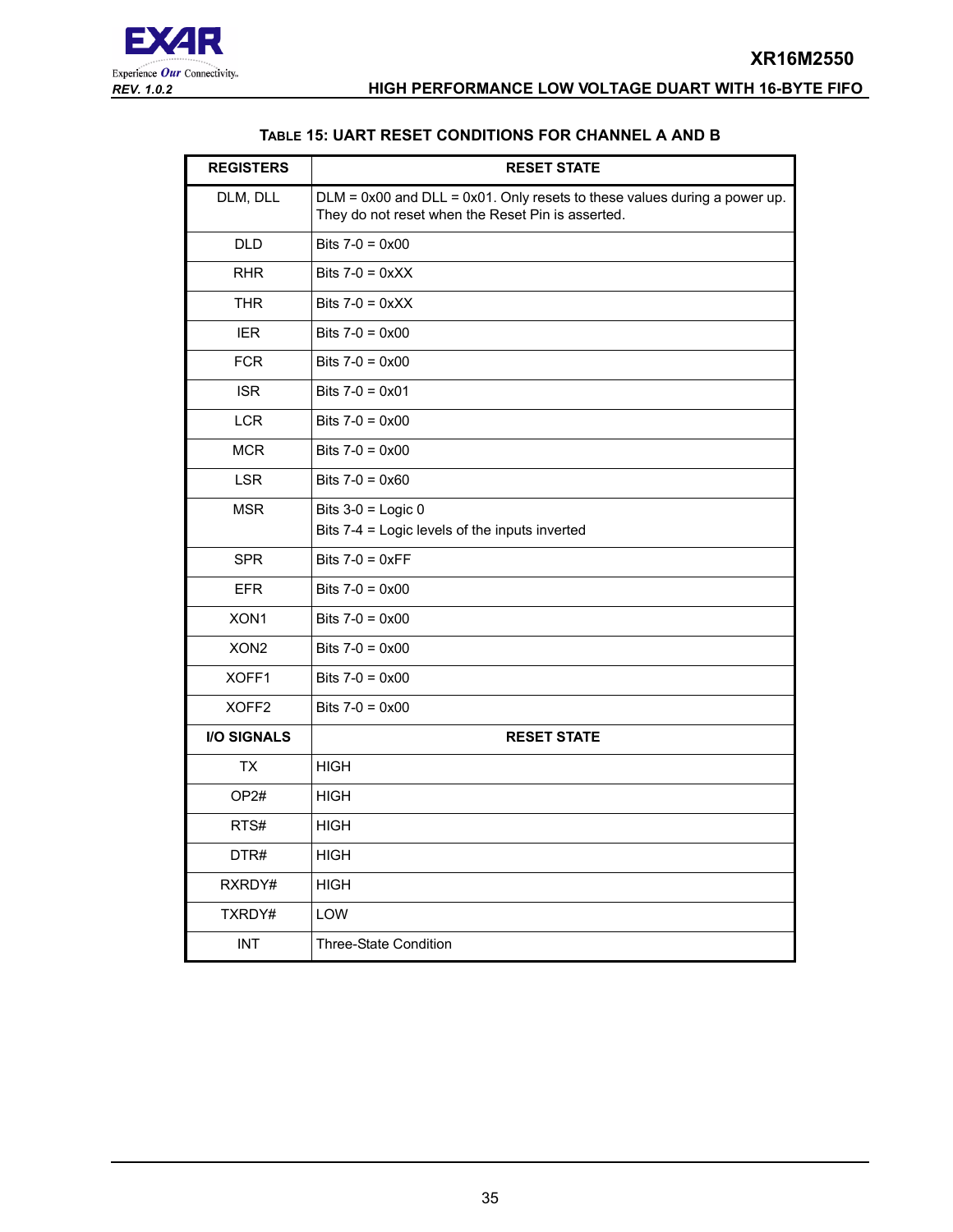# **HIGH PERFORMANCE LOW VOLTAGE DUART WITH 16-BYTE FIFO** *REV. 1.0.2*



#### <span id="page-35-1"></span>**5.0 ELECTRICAL CHARACTERISTICS**

# <span id="page-35-2"></span>*ABSOLUTE MAXIMUM RATINGS*

| Power Supply Range           | 4 Volts                           |
|------------------------------|-----------------------------------|
| Voltage at Any Pin           | GND-0.3V to 4V                    |
| <b>Operating Temperature</b> | $-40^{\circ}$ to $+85^{\circ}$ C  |
| Storage Temperature          | $-65^{\circ}$ to $+150^{\circ}$ C |
| Package Dissipation          | 500 mW                            |

#### <span id="page-35-3"></span>*TYPICAL PACKAGE THERMAL RESISTANCE DATA (MARGIN OF ERROR: ± 15%)*

| Thermal Resistance (48-TQFP) | theta-ja =59 $^{\circ}$ C/W, theta-jc = 16 $^{\circ}$ C/W |
|------------------------------|-----------------------------------------------------------|
| Thermal Resistance (32-QFN)  | theta-ja = $33^{\circ}$ C/W, theta-jc = $22^{\circ}$ C/W  |

# <span id="page-35-0"></span>*DC ELECTRICAL CHARACTERISTICS*

# *TA=-40o to +85oC, Vcc is 1.62V to 3.63V*

|                 |                            | <b>LIMITS</b><br><b>LIMITS</b><br>1.8V<br>2.5V |            |            | <b>LIMITS</b><br>3.3V |            |                |                  |                                                              |
|-----------------|----------------------------|------------------------------------------------|------------|------------|-----------------------|------------|----------------|------------------|--------------------------------------------------------------|
| <b>SYMBOL</b>   | <b>PARAMETER</b>           | <b>MIN</b>                                     | <b>MAX</b> | <b>MIN</b> | <b>MAX</b>            | <b>MIN</b> | <b>MAX</b>     | <b>UNITS</b>     | <b>CONDITIONS</b>                                            |
| $V_{ILCK}$      | Clock Input Low Level      | $-0.3$                                         | 0.3        | $-0.3$     | 0.6                   | $-0.3$     | 0.6            | $\vee$           |                                                              |
| $V_{IHCK}$      | Clock Input High Level     | 1.4                                            | <b>VCC</b> | 1.8        | <b>VCC</b>            | 2.4        | <b>VCC</b>     | $\vee$           |                                                              |
| $V_{IL}$        | Input Low Voltage          | $-0.3$                                         | 0.2        | $-0.3$     | 0.5                   | $-0.3$     | 0.8            | $\vee$           |                                                              |
| $V_{\text{IH}}$ | Input High Voltage         | 1.4                                            | <b>VCC</b> | 1.8        | <b>VCC</b>            | 2.0        | <b>VCC</b>     | V                |                                                              |
| $V_{OL}$        | Output Low Voltage         |                                                | 0.4        |            | 0.4                   |            | 0.4            | V<br>V<br>$\vee$ | $I_{OL}$ = 4 mA<br>$I_{OL}$ = 2 mA<br>$I_{OL} = 1.5$ mA      |
| $V_{OH}$        | Output High Voltage        | 1.4                                            |            | 1.8        |                       | 2.0        |                | V<br>V<br>$\vee$ | $I_{OH} = -1$ mA<br>$I_{OH}$ = -400 uA<br>$I_{OH}$ = -200 uA |
| Ι'n.            | Input Low Leakage Current  |                                                | ±10        |            | ±10                   |            | ±10            | uA               |                                                              |
| I <sub>IH</sub> | Input High Leakage Current |                                                | ±10        |            | ±10                   |            | ±10            | uA               |                                                              |
| $C_{IN}$        | Input Pin Capacitance      |                                                | 5          |            | 5                     |            | 5              | pF               |                                                              |
| $I_{\rm CC}$    | Power Supply Current       |                                                | 0.5        |            | $\mathbf{1}$          |            | $\overline{2}$ | m <sub>A</sub>   | $XTAL1 = 2 MHz$                                              |
| <b>I</b> SLEEP  | Sleep Current              |                                                | 5          |            | 8                     |            | 15             | uA               | See Test 1                                                   |

Test 1: The following inputs must remain steady at VCC or GND state to minimize Sleep current: A0-A2, D0- D7, IOR#, IOW#, CSA#, CSB# and all modem inputs. Also, RXA and RXB inputs must idle HIGH while asleep. Floating inputs will result in sleep currents in the mA range. For PowerSave feature that isolates address, data and control signals, please see the XR16M2551 data sheet.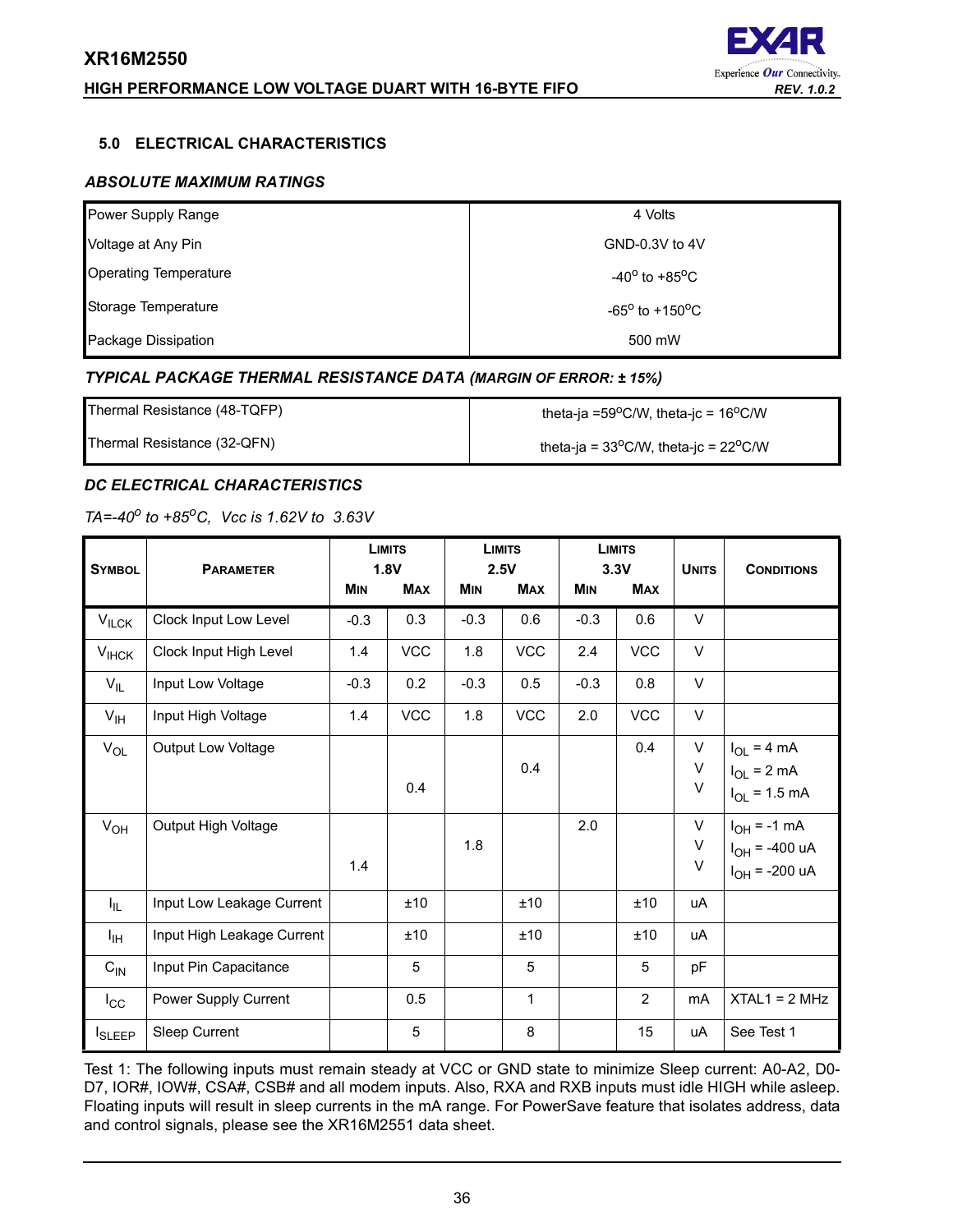

# <span id="page-36-0"></span>*AC ELECTRICAL CHARACTERISTICS*

*Unless otherwise noted: TA=-40<sup>o</sup> to +85<sup>o</sup>C, Vcc=1.62 - 3.63V, 70 pF load where applicable* 

|                             |                                                | <b>LIMITS</b><br>$1.8V \pm 10\%$ |            | <b>LIMITS</b> |                               | <b>LIMITS</b>                |            |             |
|-----------------------------|------------------------------------------------|----------------------------------|------------|---------------|-------------------------------|------------------------------|------------|-------------|
| <b>SYMBOL</b>               | <b>PARAMETER</b>                               |                                  | <b>MAX</b> | <b>MIN</b>    | $2.5V \pm 10\%$<br><b>MAX</b> | $3.3V \pm 10%$<br><b>MIN</b> | <b>MAX</b> | <b>UNIT</b> |
| XTAL1                       | <b>UART Crystal Oscillator</b>                 |                                  | 24         |               | 24                            |                              | 24         | <b>MHz</b>  |
| <b>ECLK</b>                 | <b>External Clock</b>                          |                                  | 32         |               | 50                            |                              | 64         | <b>MHz</b>  |
| $T_{ECLK}$                  | <b>External Clock Time Period</b>              | 15                               |            | 10            |                               | $\overline{7}$               |            | ns          |
| $T_{AS}$                    | Address Setup Time                             | 0                                |            | $\mathbf 0$   |                               | 0                            |            | ns          |
| T <sub>AH</sub>             | Address Hold Time                              | $\mathbf 0$                      |            | $\mathbf 0$   |                               | 0                            |            | ns          |
| $T_{CS}$                    | Chip Select Width                              | 65                               |            | 40            |                               | 35                           |            | ns          |
| $T_{RD}$                    | IOR# Strobe Width                              | 65                               |            | 40            |                               | 35                           |            | ns          |
| $T_{DY}$                    | Read Cycle Delay                               | 65                               |            | 40            |                               | 35                           |            | ns          |
| $T_{\mathsf{RDV}}$          | Data Access Time                               |                                  | 60         |               | 35                            |                              | 30         | ns          |
| $T_{DD}$                    | Data Disable Time                              |                                  | 25         |               | 25                            |                              | 25         | ns          |
| <b>T</b> <sub>WR</sub>      | IOW# Strobe Width                              | 65                               |            | 40            |                               | 35                           |            | ns          |
| $T_{DY}$                    | Write Cycle Delay                              | 65                               |            | 40            |                               | 35                           |            | ns          |
| $T_{DS}$                    | Data Setup Time                                | 20                               |            | 10            |                               | 10                           |            | ns          |
| T <sub>DH</sub>             | Data Hold Time                                 | 3                                |            | 3             |                               | 3                            |            | ns          |
| T <sub>WDO</sub>            | Delay From IOW# To Output                      |                                  | 50         |               | 50                            |                              | 50         | ns          |
| $T_{MOD}$                   | Delay To Set Interrupt From MODEM Input        |                                  | 50         |               | 50                            |                              | 50         | ns          |
| $T_{RSI}$                   | Delay To Reset Interrupt From IOR#             |                                  | 50         |               | 50                            |                              | 50         | ns          |
| $T_{\rm SSI}$               | Delay From Stop To Set Interrupt               |                                  | 1          |               | $\mathbf{1}$                  |                              | 1          | <b>Bclk</b> |
| $T_{RRI}$                   | Delay From IOR# To Reset Interrupt             |                                  | 45         |               | 45                            |                              | 45         | ns          |
| $T_{SI}$                    | Delay From Stop To Interrupt                   |                                  | 45         |               | 45                            |                              | 45         | ns          |
| $T_{INT}$                   | Delay From Initial INT Reset To Transmit Start | 8                                | 24         | 8             | 24                            | 8                            | 24         | <b>Bclk</b> |
| T <sub>WRI</sub>            | Delay From IOW# To Reset Interrupt             |                                  | 45         |               | 45                            |                              | 45         | ns          |
| $T_{SSR}$                   | Delay From Stop To Set RXRDY#                  |                                  | 1          |               | 1                             |                              | 1          | <b>Bclk</b> |
| $T_{RR}$                    | Delay From IOR# To Reset RXRDY#                |                                  | 45         |               | 45                            |                              | 45         | ns          |
| T <sub>WT</sub>             | Delay From IOW# To Set TXRDY#                  |                                  | 45         |               | 45                            |                              | 45         | ns          |
| $T_{\footnotesize\rm SRT}$  | Delay From Center of Start To Reset TXRDY#     |                                  | $\bf 8$    |               | 8                             |                              | 8          | <b>Bclk</b> |
| $\mathsf{T}_{\mathsf{RST}}$ | Reset Pulse Width                              | 40                               |            | 40            |                               | 40                           |            | ns          |
| <b>Bclk</b>                 | <b>Baud Clock</b>                              | 16X or 8X or 4X of data rate     |            |               |                               |                              | Hz         |             |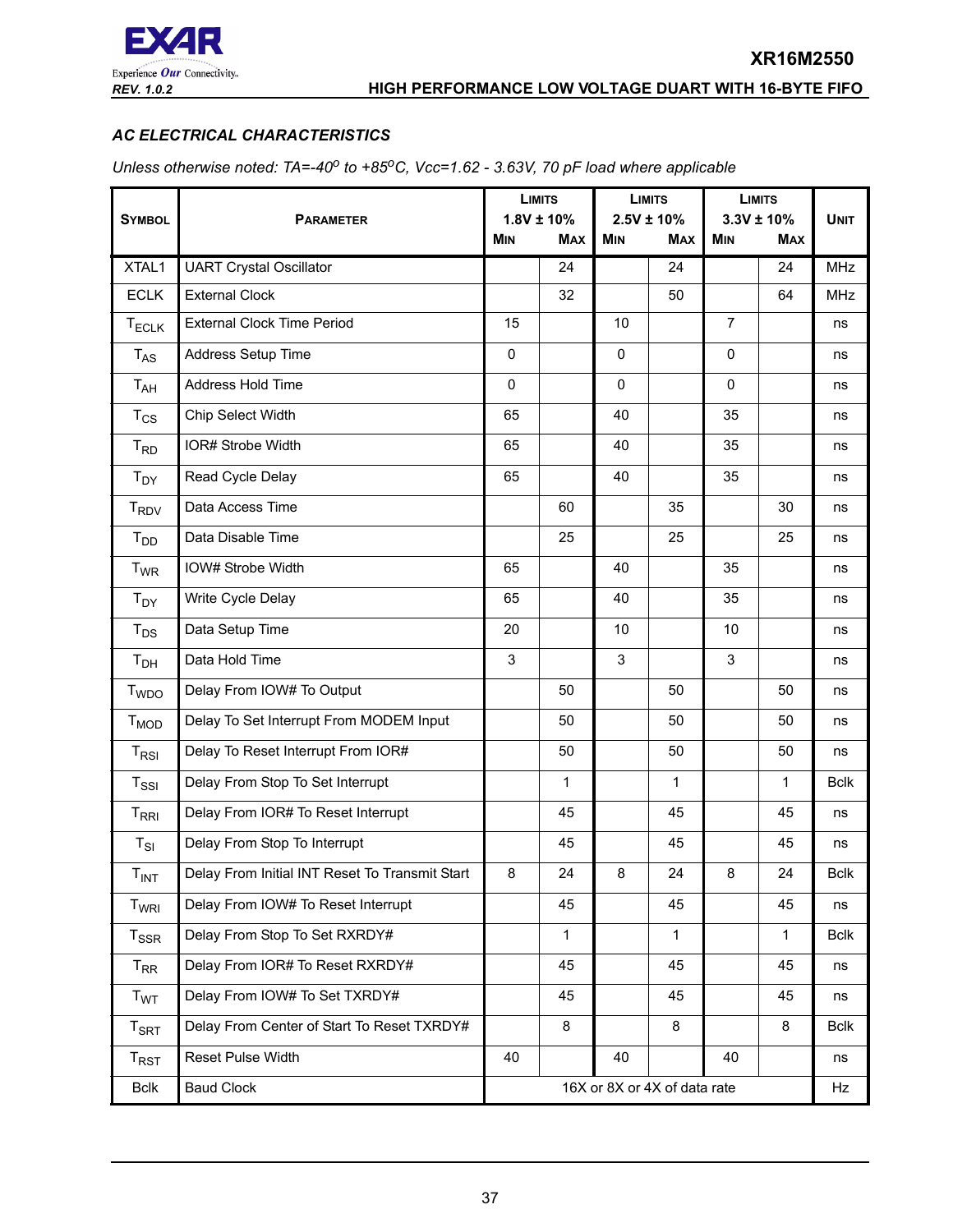# **HIGH PERFORMANCE LOW VOLTAGE DUART WITH 16-BYTE FIFO** *REV. 1.0.2*



#### <span id="page-37-0"></span>**FIGURE 13. CLOCK TIMING**



<span id="page-37-1"></span>

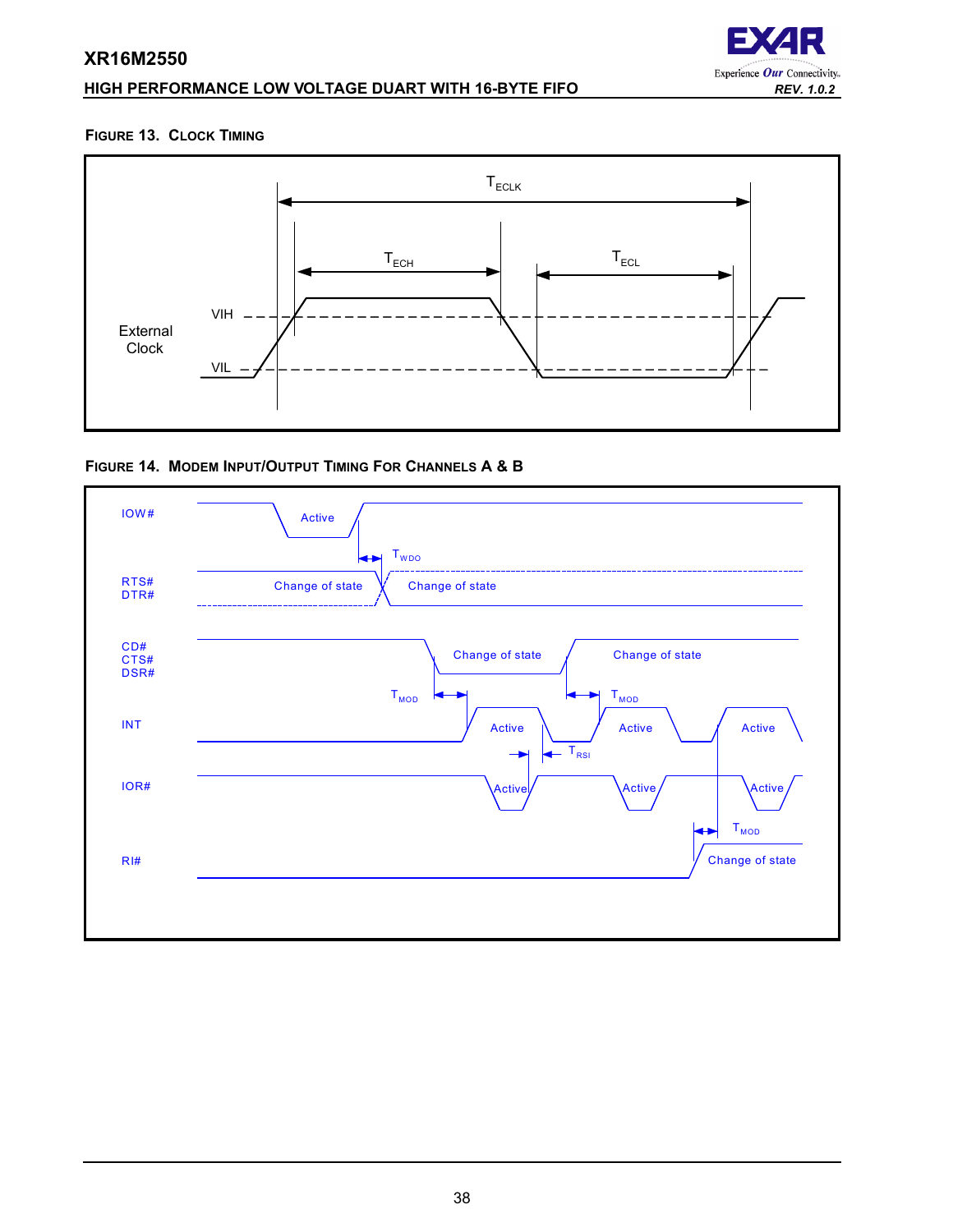

#### <span id="page-38-0"></span>**FIGURE 15. DATA BUS READ TIMING**



#### <span id="page-38-1"></span>**FIGURE 16. DATA BUS WRITE TIMING**

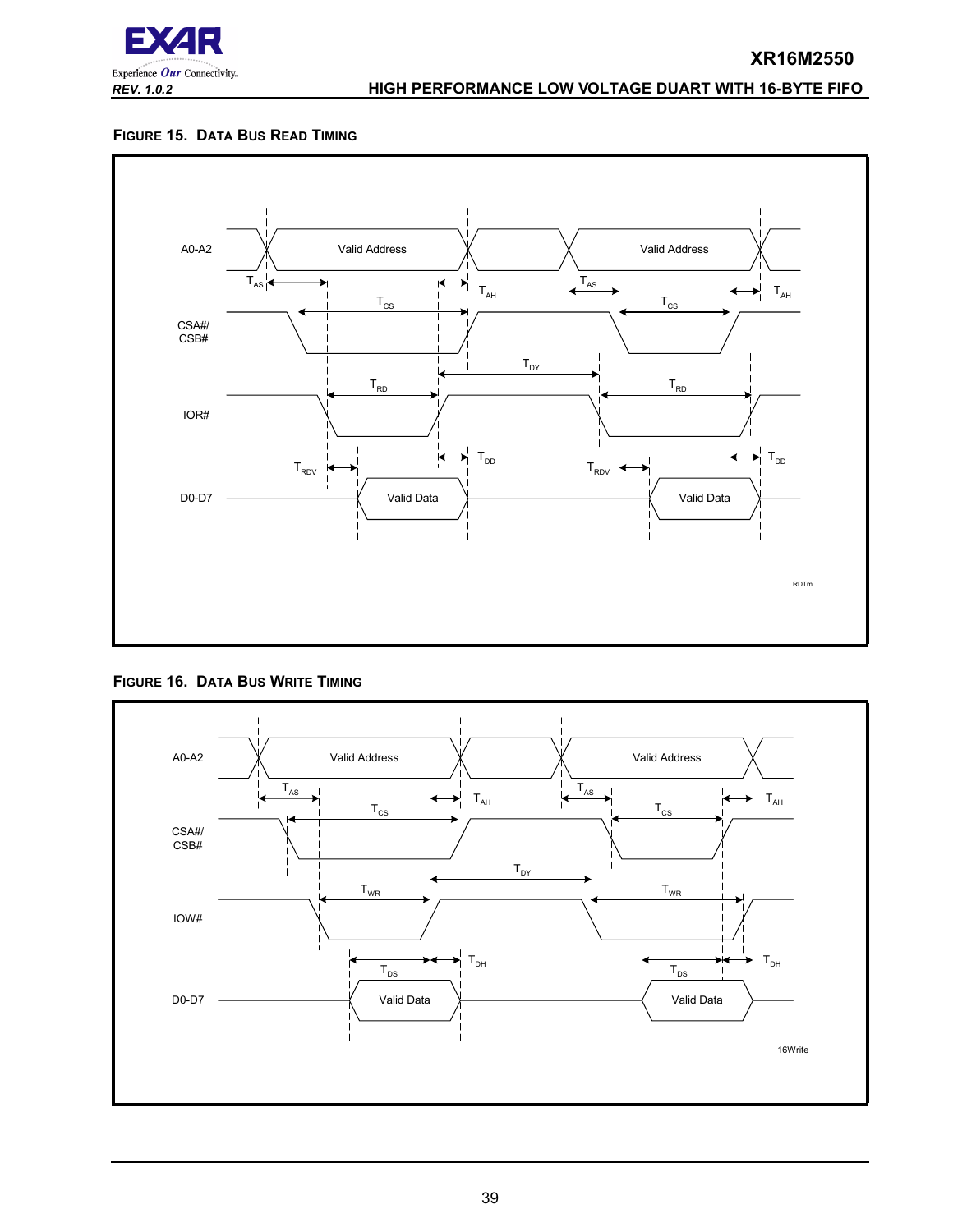

# **HIGH PERFORMANCE LOW VOLTAGE DUART WITH 16-BYTE FIFO** *REV. 1.0.2*



#### <span id="page-39-0"></span>**FIGURE 17. RECEIVE READY & INTERRUPT TIMING [NON-FIFO MODE] FOR CHANNELS A & B**

<span id="page-39-1"></span>**FIGURE 18. TRANSMIT READY & INTERRUPT TIMING [NON-FIFO MODE] FOR CHANNELS A & B**

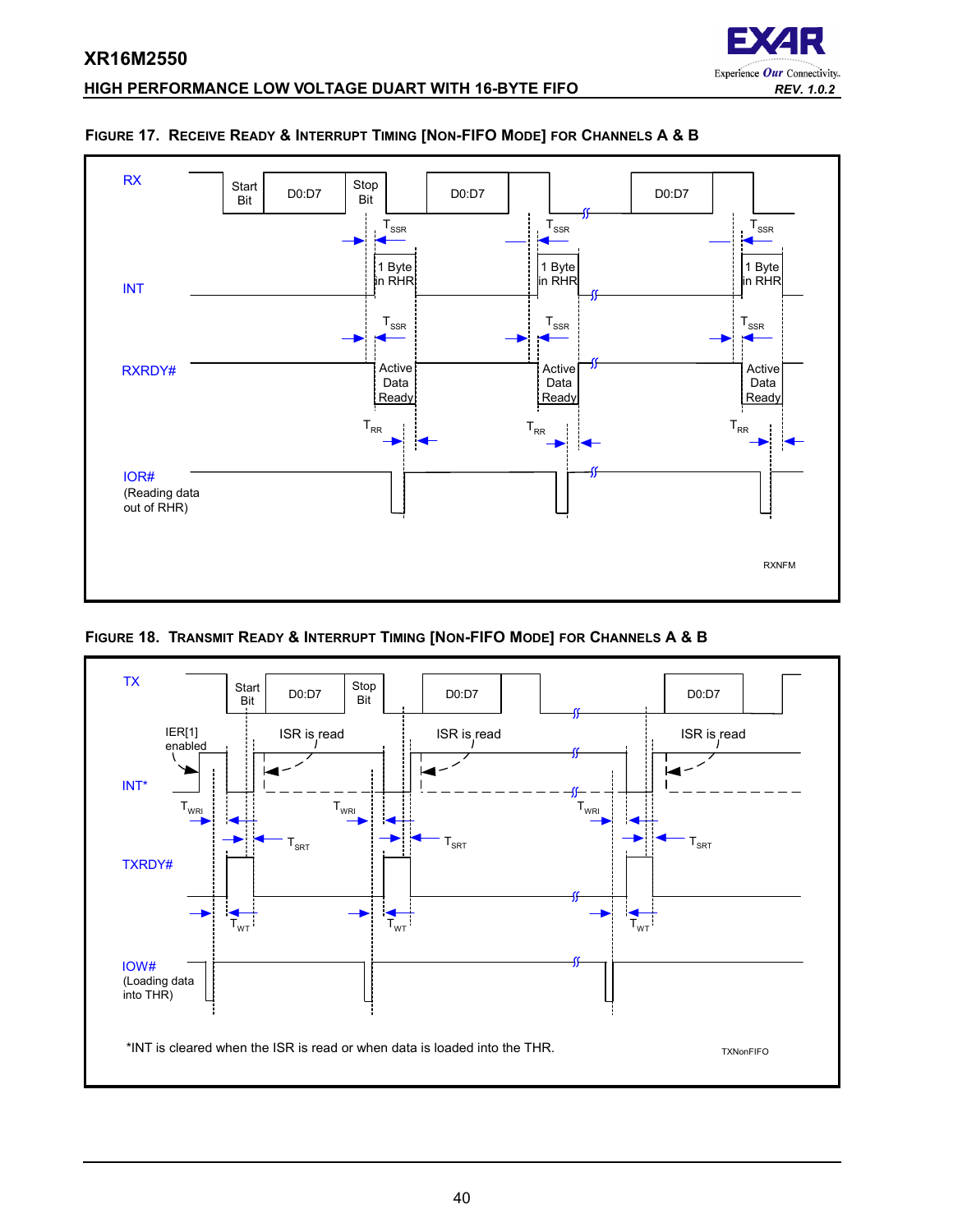



#### <span id="page-40-0"></span>**FIGURE 19. RECEIVE READY & INTERRUPT TIMING [FIFO MODE, DMA DISABLED] FOR CHANNELS A & B**

<span id="page-40-1"></span>

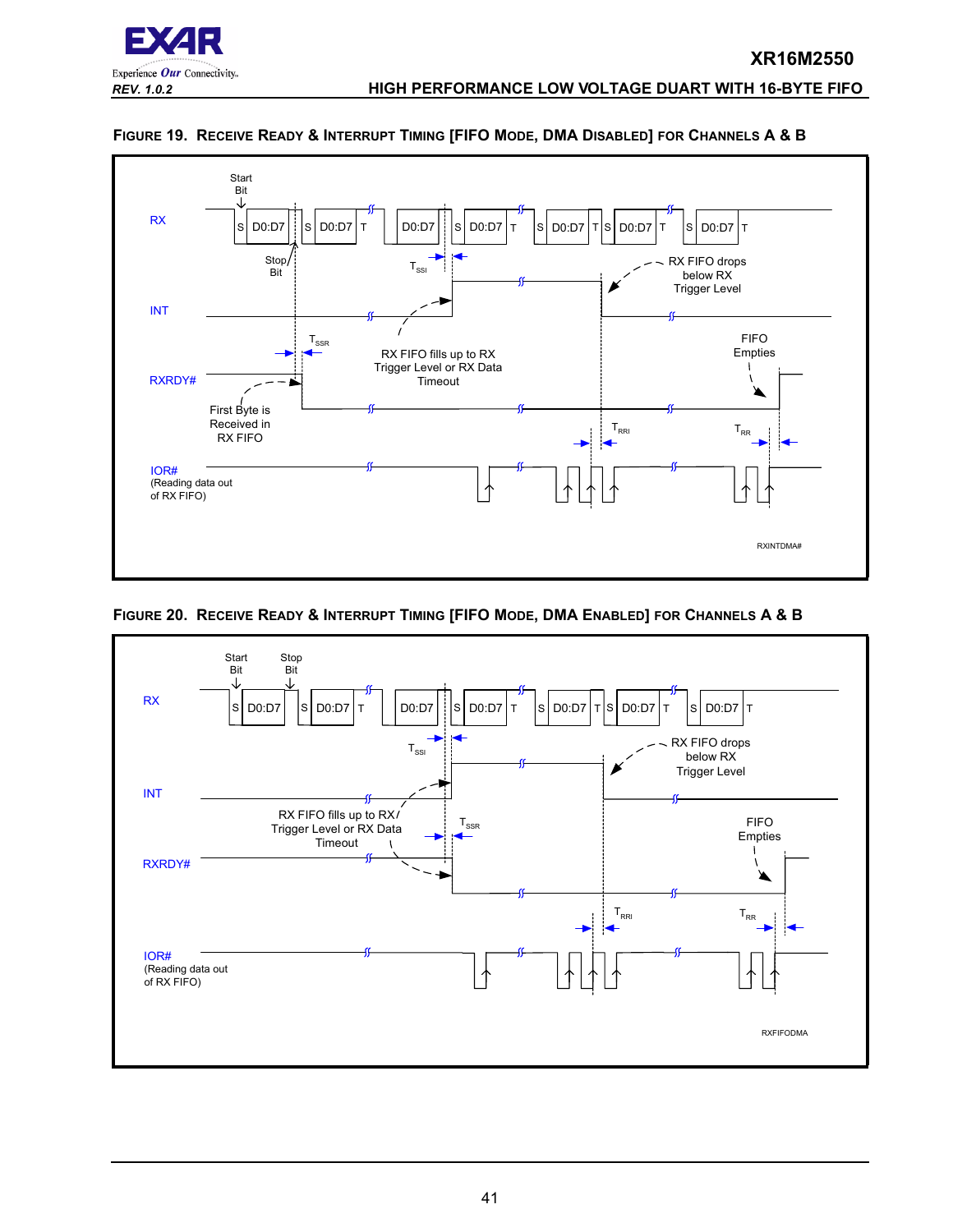

#### **HIGH PERFORMANCE LOW VOLTAGE DUART WITH 16-BYTE FIFO** *REV. 1.0.2*



#### <span id="page-41-1"></span>**FIGURE 21. TRANSMIT READY & INTERRUPT TIMING [FIFO MODE, DMA MODE DISABLED] FOR CHANNELS A & B**

#### <span id="page-41-0"></span>**FIGURE 22. TRANSMIT READY & INTERRUPT TIMING [FIFO MODE, DMA MODE ENABLED] FOR CHANNELS A & B**

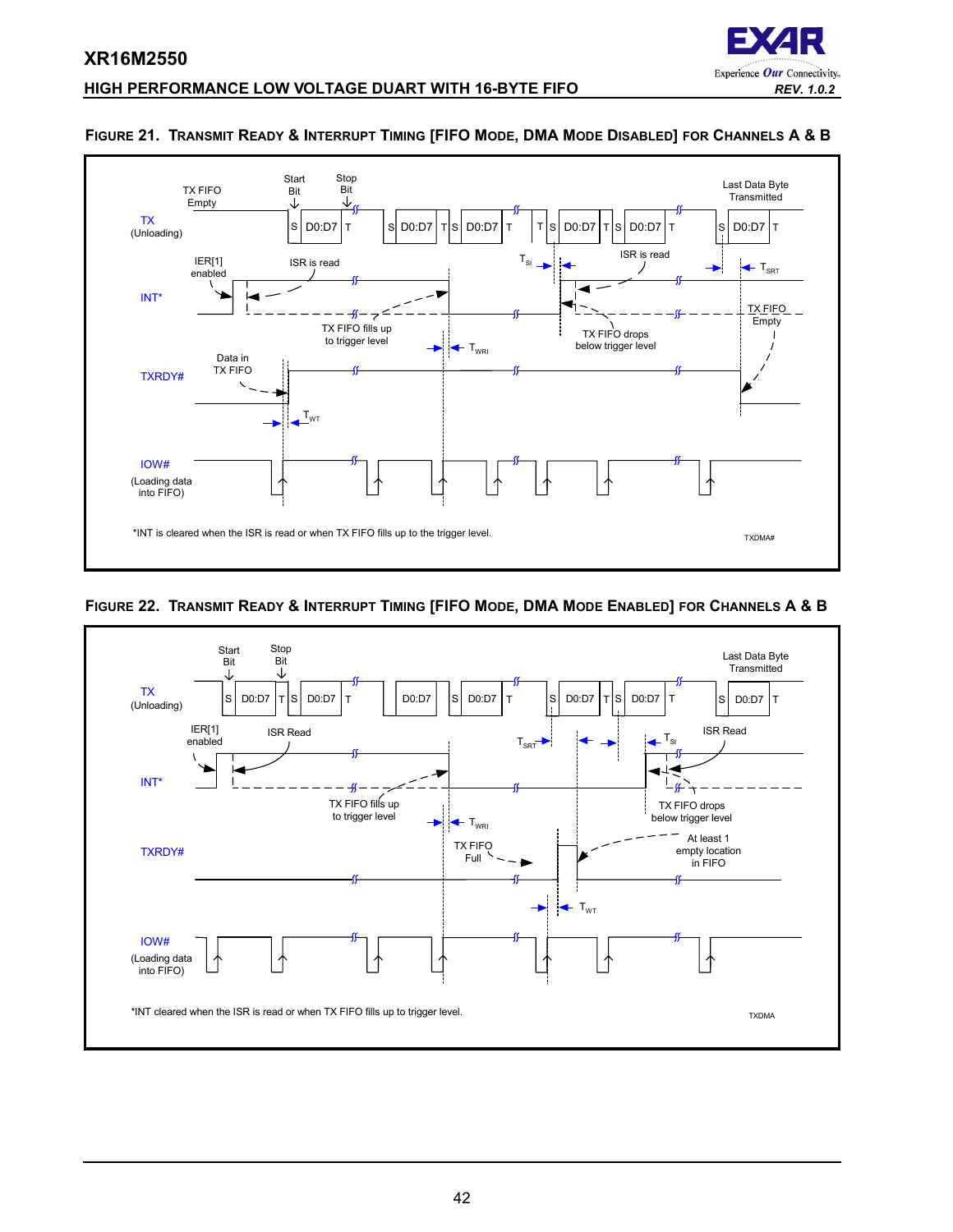

# <span id="page-42-0"></span>*PACKAGE DIMENSIONS (48 PIN TQFP - 7 X 7 X 1* mm*)*



*Note: The control dimension is the millimeter column*

|                |                | <b>INCHES</b> |            | <b>MILLIMETERS</b> |
|----------------|----------------|---------------|------------|--------------------|
| <b>SYMBOL</b>  | <b>MIN</b>     | <b>MAX</b>    | <b>MIN</b> | <b>MAX</b>         |
| A              | 0.039          | 0.047         | 1.00       | 1.20               |
| $A_1$          | 0.002          | 0.006         | 0.05       | 0.15               |
| A <sub>2</sub> | 0.037          | 0.041         | 0.95       | 1.05               |
| B              | 0.007          | 0.011         | 0.17       | 0.27               |
| C              | 0.004          | 0.008         | 0.09       | 0.20               |
| D              | 0.346          | 0.362         | 8.80       | 9.20               |
| $D_1$          | 0.272<br>0.280 |               | 6.90       | 7.10               |
| e              |                | 0.020 BSC     |            | 0.50 BSC           |
| L              | 0.018          | 0.030         | 0.45       | 0.75               |
| a              | ∩°             | $7^\circ$     | 0°         | $7^\circ$          |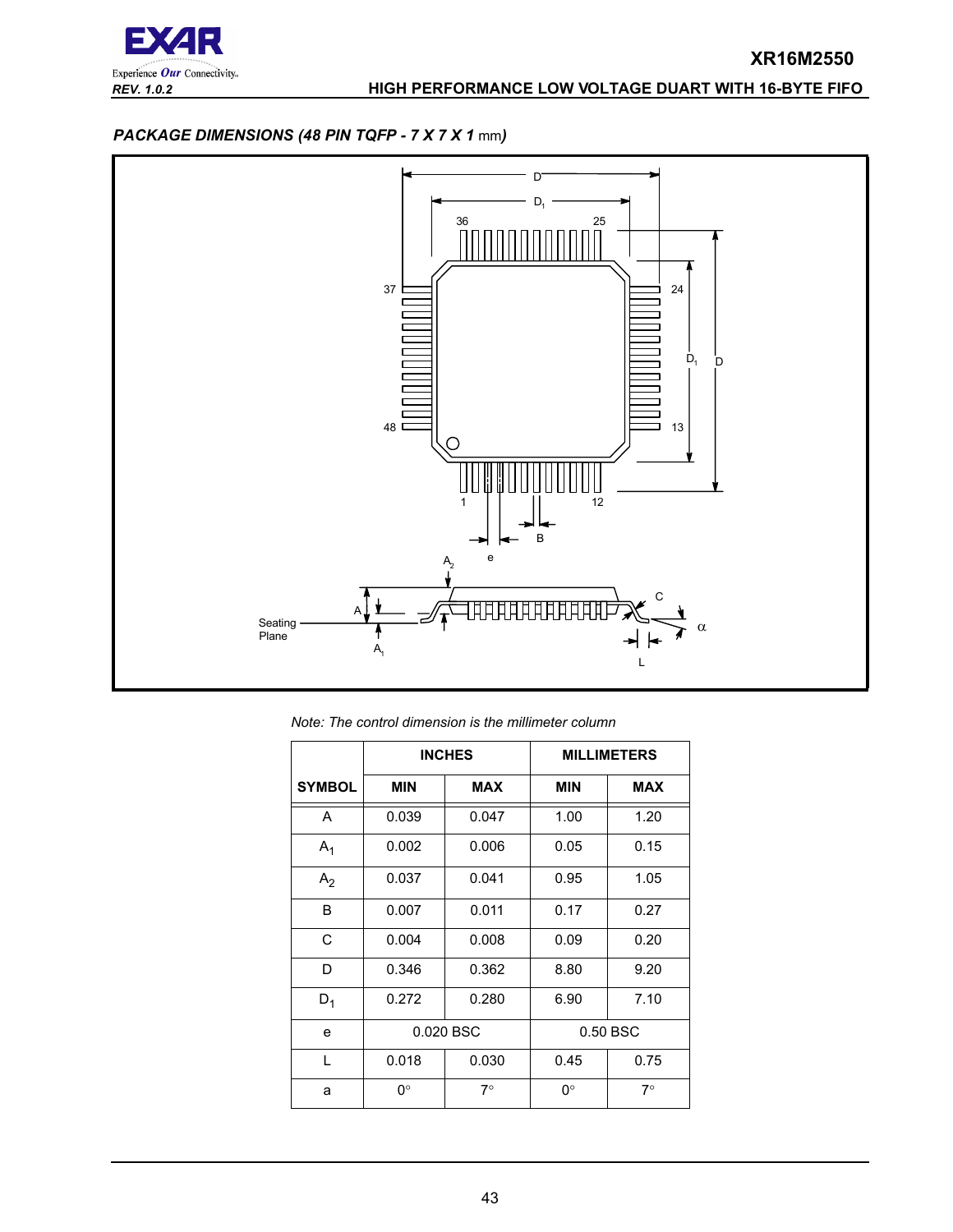# **HIGH PERFORMANCE LOW VOLTAGE DUART WITH 16-BYTE FIFO** *REV. 1.0.2*



# <span id="page-43-0"></span>*PACKAGE DIMENSIONS (32 PIN QFN - 5 X 5 X 0.9 mm)*



| Note: The control dimension is in millimeter. |
|-----------------------------------------------|
|-----------------------------------------------|

|                |                | <b>INCHES</b> |            | <b>MILLIMETERS</b> |
|----------------|----------------|---------------|------------|--------------------|
| <b>SYMBOL</b>  | <b>MIN</b>     | <b>MAX</b>    | <b>MIN</b> | <b>MAX</b>         |
| A              | 0.031          | 0.039         | 0.80       | 1.00               |
| A <sub>1</sub> | 0.000          | 0.002         | 0.00       | 0.05               |
| A <sub>3</sub> | 0.010<br>0.006 |               | 0.15       | 0.25               |
| D              | 0.193          | 0.201         | 4.90       | 5.10               |
| D <sub>2</sub> | 0.138          | 0.150         | 3.50       | 3.80               |
| b              | 0.007          | 0.012         | 0.18       | 0.30               |
| e              |                | 0.0197 BSC    |            | 0.50 BSC           |
| L              | 0.012          | 0.020         | 0.35       | 0.45               |
| k              | 0.008          |               | 0.20       |                    |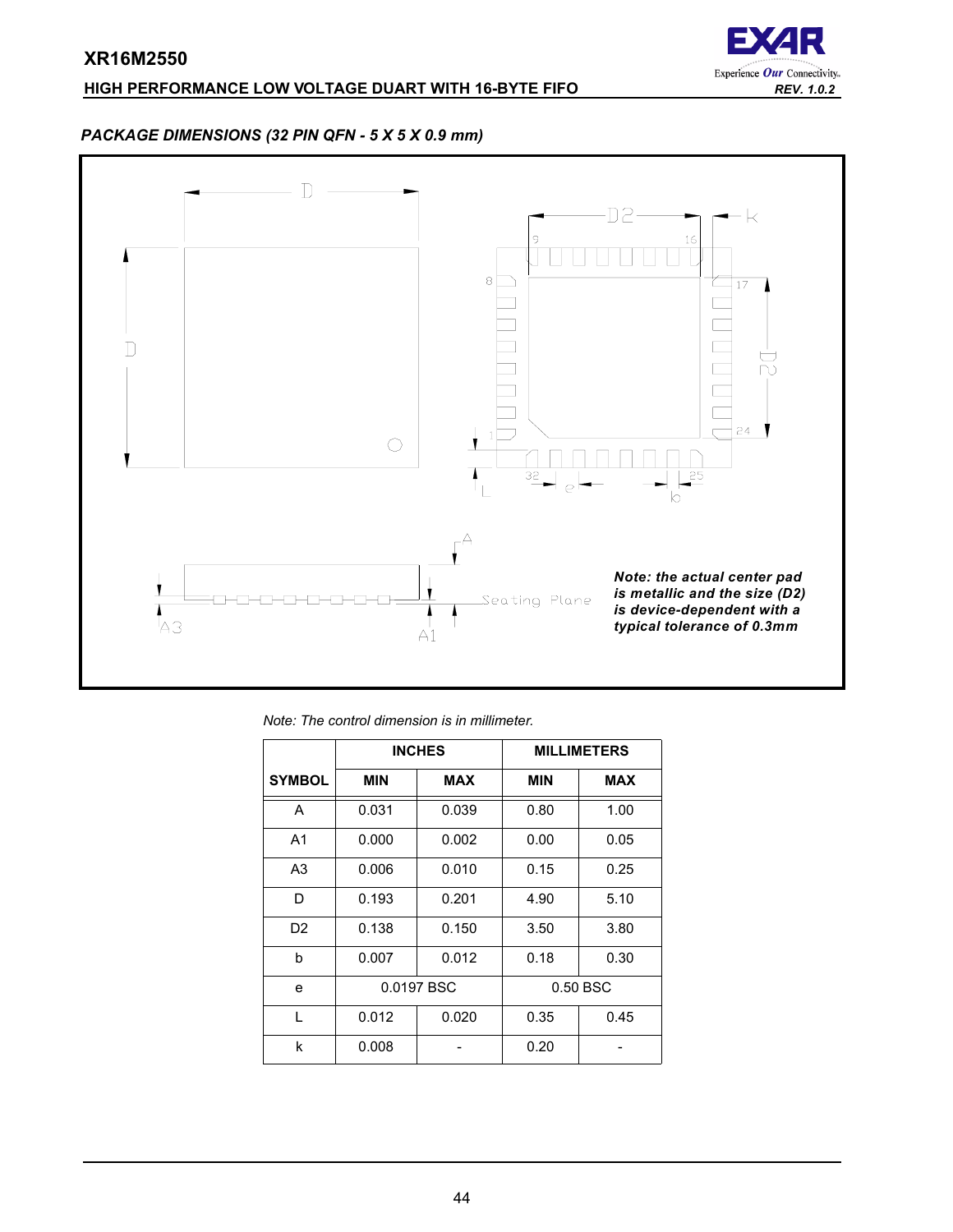

# <span id="page-44-0"></span>*REVISION HISTORY*

| <b>DATE</b>      | <b>REVISION</b>    | <b>DESCRIPTION</b>                                                                                                           |
|------------------|--------------------|------------------------------------------------------------------------------------------------------------------------------|
| March 2006       | P <sub>1.0.0</sub> | Preliminary Datasheet.                                                                                                       |
| <b>July 2006</b> | P <sub>1.0.1</sub> | Updated ordering information for 48-TQFP package.                                                                            |
| January 2007     | 1.0.0              | Final Datasheet. Updated AC Electrical Characteristics.                                                                      |
| May 2007         | 1.0.1              | Added "GND Center Pad" to pin description. Updated 32 pin QFN package dimen-<br>sions drawing to show minimum "k" parameter. |
| May 2007         | 1.0.2              | Updated "AC electrical characteristics" table and pin description table.                                                     |

# *NOTICE*

EXAR Corporation reserves the right to make changes to the products contained in this publication in order to improve design, performance or reliability. EXAR Corporation assumes no responsibility for the use of any circuits described herein, conveys no license under any patent or other right, and makes no representation that the circuits are free of patent infringement. Charts and schedules contained here in are only for illustration purposes and may vary depending upon a user's specific application. While the information in this publication has been carefully checked; no responsibility, however, is assumed for inaccuracies.

EXAR Corporation does not recommend the use of any of its products in life support applications where the failure or malfunction of the product can reasonably be expected to cause failure of the life support system or to significantly affect its safety or effectiveness. Products are not authorized for use in such applications unless EXAR Corporation receives, in writing, assurances to its satisfaction that: (a) the risk of injury or damage has been minimized; (b) the user assumes all such risks; (c) potential liability of EXAR Corporation is adequately protected under the circumstances.

Copyright 2007 EXAR Corporation

Datasheet May 2007.

Send your UART technical inquiry with technical details to hotline: uarttechsupport@exar.com.

Reproduction, in part or whole, without the prior written consent of EXAR Corporation is prohibited.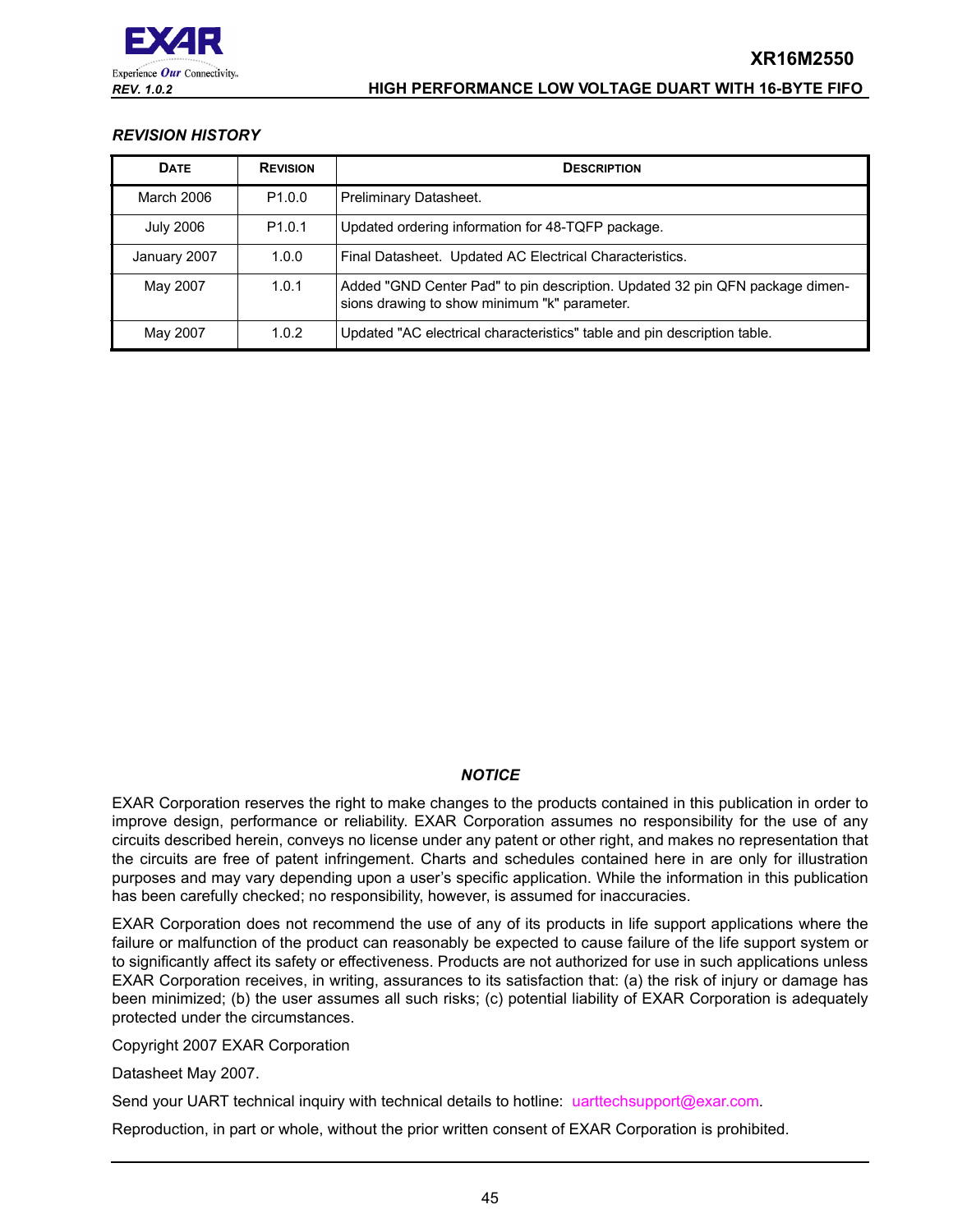

# **TABLE OF CONTENTS**

<span id="page-45-0"></span>